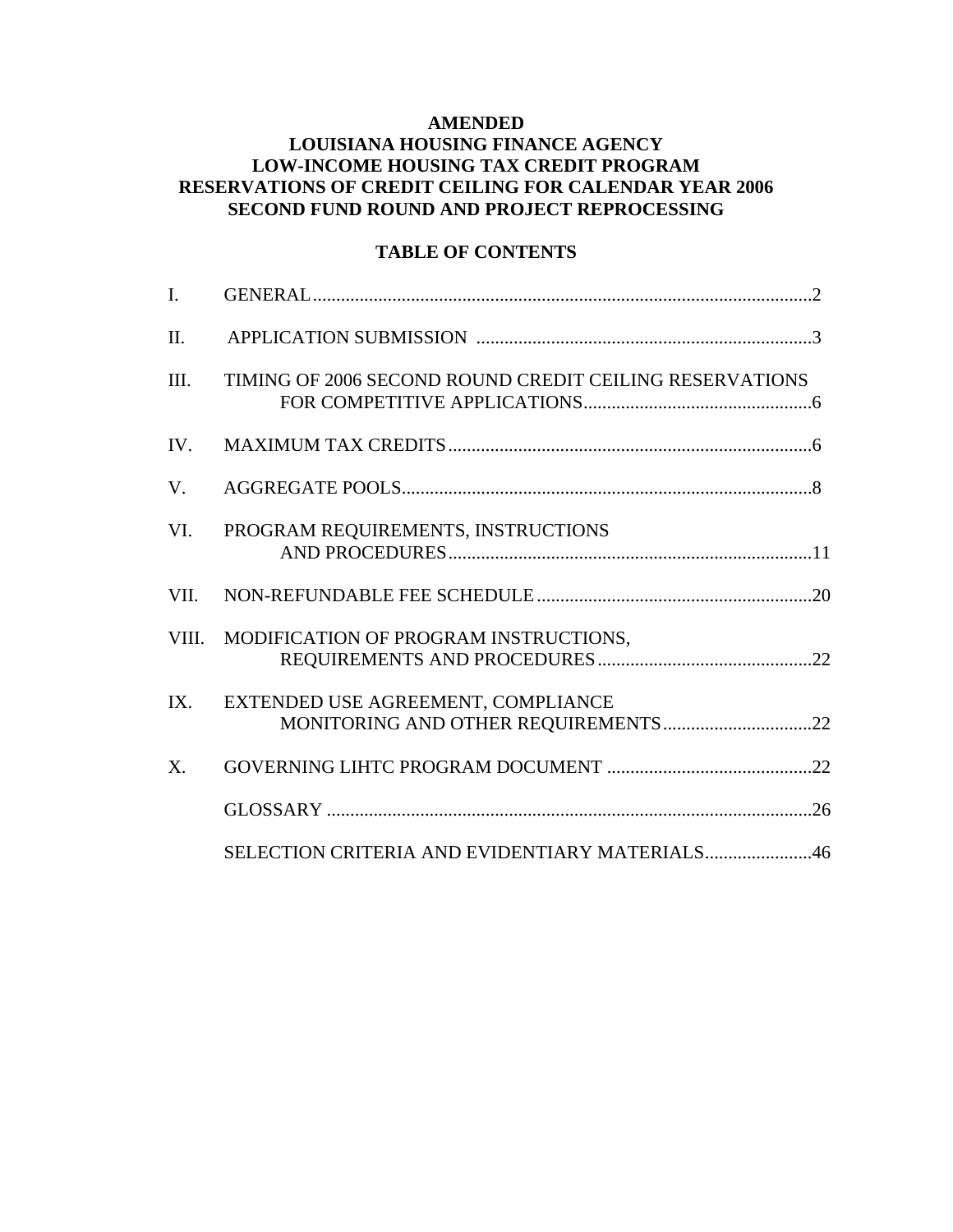## **AMENDED LOUISIANA HOUSING FINANCE AGENCY LOW-INCOME HOUSING TAX CREDIT PROGRAM RESERVATIONS OF CREDIT CEILING FOR CALENDAR YEAR 2006 SECOND FUNDING ROUND AND PROJECT REPROCESSING**

# **I. GENERAL**

The devastation to Louisiana's housing stock and the acute housing crisis caused by Hurricanes Katrina and Rita demand that additional affordable housing be produced to shelter the tens of thousands of displaced Louisiana residents.

 Pursuant to the Gulf Opportunity Zone Act of 2005 and in response to Hurricanes Katrina and Rita, the United States Congress provided a number of tax benefits for areas defined as GO Zones. The increase in the housing credit ceiling for the State of Louisiana that may be allocated by the Louisiana Housing Finance Agency (the "Agency") to buildings located in the Gulf Opportunity Zone of the State is equal to \$18.00 multiplied by the portion of the State population which is in the Gulf Opportunity Zone. This additional housing credit dollar amount is referred to as the "Gulf Opportunity Amount."

A list of the parishes in the GO Zone for Louisiana, including the population of each parish as determined by the latest census data and the Gulf Opportunity Amount equal to \$56,759,274 to be allocated in each of calendar years 2006, 2007 and 2008, is available from the Agency. Any Gulf Opportunity Amount available in each calendar year that the Agency does not allocate in each such calendar year will be lost to the State. The 2006 Qualified Allocation Plan for the 2006 State Credit Ceiling is hereby amended and restated to provide for a second funding round to allocate the Gulf Opportunity Amount and other credits available during calendar year 2006 and to permit a special reprocessing of projects which have received either an allocation of credits from a prior credit ceiling or a reservation of credits from the existing 2006 credit ceiling.

 A. Reservation of Tax Credits: At least 10% of the Tax Credit Ceiling will be setaside for use by qualified non-profit organizations which must materially participate in the development and operation of a qualified low-income housing project for at least the 15 year compliance period of the LIHTC Program in accordance with the requirement of Section 42 of the Internal Revenue Code of 1986, as amended (the "Code"). Tax Credits under the LIHTC Program will be available only with respect to projects or buildings (including certain qualified rehabilitation expenditures incurred through the first taxable year of the credit period) for which an audit by an independent certified public accountant is submitted of a project's sources and uses and eligible basis.

B. Carryover Allocation of Tax Credits: Projects may qualify for a carry-forward allocation of tax credits under the Ten Percent (10%) Basis Exception. A Taxpayer/Owner must deliver to the Agency all carry forward allocation documentation, including an appropriate attorney or CPA opinion in the format prescribed by the Agency, on or before October 1, 2006. This deadline will not be extended for a reservation of the Gulf Opportunity Amount unless there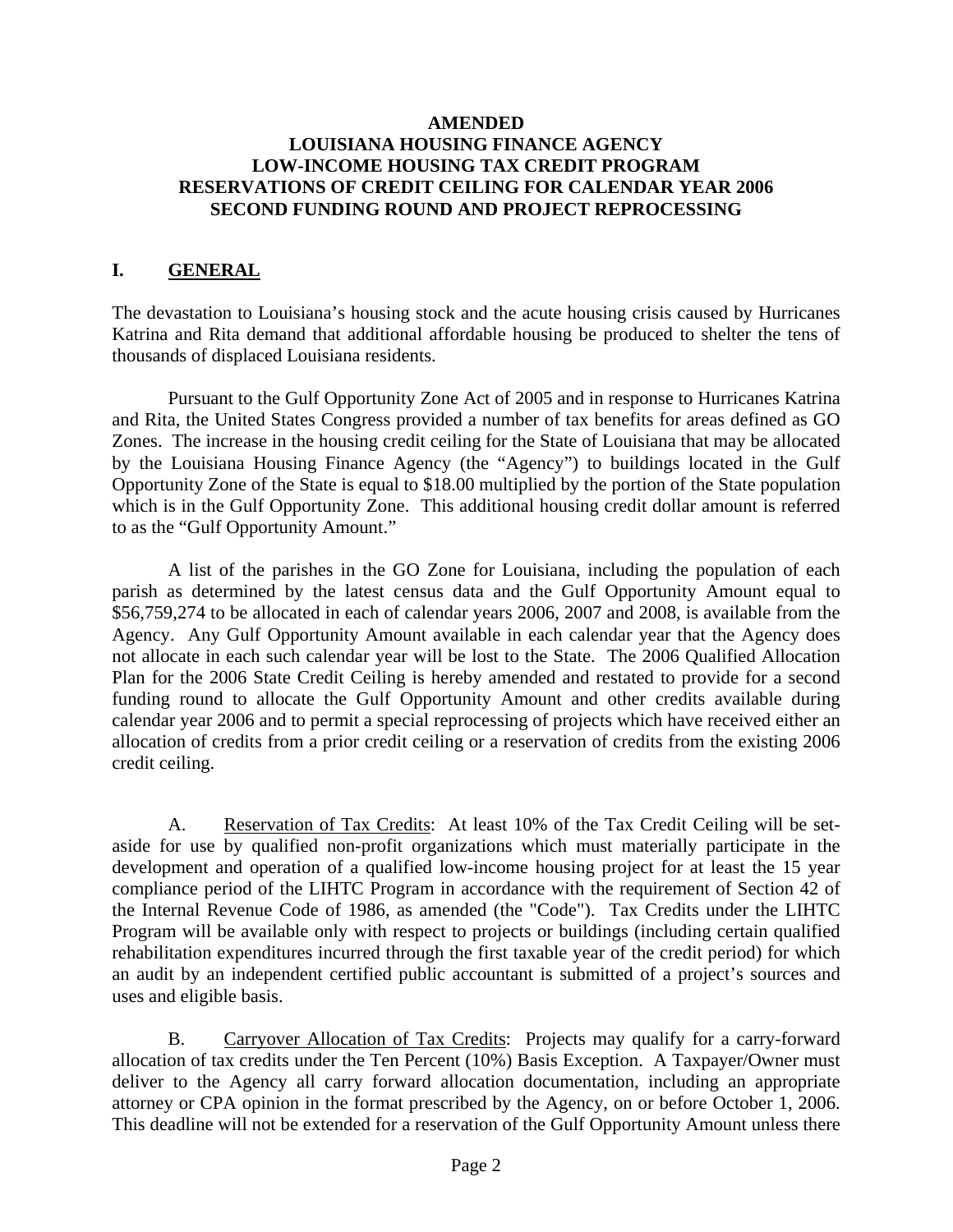are exceptional circumstances justifying a waiver of this deadline to not later than December 15, 2006.

 C. Placed in Service and Annual Audit: (i) Placed in Service Audit: The Financing Certification, Syndication Cost Certification, GAAP Audit and Baseline Operating Budget must be received by not later than the April 1st of the calendar year following the year in which the Project is placed in service. The GAAP audit must specifically identify any unexpended contingency construction reserve and any operating/rent up reserve. The carry forward allocation of credits is subject to recapture if required certifications, audit and Baseline Operating Budget are not received by such date. The Taxpayer/Owner may request only a one-year extension for submission of the certificates and audits from the Agency and only if the Taxpayer has elected to begin the first year of the credit period following the year in which the Project is placed in service. Payment of developer fees to CHDO or non-profit partners partnering with a for-profit as a co-developer must be shown as fully paid in the placed in service audit. CHDOs and non-profit partners must receive not less than twenty percent (20%) of the Developer Fee for transactions receiving tax credits.

 (ii) Annual Audit: Following the placed in service date of a project, Taxpayers must submit annual hard copy and electronic audits to the Agency in a format prescribed in the Agency's audit instructions and using the Chart of Accounts prescribed by the Agency. All cash distributions and withdrawals from operating reserves and/or reserves for replacement must be explained in footnotes to the audit and all payments to Related Persons and contractors with an identity of interests to the Taxpayer/Owner must be identified. Annual audits must be received by not later than April 1<sup>st</sup> of each calendar year if the fiscal year is a calendar year or not later than ninety (90) days following the end of a fiscal year that is not a calendar year. All audits must be submitted to:

> Louisiana Housing Finance Agency Attn: Internal Audit Department 2415 Quail Drive Baton Rouge, Louisiana 70808

 D. Compliance Training Requirements: Taxpayer/Owners will be required to evidence to the Agency at least ninety (90) days prior to a Project's Placed In Service Date that the proposed on-site manager or the Management Company has completed compliance training within the prior (12) twelve months in a program deemed acceptable to the Agency in accordance with industry recognized training standards. No Form 8609 will be issued without evidence of such training.

 E. Fees to CHDO or Non-profit General Partner: Prior to delivery of Form 8609 a for-profit co-general partner with a CHDO or non-profit general partner must certify payment of the fee paid to the CHDO or non-profit general partner is consistent with Development Services Agreement submitted with the Tax Credit Application. Developer Fees to CHDOs or non-profit general partners in partners in connection with projects receiving an allocation must not be less than twenty percent (20%) of the total Developer Fees.

 F. Certification of Architectural Plans and Specifications: At least 45 days prior to commencement of construction or Substantial Rehabilitation of a project, the owner must submit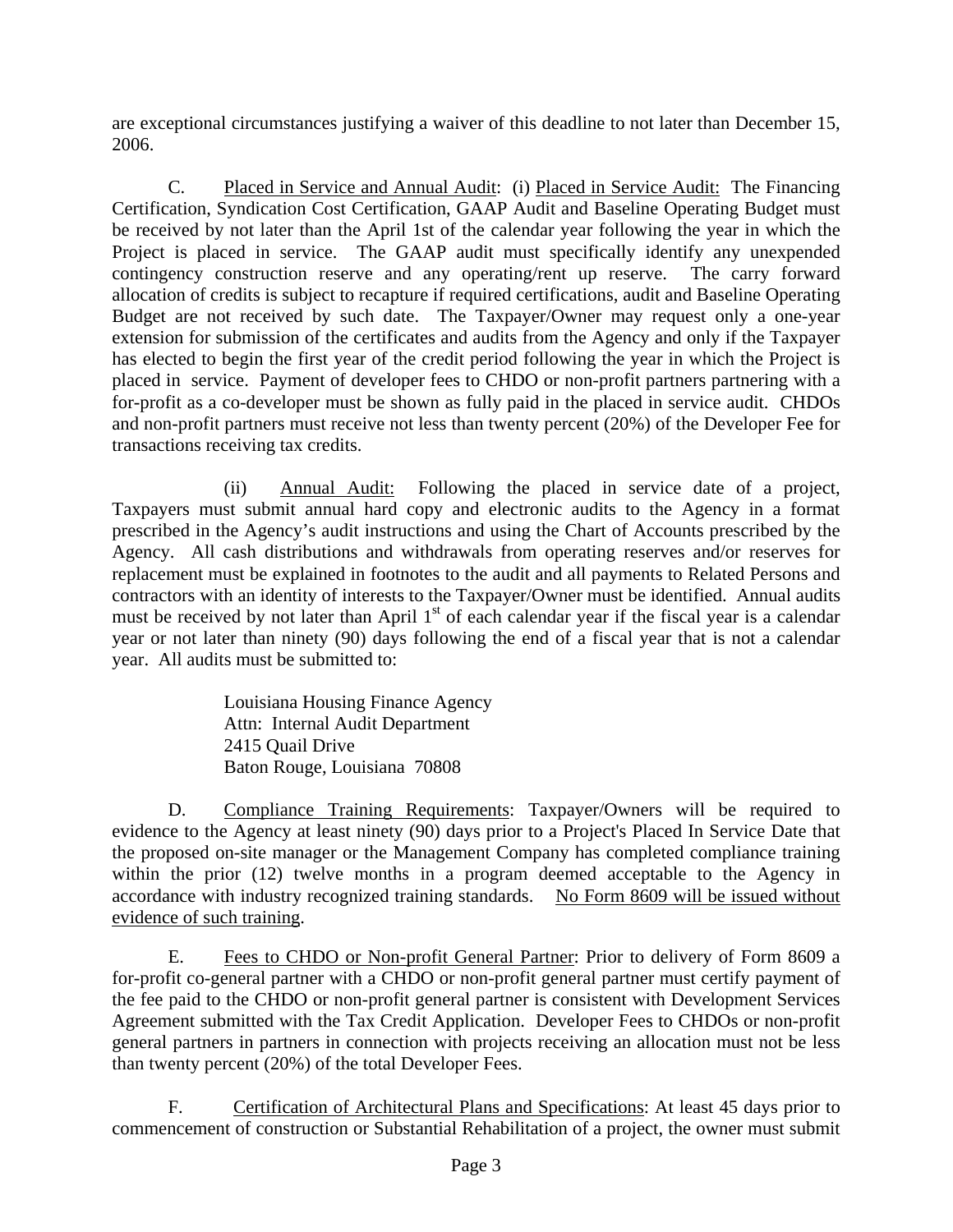certification of architect that (i) the unit configuration by bedroom size and square footage by bedroom size is consistent with the configuration in the project's Application, (ii) the project as completed complies with Fair Housing Accessibility Guidelines and (iii) if HOME or other federal funds have been invested, Section 504 of the Rehabilitation Act of 1973.

# **II. APPLICATION SUBMISSION**

 A. Competitive Applications: Applicants for a Tax Credit reservation from the Calendar Year 2006 Credit Ceiling must submit one original LIHTC Application with original signatures plus one copy, along with a non-refundable Application Fee and Analysis Fee (and the Subsidy Layering Review Fee, if applicable). A fee must be computed in accordance with the Non-Refundable Fee Schedule specified in Section VII.

 Applications Must be Complete: Applications must be complete and be accompanied by the appropriate fees in order to be reviewed by the Agency. Fees must be paid only by cashier's check or money order. An Application must be submitted on the official Agency approved Application diskette. A hard copy of the Application as printed from the completed diskette must also be originally executed and transmitted to the Agency, along with one copy of the executed version. Both the original and copy of each Application shall have every section and/or Appendix tabbed. The Application should not be in a fixed binder. Spiral binding, however, is acceptable. Failure to tab the Application will result in penalty points being assessed. An Application submitted on the Agency's diskette is not complete if (i) a notarized signature page with original executions of the Application is not submitted with the diskette, (ii) any other certification required to be executed and/or notarized is not submitted by the Application deadline or (iii) Required Exhibits are not submitted for each hard copy of the Application by the Application deadline.

Failure to submit originally executed and/or notarized documents will result in the Application being deemed incomplete and subject to disqualification. **NOTWITHSTANDING THE USE OF THE AGENCY'S DISKETTE, APPLICANTS REMAIN RESPONSIBLE AND ACCOUNTABLE FOR THE ACCURACY OF INFORMATION SUBMITTED AND FOR COMPLIANCE WITH PRESCRIBED RULES BY IRS AND THE AGENCY**.

 Required Exhibits: An Application is not complete if Required Exhibits are not submitted with the Application by the Final Application Deadline.

 Preliminary Application Review: There will be no preliminary review of Applications submitted for the Second Funding Round.

 Final Application Deadline: The Application deadline for delivering complete Applications for review is:

4:30 p.m., Central Standard Time, Monday, April 17, 2006

Applications not received at the Agency on or before the deadline date must be postmarked on or before the deadline date and must be received at the LOUISIANA HOUSING FINANCE AGENCY office no later than two (2) business days following the deadline date. Applications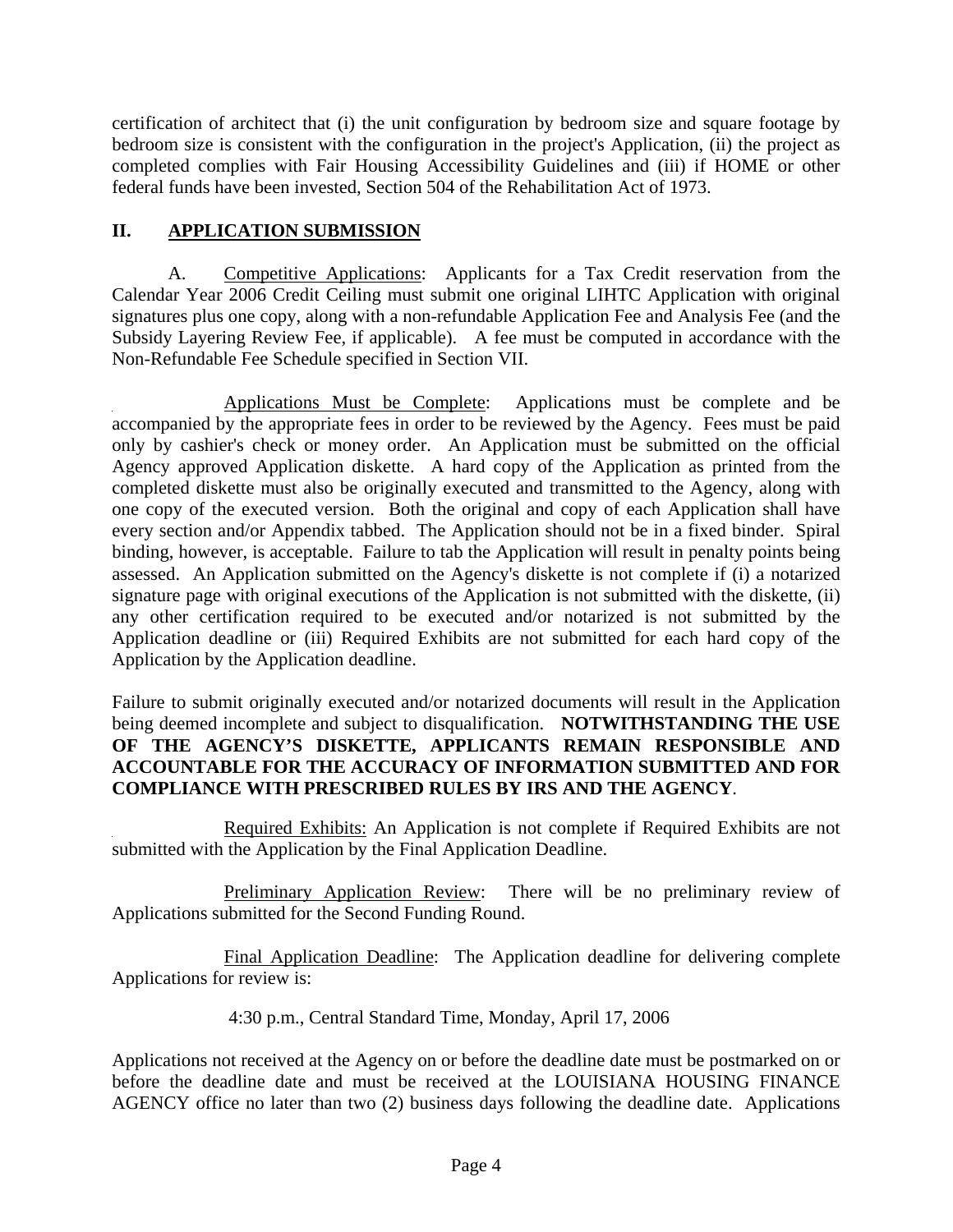are not considered delivered if mailed or delivered to a location other than the offices of the Agency:

> Louisiana Housing Finance Agency 2415 Quail Drive Baton Rouge, Louisiana 70808 Attention: LIHTC Program

 Notice to Applicant and Rank Ordering of Applications: The Agency will notify the applicant upon receipt of an Application for preliminary and/or final review. Information will not be provided as to the Application's processing status during the review and selection process following the Final Application Deadline. However, the Agency's staff will process the score of each Application and submit the processed score for review to the Board of Commissioners by May 10, 2006. Following the submission to the Agency's Board of Commissioners of the staff's scoring of each Application, each applicant will receive a copy of its Application's score, a copy of its feasibility and viability analysis and the tentative rank order list of all Applications. For a ten (10) calendar day period following publication of the tentative rank order list of each Application, an applicant may challenge in writing the staff's disqualification of a particular Selection Criteria point award. **Written objections during the ten (10) day challenge period may be based only upon the interpretation of information submitted by the Final Application Deadline**. No new or supplemental information will be considered by the Agency in the review process after the Final Application Deadline. Based upon such written challenges, the staff will submit a supplemental report at the next meeting of the Board of Commissioners concerning the scoring of each Application following the processing of written challenges and any revision to the tentative rank order of all Applications. The Board of Commissioners will approve the Final Rank Order of all Applications. No other information will be provided as to an Application's processing status during the review and selection process following the Final Application Deadline. **THE FINAL RANK ORDER OF AN APPLICATION DOES NOT CONSTITUTE ANY ENTITLEMENT TO A RESERVATION OF TAX CREDITS IF A PROJECT IS OTHERWISE NOT FEASIBLE OR NOT VIABLE OR FAILS TO SATISFY THE MINIMUM SCORE UNDER THE QAP.** 

 Agency Requests for Supplemental Data and/or Clarification: The Agency retains the right to request supplemental data to support information contained in an Application and/or information to explain or clarify data contained in an Application.

 Minimum Score: The qualified allocation plan for the Tax Credit Ceiling for calendar year 2006 requires that an Application evidence a minimum score of **160 points** in accordance with the published selection criteria prior to receipt of a reservation of tax credits.

 Tie-Breaking Procedures: Tax credits for Applications submitted for a competitive funding round will be reserved to projects in descending order of score until all tax credits available for reservation have been reserved. In the event of a tie between Applications for which there are insufficient credits to reserve to each project, the Agency will use published tie-breaking procedures.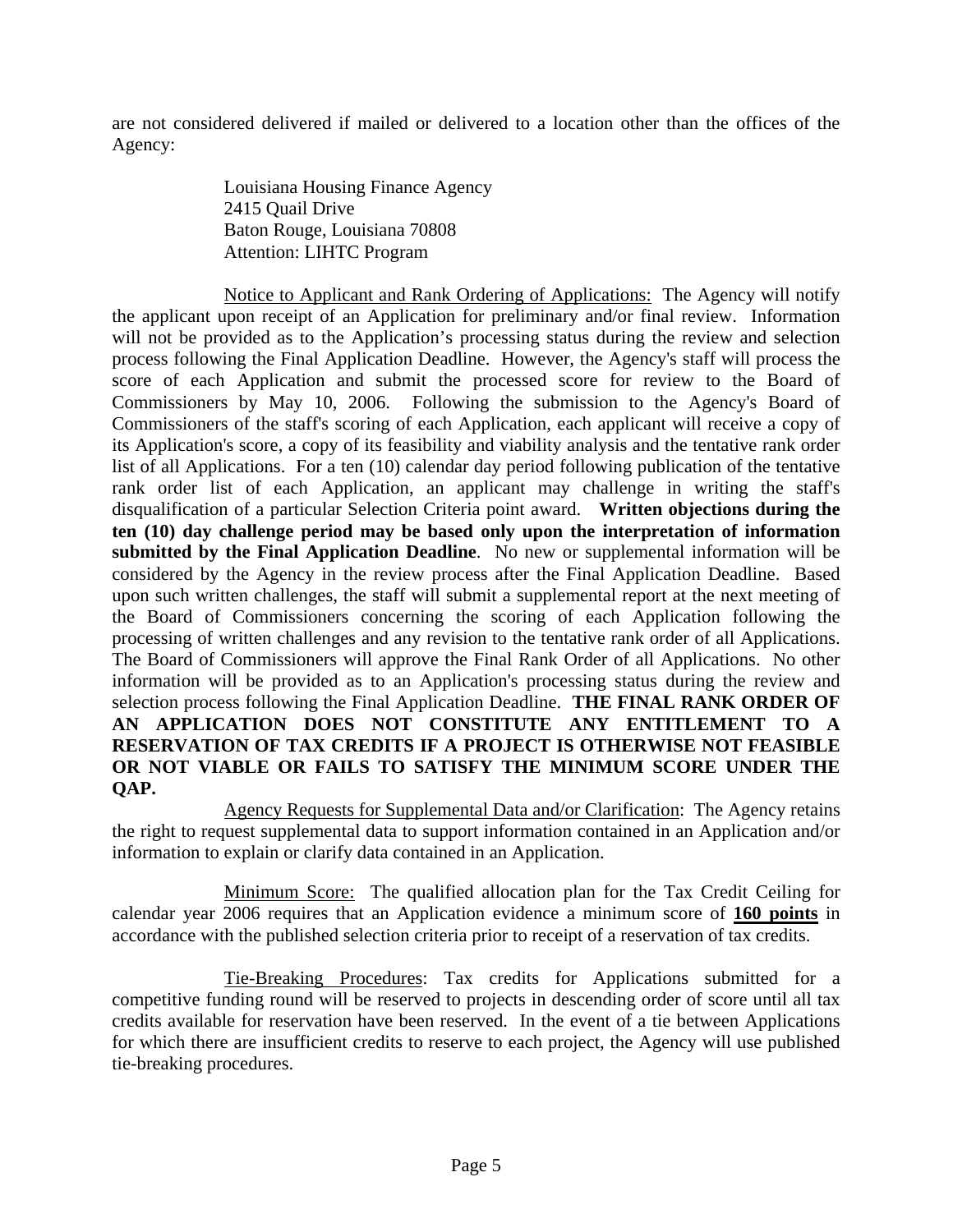Communication with Contact Person: The Agency will communicate only with the contact person listed in the Application. Information received from persons other than the contact person will be disregarded by the Agency.

 Noncompliance in Other Agency Programs: Developers cited for non-compliance in a project/program administered by the Agency or by an Agency or department of the United States shall not receive a reservation/allocation of credits unless or until such non-compliance is cleared.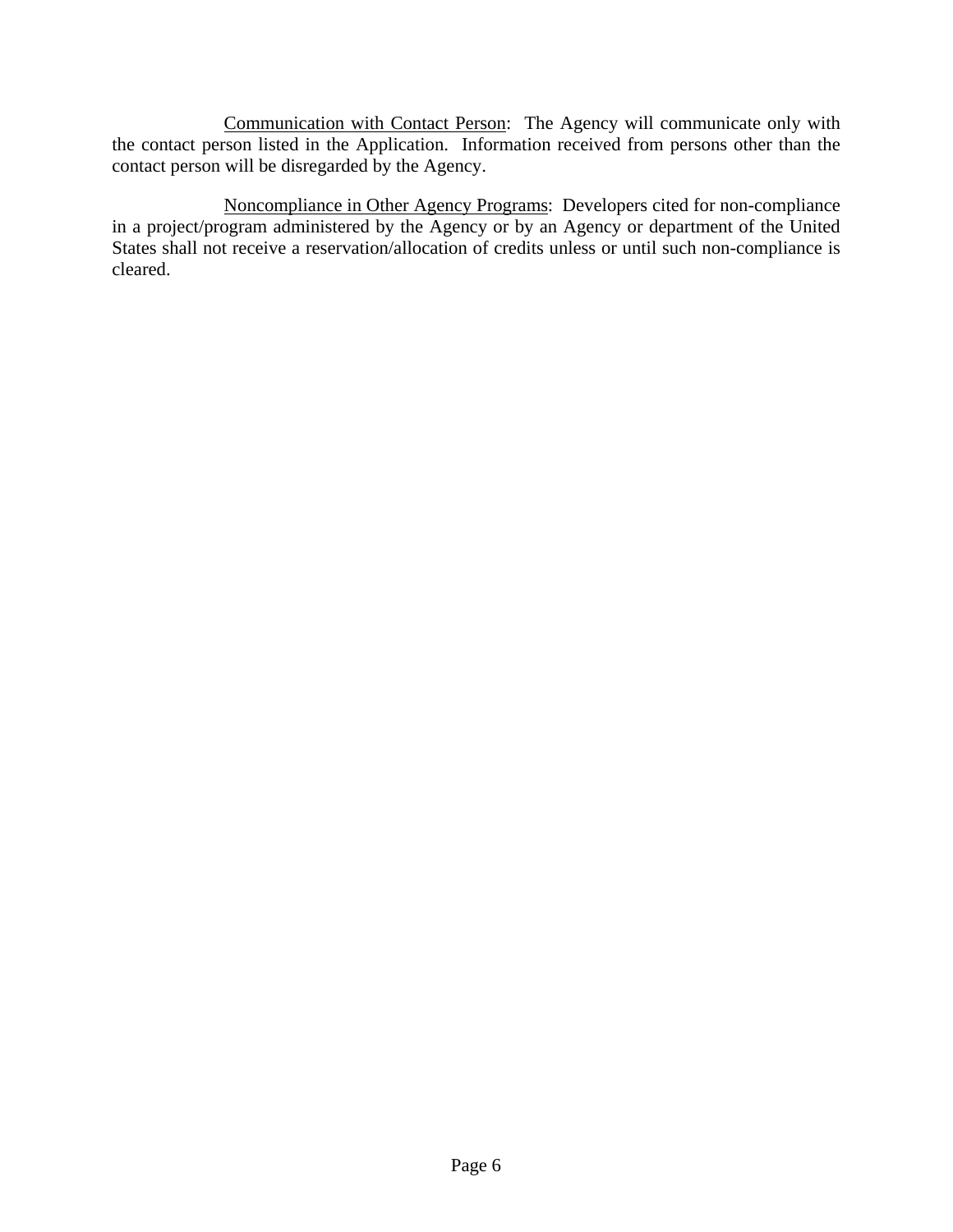Reservations Pursuant to Qualified Allocation Plan and Federal Regulations: The Agency reserves the right to make and revise reservations according to the Agency's qualified allocation plan and in accordance with published federal regulations, rulings, guidelines and notices.

Estimated Competitive Application Timetable:

| -QAP Public Hearing:                  | February 7, 2006  |
|---------------------------------------|-------------------|
| -Board Approval of QAP:               | February 8, 2006  |
| -Tax Credit Workshop:                 | February 22, 2006 |
| -Final Application deadline:          | April 17, 2006    |
| -Board Approval of Rank Order:        | May 10, 2006      |
| -Reservation of Tax Credits by Board: | June 14, 2006     |
|                                       |                   |

 B. Bond Financed Applications: Applications desiring to verify that a bond financed project satisfies the Qualified Allocation Plan must submit one original LIHTC Application plus one copy, along with the non-refundable Application and analysis fees (and the Subsidy Layering Review Fee, if applicable) computed in accordance with the Non-Refundable Fee Schedule. Processing of bond financed projects must be submitted to the Agency 45 days in advance of the meeting at which such project will be reviewed by the Agency's Board of Commissioner's in accordance with the latest approved Qualified Allocation Plan. Bond financed projects must satisfy all elements of the Qualified Allocation Plan. Cost and profit limitations and minimum score may be waived by the Governor in the executive order allocating private activity volume cap or by the Agency's Board of Commissioners following a review that determines that such additional costs are justifiable and reasonable under the circumstances or are attributable to unique development characteristics (e.g. location in a difficult to develop area, limited commercial space or tenant services or common areas essential to the character of the development). Taxpayer/Owners of bond-financed projects must enter into an appropriate regulatory agreement and compliance monitoring agreement prior to receiving Forms 8609.

# **III. TIMING OF 2006 CREDIT CEILING RESERVATIONS FOR COMPETITIVE APPLICATIONS**

The Agency will reserve tax credits with respect to the 2006 Credit Ceiling Second Funding Round at the regularly scheduled meeting of the Agency's Board of Commissioners in the month of **June 2006**. Reservation for the Economic Development Project may be made as Applications are processed.

# **IV. MAXIMUM TAX CREDITS**

 A. Developer Limits: No Developer, related persons thereof or agents thereof or any person having an identity of interest with any Developer, related persons thereof or agents thereof or any combination of the foregoing shall be reserved tax credits during the Second Funding Round in excess of \$6,500,000.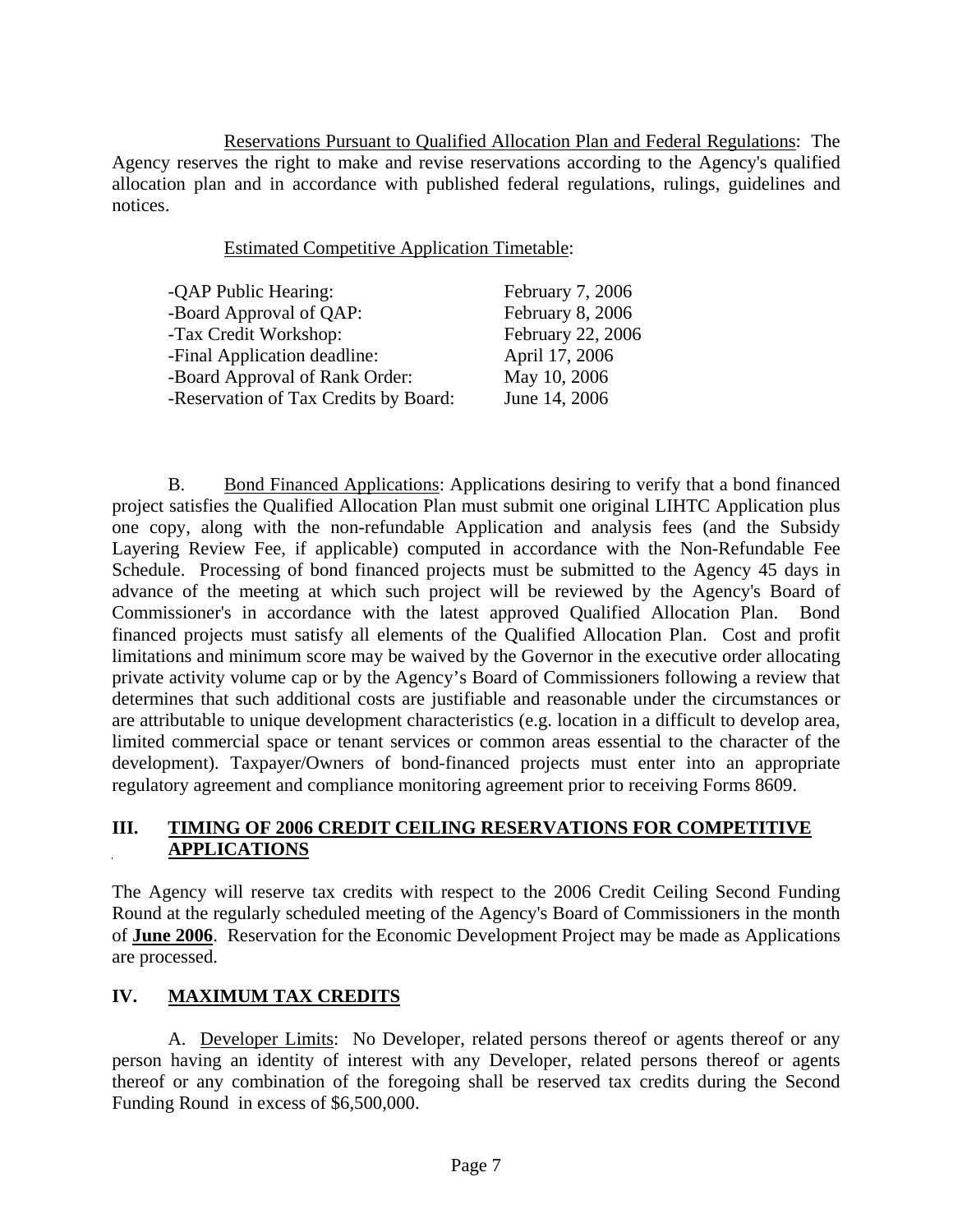## B. Project Limits:

(i) GO Zone and Non-GO Zone Limits: The maximum tax credit allocation per project for all new project applications will be \$1,250,000 for projects in the GO Zone and \$750,000 for projects outside of the GO Zone. Mixed-income projects in the GO Zone are not subject to the one million two hundred fifty thousand dollar cap provided that no more than 40% of the units are low income units.

 (ii) Bond Financed Projects: The limitation of tax credits per project shall not apply to the tax credits which are generated from a bond financing if the total number of low income units in the project is approved by the local governmental unit in which the project is located after a public hearing. The public hearing must follow a Notice of Public Hearing published at least 14 days prior to the hearing. Such Public Notice must specify the number and percentage of low-income units in the project if the project contains fifty or more units or, if not specified in the Public Notice, the number and percentage of low-income units in the Project must be approved by the governing authority of the jurisdiction within which the Project is located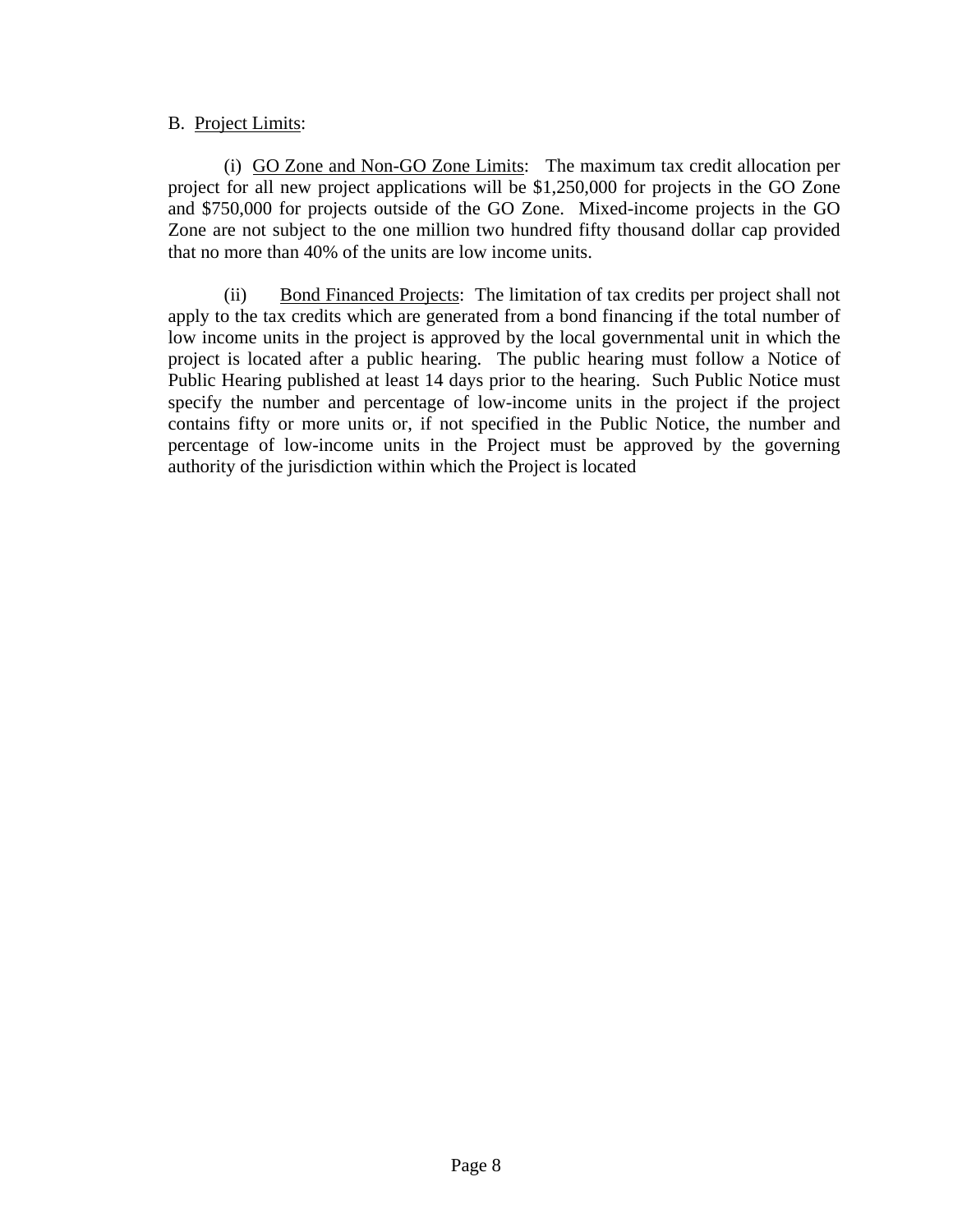## **V. AGGREGATE POOLS**

A. Aggregate Pools: Tax Credits will be allocated from two basic pools: (i) a GO Zone Pool and (ii) a Balance of State Pool. A listing of the parishes in the GO Zone and outside of the GO Zone is available on the Agency's web site and/or may be obtained by contacting the Agency's tax credit staff. The GO Zone Pool will be used to allocate the Gulf Opportunity Amount and the Balance of State Pool will allocate the State housing credit ceiling determined pursuant to Section  $42(h)(3)(C)$ , including clauses (i), (ii), (iii) and (iv). Each of the basic pools will have sub-pools consisting of a Nonprofit Sub-pool and a PHA Sub-pool each containing fifteen percent (15%) of the credits in the relevant basic pool. A Reprocessing Subpool equal to ten percent (10%) of each basic pool will be available to accommodate the reprocessing applications for projects that were damaged by Hurricanes Katrina or Rita or which additional incurred costs. A separate sub-pool equal to \$3,000,000 will be available for processing projects previously placed in service in the GO Zone that have been damaged by Hurricanes Katrina or Rita; provided, that (i) such projects must evidence all funds, including insurance proceeds, available to complete the rehabilitation, (ii) the maximum additional credits will be limited to \$500,000 per project, (iii) the applicant must submit a new and complete application by March 15, 2006 and (iv) after review by staff, any subsequent recommendations for approval, will be present to the Board of Commissioners on a case-by-case basis at the next scheduled Board Meeting.

 B. Documents and Evidence to Qualify for Pools. Each Application must specify the Congressional District and the Sub-pools from which the Applicant is seeking a reservation of tax credits.

> (i) Qualified Non-profit Pool or CHDO Pool: Applicants for reservations from either the Qualified Non-Profit Pool or the CHDO Pool must submit the following:

IRS Determination Letter of  $501(c)(3)$  or  $501(c)(4)$  status

- Articles and Bylaws

- CHDO approval letter from participating jurisdiction if applying for CHDO Pool

Non-profit Participation Information as required by the Application

Development Services Agreement evidencing that Qualified Nonprofit or CHDO will receive at least twenty percent (20%) of the Developer Fee.

 (ii) Public Housing Pool. Applicants for a reservation from the Public Housing Pool must submit the following:

 (a) A letter from the local public housing authority certifying that such local public housing authority sponsors the project,

 (b) Evidence that the PHA or its subsidiary or affiliate will be the sole managing general partner or sole managing member of the Owner.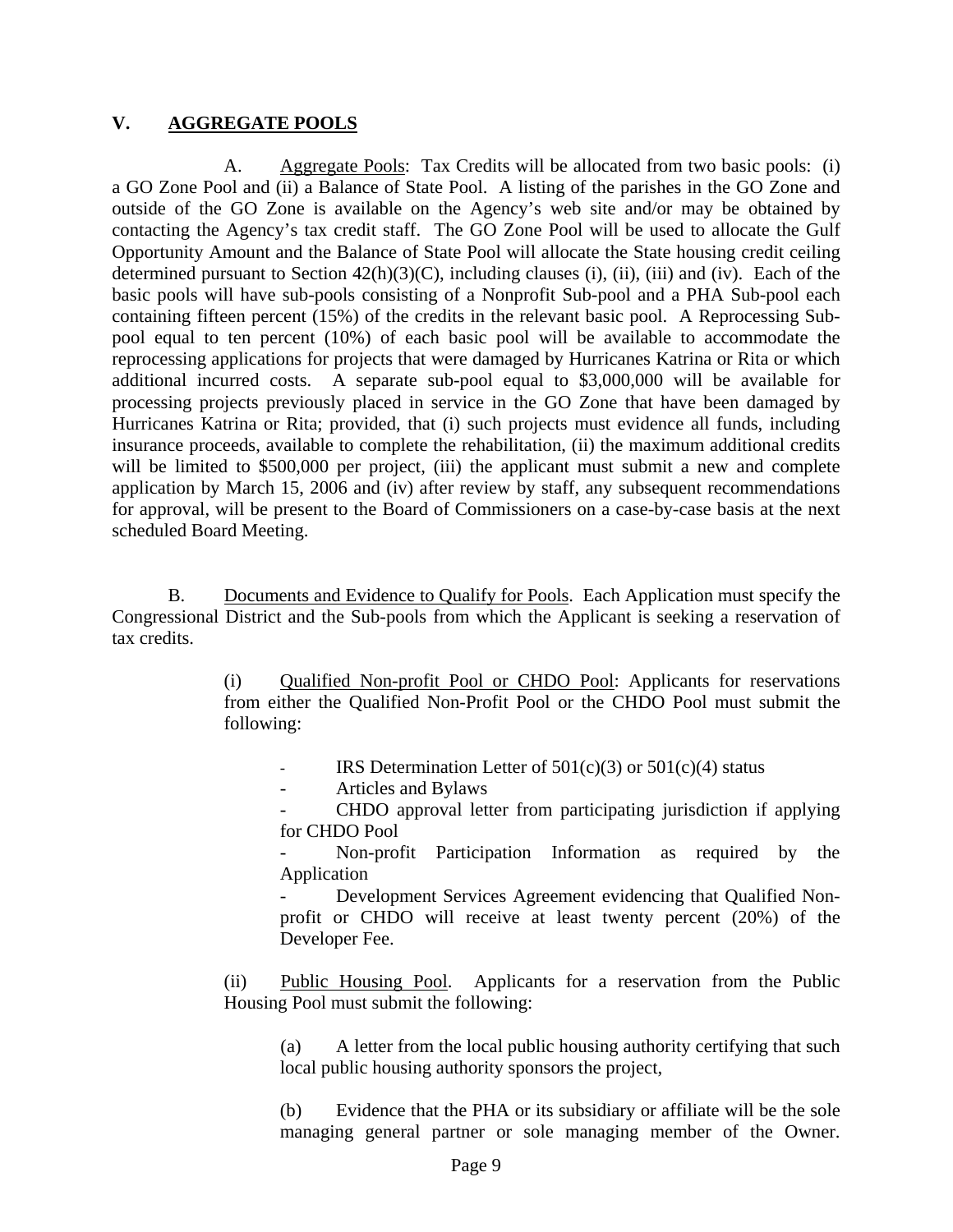Organizational documents must show evidence that this requirement is satisfied as of any financial closing, and

 (c) Development Services Agreement evidencing that PHA or its subsidiary non-profit will receive one hundred percent (100%) of the Developer Fee.

 C. Maximum Credits for Reprocessed Projects**:** The maximum credits for a project requesting reprocessing will be \$500,000.

 D. Material and Reprocessing Changes for Reprocessed Projects: The overall unit composition of a reprocessed project application may not increase by more than 10%. Site changes are allowed for reprocessing applications but reprocessing fees will apply to reprocessing such applications. Any reprocessing change requiring more than \$500,000 in credits or a unit change in excess of 10% must submit a new application in the second competitive funding round as provided for in this Amendment. The 10% unit change maximum may be waived on a case by case basis by the Board of Commissioners. The deadline for requesting a reprocessing and reallocation is March 15, 2006.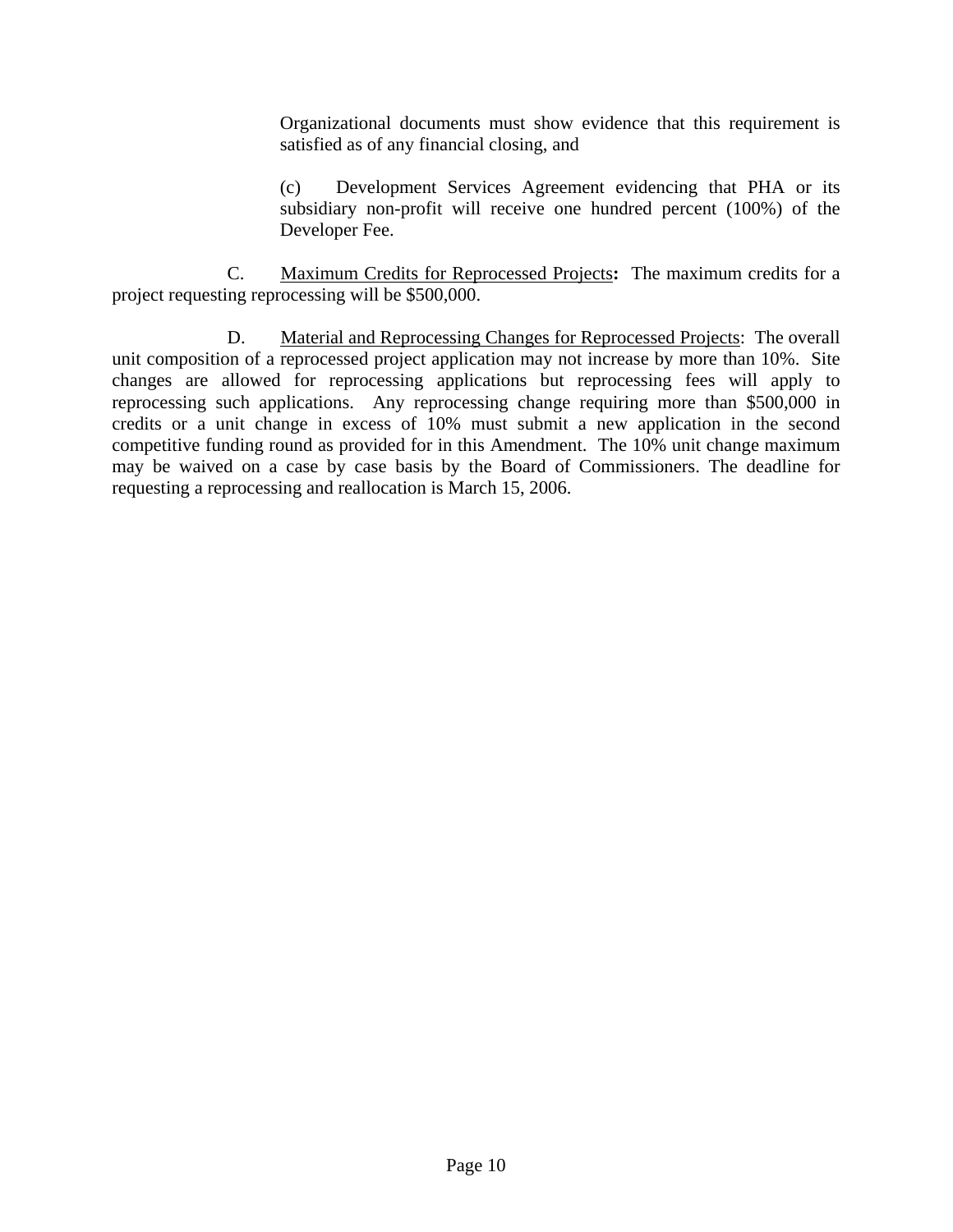# **VI. PROGRAM REQUIREMENTS, INSTRUCTIONS AND PROCEDURES**

 A. Local Community Notification: The Applicant must include in the Application evidence that a Public Notice was published in a local newspaper having general circulation in the development area prior to the Application deadline. This notice must run for three (3) consecutive days and must include:

- The name of the project owner
- The project name
- The project address or location
- The maximum number of units
- The nature of the project (i.e. new construction or rehabilitation, elderly or family, etc and construction type and occupancy type along with proposed community facility and supportive services
- Total development cost including funding sources and amounts

 The only accepted Proofs of Publication is (i) submission of newspaper tear sheet evidencing public notice or (ii) a certificate of publication from the newspaper in which the notice was published prior to the Application deadline.

B. Market Study and Appraisals.

(i) Market Study: A detailed Market Study dated as of a date no earlier than 90 days prior to the Preliminary Application Deadline must be submitted by an Independent Qualified Housing Consultant approved by the Agency evidencing the housing needs of Targeted Households, Large Families, tenants with children, Special Needs Households (if project serves Special Needs Households) in the Market Area and the unmet needs of such individuals and families following the construction and/or development of the Project.

 (a) Format of Market Study. The Market Study must provide information under noted boldfaced captions with tabs and an index to locate the following within the Market Study:

\* **Executive Summary**: A statement summarizing the findings of the market study.

\* **Credentials**: A statement of the experience and competence of the market analyst.

\* **Independence and No Identity of Interest**: A certification that the market analyst is independent and has no identity of interest with the developer of the proposed or existing project and that the market analyst was retained to perform the market study without conditions, including compensation based upon finding market need.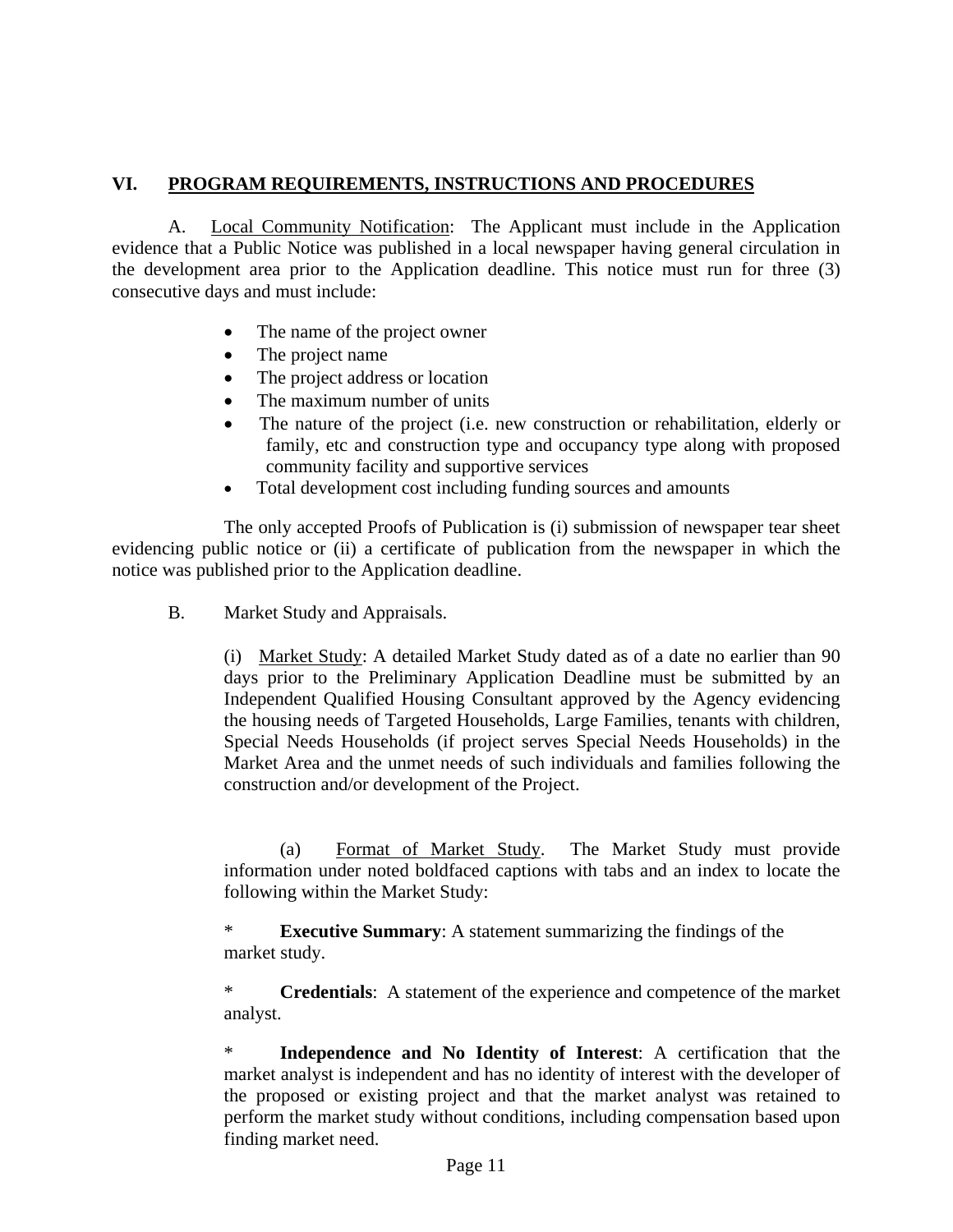\* **Property Site**: A description of the proposed property site along with a map site identifying area of the Project.

\* **Demographic Analysis**: Analysis of the Income Qualified Renter Demand in the market area.

**Market Area:** Geographic definition and analysis of the primary and secondary market area which Project serves.

**Operations and Development Comparisons:** A description of comparable developments in the market area served by Project, including the following information or analysis, labeled accordingly:

 (a) Subsidy whether or not each comparable development is subsidized.

(b) Rent Levels and Vacancy: a description of rent levels and vacancy rates of comparable properties, including subsidized and non-subsidized developments in market area served by Project.

(c) Operating Comparisons: analysis of operating expenses using data from comparable properties in the market area served by Project, if available, or, if not available, using IREM of ULI data.

(d) Project Operating Statement: projected operating funds and expenses of the subject Project.

(e) Public Housing: a summary of (i) the number and quality of units in developments owned by the local public housing authority and a statement concerning vacancy rates and waiting lists and (ii) the number of vouchers administered by the local public housing authority and the estimate of the households on the waiting list for vouchers.

(f) Absorption Analysis: expected market absorption of the proposed rental housing units in the subject Project each month following certificate of occupancy.

(g) Market Impact Statement: A description of the impact of the proposed housing units in the market area, including the impact of the proposed housing units on tax credit and other existing affordable rental housing in market areas.

Federal Housing Agency Coordination: The Independent Qualified Housing Consultant must identify all multifamily housing developments in the primary market area of the proposed project which are financed by HUD, RD and the Agency. The consultant must provide a table evidencing the following information for each such project:

- (i) Name of Project
- (ii) Number of Units in Project
- (iii) Type of Federal loan or credit enhancement, e.g., 515 loan, 202,  $221(d)(4)$ , etc.

(iv) Average vacancy rate in comparable projects in prior twelve month period.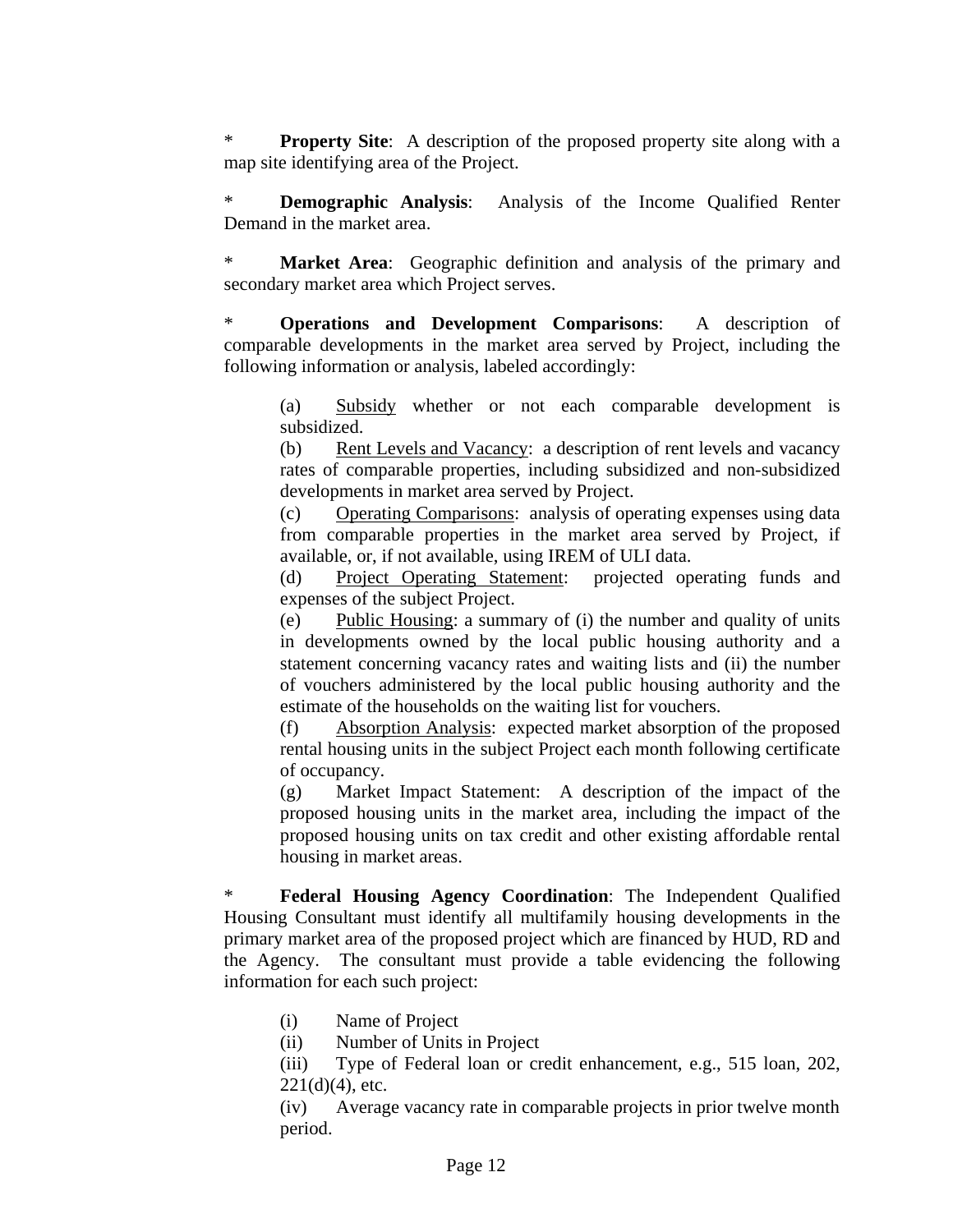\* **Pipeline Analysis**: Certification of the number of building and demolition permits for multifamily housing units issued over the preceding 24 months by the local jurisdiction within which the project is located and that any planned or construction in progress will not adversely affect the market's absorption of the units in the project.

**Certification of Demand:** A Certification of Demand For New Units and Conversion executed by the Qualified Housing Consultant.

\* **Statement of Housing Needs of Low-Income Individuals and Large Families**: A statement of housing needs of Large Families and tenant populations with children in the primary market area and the extent there will be unmet needs for such individuals and families following construction/rehab of the Project.

\* **Revisions to Market Analysis Attributable to Hurricanes Katrina & Rita:** Explain any revisions to any econometric and/or simulated models used in market analysis in the aftermath of Hurricanes Katrina and Rita, particularly any adjustment of demand by household and/or unit size. Any adjustments must also be accompanied by an assessment of whether such adjustments are temporary, short term or long term. Temporary adjustments reflect terms of less than one year. Short Term adjustments reflect terms between one and five years. Long term adjustments exceed five years.

(ii) Appraisals: An Appraisal must be submitted establishing the fair market value of any existing property when the purchase price of such property exceeds \$500,000 and the Acquisition Costs are included in Eligible Basis.

(iii) Previously approved Applications on Waiting List: Projects currently on the Agency's Waiting List may supplement market studies and appraisals to incorporate all requirements of the QAP. Such supplement must be dated within 90 days of the Final Application Deadline.

(iv) Consensus Market Demand Analysis: In markets where there are multiple applications proposing new unit production that in the aggregate exceed the Certification of Demand for New Units and Conversion, the Agency may require each Qualified Housing Consultant to review the Market Study of other Qualified Housing Consultants evaluating the same or overlapping market areas in order to derive a consensus demand for new units by bedroom size. Upon reaching the consensus demand for new units by bedroom size, the Agency will limit the number of new units by application of the tie-breaking procedures to fund only the number of feasible projects that will produce new units up to the consensus demand.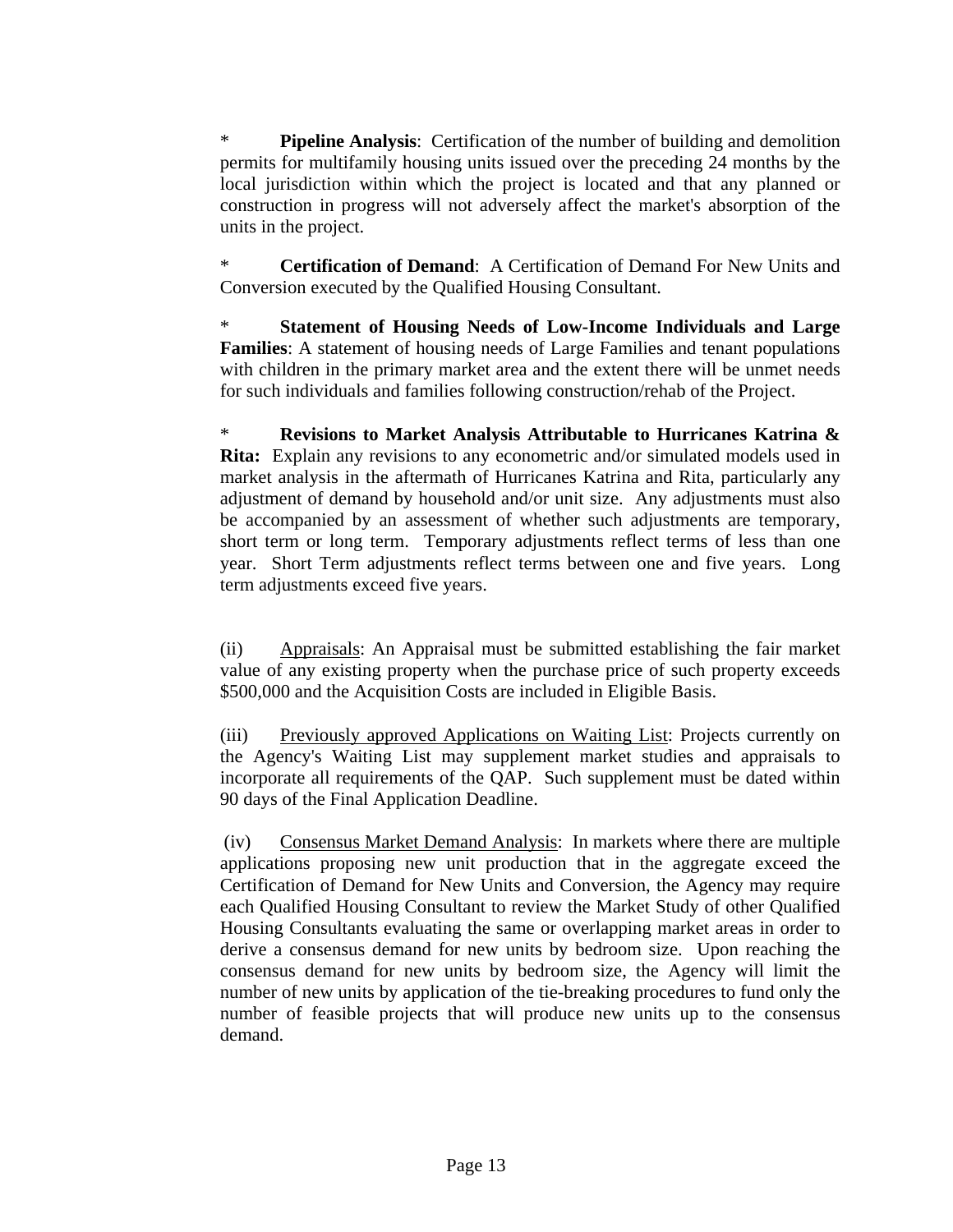C. Total Development Cost and Unit Size Limitations: No project will be reserved credits if the limits and other requirements by type and size of unit specified below are not satisfied.

| (i)<br>Minimum Square Footage and Full Bathrooms Per Unit Type: |
|-----------------------------------------------------------------|
|-----------------------------------------------------------------|

| <b>Unit Type</b> | <b>Bathrooms</b> | <b>Minimum</b><br><b>Square Feet</b> |
|------------------|------------------|--------------------------------------|
| Efficiency       |                  | 450                                  |
| 1 Bedroom        |                  | 600                                  |
| 2 Bedroom        |                  | 750                                  |
| 3 Bedroom        | 2                | 900                                  |
| 4 Bedroom        |                  | 1100                                 |
|                  |                  |                                      |

 (a) Waiver of Minimum Bathroom and Bedroom Size. The minimum bathrooms and bedroom size may be waived for an existing project which is being rehabilitated only if a federal program finances the unit and the federal agency administering the program which finances the unit requests a waiver of such limits.

 (b) Reduction of Minimum Square Footage Per Unit. The minimum square feet per unit may be reduced by 10% for existing units if the local jurisdiction within which the units are located certifies that such units will comply with all applicable zoning and building codes.

## (ii) Maximum Average TDC Per Unit by Development Type:

| <b>Development Type</b>      | Max. TDC/ Unit   |
|------------------------------|------------------|
| Acquisition/Rehab            | \$125,000        |
| New Construction/Conversions | \$200,000        |
| <b>Elderly Projects</b>      | \$175,000        |
| Historic Rehab               | \$226,900        |
| PHA Redevelop                | PHA Limit        |
| <b>Scattered Site</b>        | <b>FHA Limit</b> |

(iii) Maximum Average Dollar Per Square Foot: The maximum average dollar per square foot for all Development types is \$150 per square foot unless Project is a Small Project, Scattered Site Project, Special Needs Project or Historic Rehabilitation Project, in which case, the square foot limit shall not exceed \$175 per square foot. These limits shall be increased by 25% for all elevator structures.

 (iv) Exclusion of Governmental Grants and Historic Credit Syndication Proceeds from Cost Limits. The costs of a development funded by a governmental grant or with the proceeds from syndicating historic credits will be excluded from total development costs for the purposes of establishing the Maximum Average TDC Per Unit and Maximum Average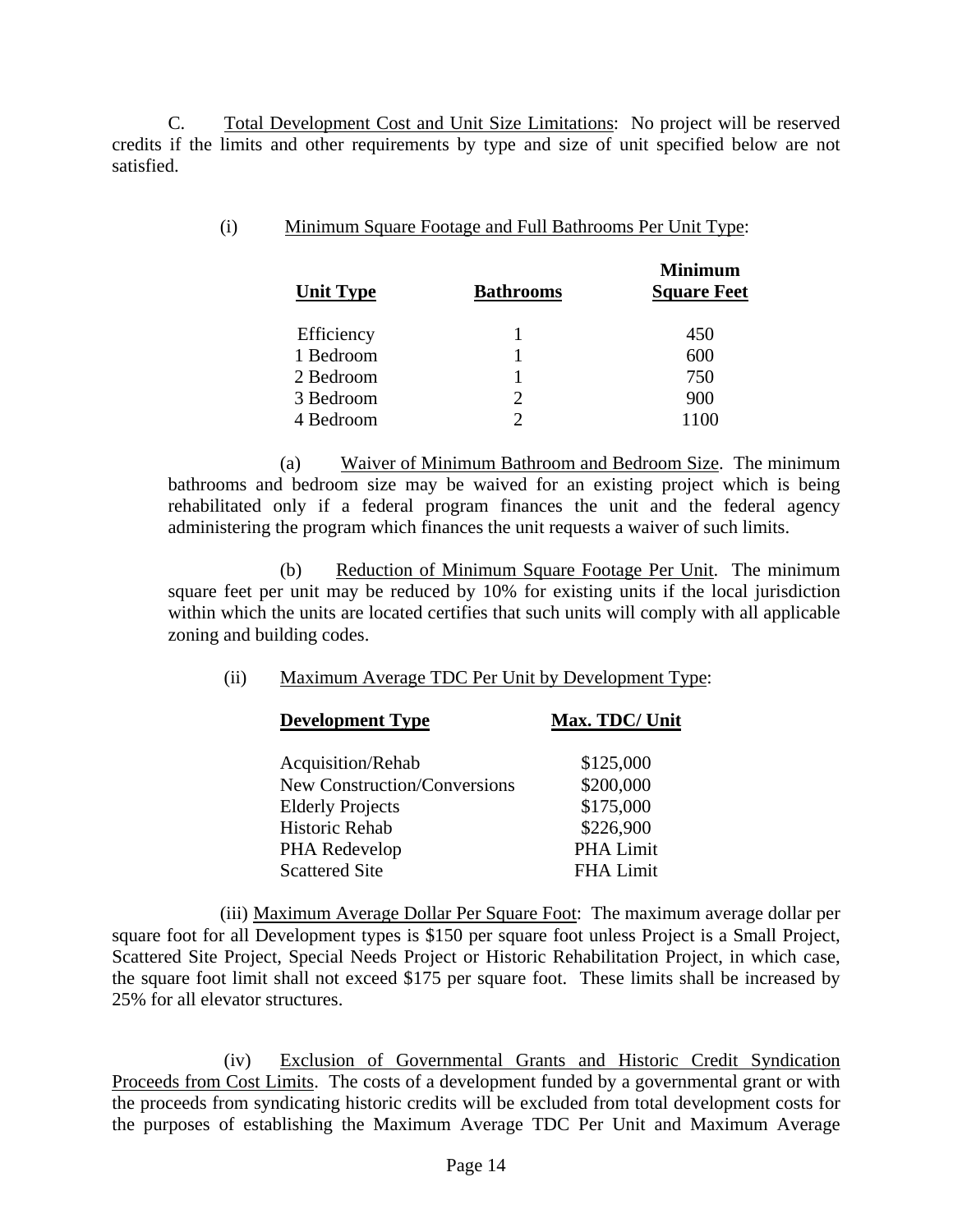Dollar Per Square Foot and for purpose of calculating maximum qualified basis of a building or Project.

 (v) Exclusion of Costs of Community Facilities and Community Service Facilities from Cost Limits: The costs associated with Community Facilities and Community Service Facilities will be excluded from total development costs for purpose of establishing the Maximum Average TDC Per Unit and Maximum Average Dollar Per Square Foot. The costs of Community Facilities which are functionally related and subordinate to the residential units and the costs of Community Service Facilities not in excess of ten percent (10%) of the eligible basis of the qualified low-income housing project of which it is a part may be included in eligible basis of a building or Project.

 (vi) SRO Projects: Single Room Occupancy Projects will not be subject to Maximum Average TDC Per Unit Limits or Maximum Average Dollar Per Square Foot Limits if the local governmental certifies that the SRO Project will provide shelter to homeless persons or will receive Stewart-McKinney Act Funds.

 (vii) Projects Reallocated Credits Based on Housing Discrimination: Notwithstanding any other calendar year Qualified Allocation Plan to the contrary, additional costs to projects which are delayed based upon housing discrimination and which are reallocated credits under Section VI-Q herein will not be subject to cost limits if the project is otherwise feasible and viable and the Agency's Board of Commissioners acknowledges that the increased costs were due to circumstances beyond the control of the Taxpayer.

 (viii) New Construction Scattered Site Projects: Local city or parish zoning ordinances shall govern subjects such as minimum lot size, side yard, front yard and back yard setbacks. Each Application must evidence the prevailing local ordinance with a letter attached hereto as an Appendix labeled "Local Code Compliance Letter" that states that the proposed development meets all zoning requirements. Applications regarding projects built in Parishes or jurisdictions without zoning ordinances must include, as an appendix, a letter from the local governing authority stating that there are no zoning laws or building codes applicable to the Project. Where zoning laws or ordinances are absent, the following lot sizes and minimum setbacks will take precedent, if and only if the new development is connected to the city sewer system. Each residential unit shall have a setback of not less than twenty feet (20') from the front lot line, not less than twenty feet (20') from the rear lot line and not less than a ten feet (10') side yard setback on one side and twenty feet (20') on the other side. In rural areas, lot sizes shall be a minimum of one quarter  $(1/4)$  acre or 10,890 square feet. If the new project is not tied into the city sewer system and each site utilizes a well/septic system, then each lot must be one full acre in size. The same minimum setbacks would prevail. Due to fire safety, there will be no exceptions to the setbacks required. Response time to fires in rural areas is critical and fire trucks must be able to traverse between buildings.

 (ix) Bond Financed Projects: Bond financed projects are not subject to the Maximum Average TDC Per Unit Limits.

 D. Project Amenities: All properties, other than SRO Projects, must include HVAC systems, refrigerators, stoves, an on-site laundry (1 washer and 1 dryer per every 10 units. If washers and dryers are installed and maintained in every unit at no additional cost to tenants, an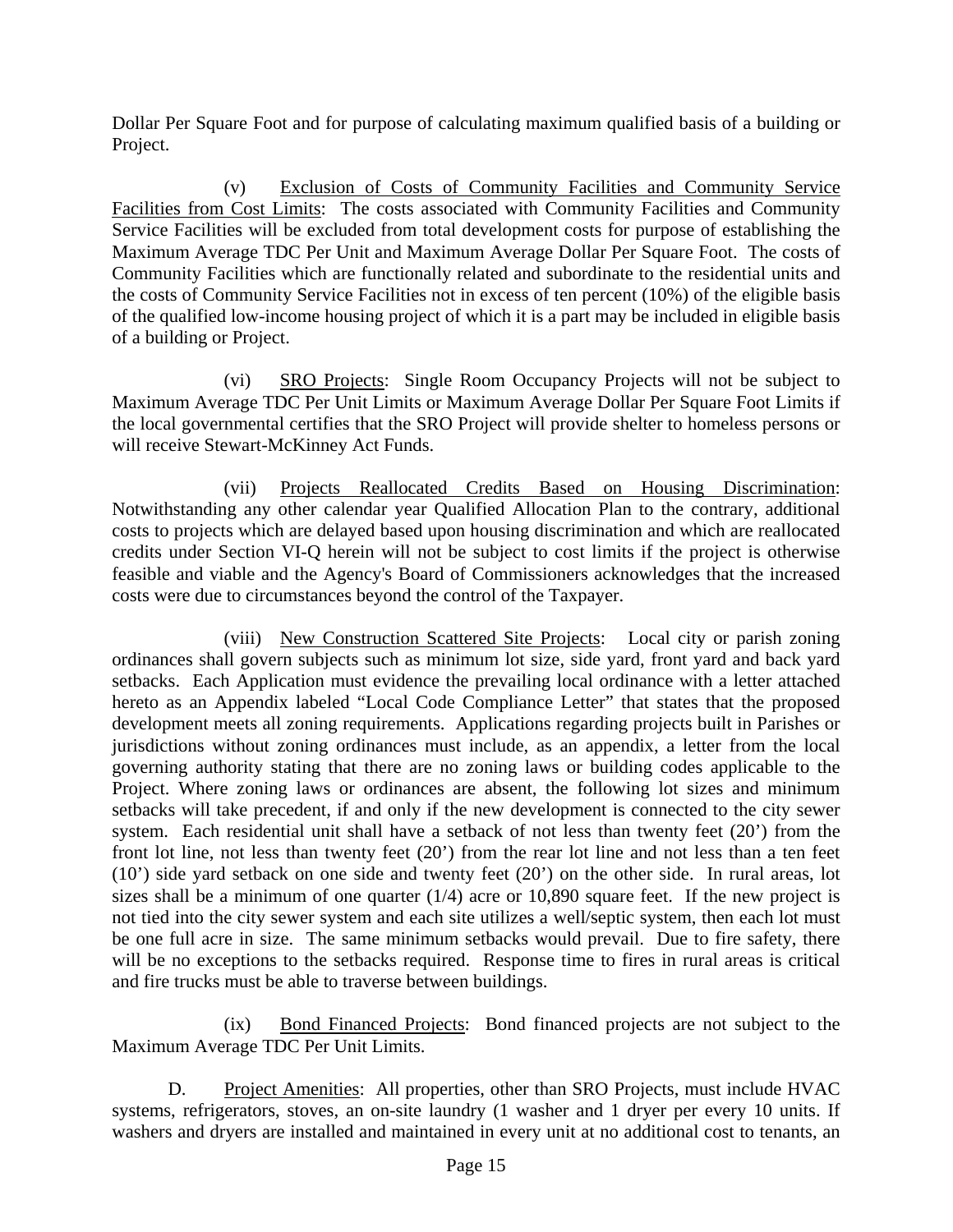on-site laundry is not required. All amenities, with the exception of the on-site laundry, must be available to the tenants at no additional charge. The requirement of an on-site laundry shall not apply to rehabilitation projects with 12 or fewer units.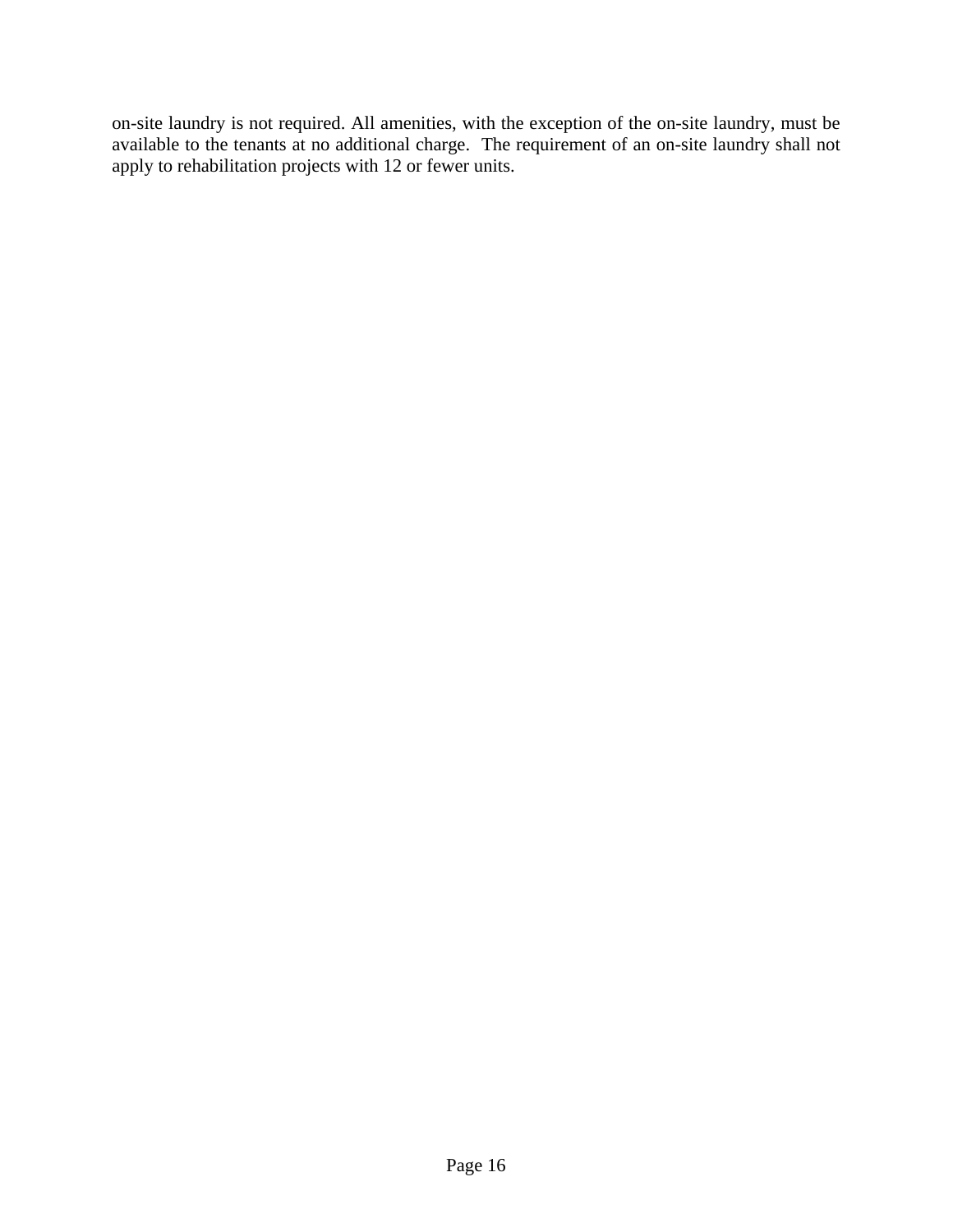## E. Profit Limits:

# (i) Developer Fees:

(a) Basic Fee: Developer Fees for a project shall not exceed fifteen percent (15%) of the Developer Fee Base plus either (i) five percent (5%) of the Acquisition Cost Base or (ii) 8% of the Acquisition Cost Base in the case of RD or HUD Distressed Properties.

(b) Developer Incentive Fee: Developer Fees will be limited to (i) twenty percent (20%) for projects placed in service within eight (8) months from the reservation month, (ii) nineteen percent (19%) for projects placed in service within nine (9) months from the reservation month, (iii) eighteen percent (18%) for projects placed in service within ten (10) months from the reservation month, (iv) seventeen percent (17%) for projects placed in service within eleven (11) months from the reservation month, (v) sixteen percent (16%) for projects placed in service within twelve (12) months from the reservation month and (vi) fifteen percent (15%) for all other projects.

(c) Developer Fee Limitation: Notwithstanding the foregoing, the Developer Fee will be limited to 10% on that portion of the development fee for projects which exceed \$1,250,000 in tax credits.No Developer Fee, including payments to consultants, will be allowed unless a Development Services Agreement is submitted as an Exhibit to the Tax Credit Application Package. The Developer Fee Base will include only the amount of Builder Profit, Builder Overhead and General Requirements at the maximum limits permitted by the Agency.

 (ii) Builder Profit: Builder Profit shall not exceed six percent (6%) of the Builder Profit Fee Base.

 (iii) Builder Overhead: Builder Overhead shall not exceed two percent (2%) of the Builder Profit Fee Base.

 (iv) General Requirements: The actual costs associated with General Requirements shall not exceed six percent (6%) of the General Requirements Base. Bond Premium paid by the Developer or the Taxpayer/Owner will be excluded from the General Requirements.

 (v) Syndication Costs: Syndication Costs in excess of ten percent (10%) and fifteen percent (15%) of Gross Equity for privately placed and publicly offered Syndications, respectively, will be treated as part of the Developer Fee.

 F. Self-Owned Equipment Limitations: Costs deemed to lease self-owned equipment or to lease equipment owned by persons related to or having an identity of interest with the Developer or Builder will be considered as builder profit and overhead; provided, however, that certifications as to costs of fuel, lubrication, normal expenditures for such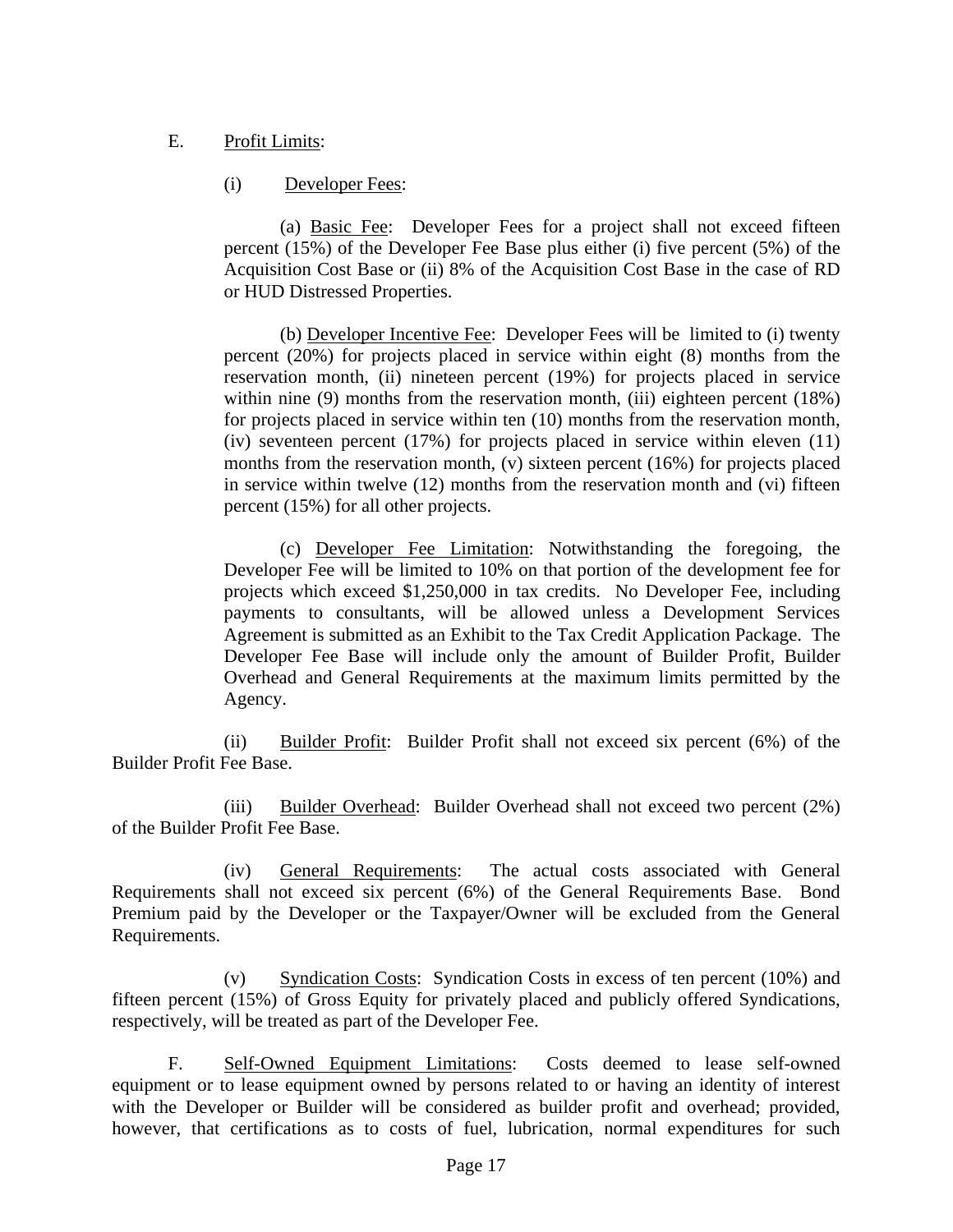identified equipment, maintenance, repair and depreciation will be considered as a construction cost.

 G. Subcontractor Limits Related to Builder Profit and Overhead: No overhead and builder profit will be allowed when (i) more than fifty percent (50%) of the contract sum in the construction contract is subcontracted to one subcontractor, material supplier or equipment lessor or (ii) seventy five percent (75%) or more with three or fewer subcontractors, material suppliers or equipment lessors.

H. Pro Forma Cash Flows: All projects must submit fifteen year pro forma cash flows complying with the following requirements:

 (i) *Rate of Increase Assumptions for Revenues and Expenses:* Revenues may be projected to increase at a rate not in excess of two percent (2%) and expenses must be projected to increase at a rate of not less than OCAF or three percent (3%).

 (ii) *Required Debt Service Ratios*: Debt service ratios may not fall below 1.15 (1.10 for RHS Properties) unless the Taxpayer/Owner executes an appropriate escrow or acceptable guarantee in an amount equal to the maximum cumulative cash flow shortfall. If Debt Service Ratios during the compliance period with respect to all debt exceeds 1.4, the excess cash flow must be deposited to the Reserves for Replacement or used to prepay hard debts. The Minimum Reserve Balance shall be increased by such excess cash flow.

 (iii) *Maximum Return on Taxpayer Capital for Projects with HOME or CDBG Funds*: Any project which receives HOME Funds from the Agency or CDBG Funds from the State and which evidences satisfaction of the Minimum Reserve Balance will be permitted an annual pre-tax return on Taxpayer Capital of 350 basis points above the ten year treasury bill yields as of the Closing Date but not in excess of twelve percent (12%). Any cash flows in excess of a 12% return shall not be taken as a distribution but shall be used either to pay off debt incurred to develop or rehabilitate the Project or to fund additional reserves. Tax Credit equity shall be disregarded as Taxpayer Capital.

 (iv) *Terms Required for Cash Flow Notes*: Any cash flow note associated with the acquisition of an existing project must be accompanied by a schedule establishing the imputed principal of the cash flow note under Section 1274(b) of the Internal Revenue Code and any basis adjustment of the note and project pursuant to Section 1.1275-4(c) of the Treasury Regulations. All cash flow notes must mature on or before the end of the economic life of the project which may not exceed 55 years unless such cash flow note is a Developer Fee Cash Flow Note, in which case such Developer Fee Cash Flow Note must mature by the end of the extended Use Period of 30 years.

 (v) *Vacancy Rate Assumptions*: Assume a five percent (5%) vacancy rate and two percent (2%) bad debt unless the project is located in a "soft" market as determined by the Independent Qualified Housing Consultant within which a higher vacancy allowance will be required. Projects in the Mark-to-Market Program may use the allowances established in the HUD approved Restructure Plan.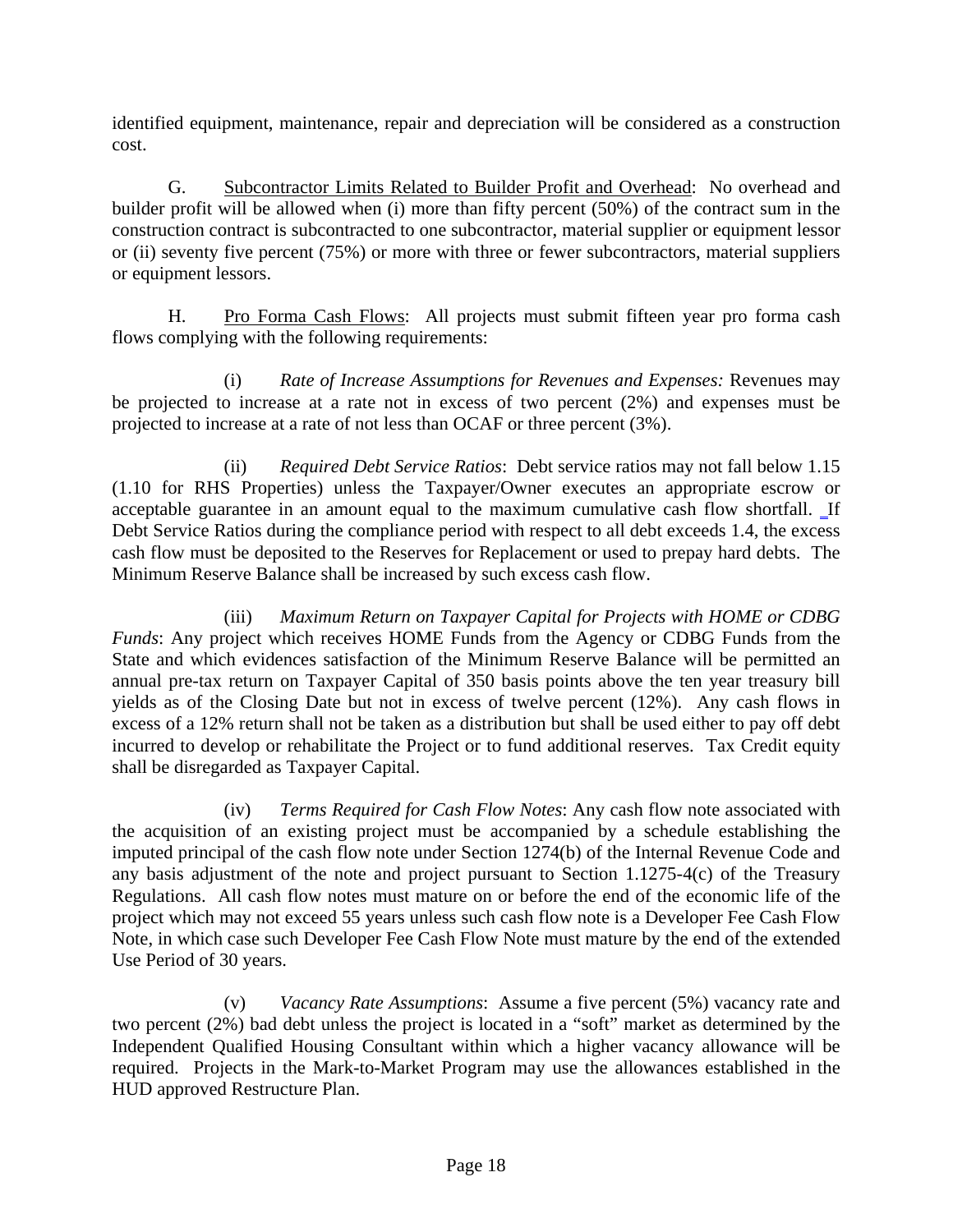(vi) *Required Deposit to Reserves for Replacement*: Minimum replacement reserves should equal \$250 per unit per year for new construction developments for seniors and \$300 per unit per year for new construction developments for families and developments involving rehabilitation. If the reserve deposits specified in Physical Needs Assessment exceed the foregoing minimum reserve deposits following rehabilitation, then the deposits to the reserved for replacement shall be the higher amount specified in the Physical Needs Assessment. Notwithstanding the foregoing, if HUD and RD finance the first mortgage, the annual deposit to the Reserves for Replacement may be determined in accordance with HUD or RD policies or regulations. Deposits to the Reserves for Replacement will be regulated and monitored in accordance with the Tax Credit Regulatory Agreement.

 (vii) *Maximum Rents*: Except for market units in a Mixed Income Project, pro forma low-income unit rents for Application purposes may not exceed the lower of HUD's most recently published fair market rents (FMR) or the maximum rent permitted by Section 42 or any subsidy program which benefits the project. Actual rents may not exceed the maximum rent permitted by Section 42 of the code.

 (viii) *Minimum Operating and Maintenance Expenses:* Shall not be less than \$3,000 per unit per year. For an existing project undergoing rehabilitation the Minimum Operating and Maintenance Expenses shall be increased if, following a review of the prior three years of audits of the project's operations, the expenses exceed the minimums and if the rehab to be completed will not reduce the historic expenses. SRO Projects shall evidence appropriate subsidies to sustain the proposed operating budget.

 (ix) *Minimum Reserve Balance:* Minimum operating reserves should equal six months of projected operating expenses.

 I. Capital Needs Assessment: A Capital Needs Assessment by an architect or engineer, dated no earlier than 90 days before the Application deadline, is required for all existing projects.

J. Receipt of Cost Certifications and GAAP Audits: Prior to mailing a Form 8609 for a project, the Agency must receive (i) a GAAP Audit, (ii) a Financing Certification, (iii) a Syndication Certification and (iv) a proposed baseline operating budget (including trending assumptions) as of the date sustaining occupancy is to be attained. The GAAP audit and the Financing Certification must certify all sources and uses of funds through the Placed in Service Date of a project and must clearly distinguish and show (a) costs that may be included in eligible and qualified basis and (b) costs which may not be included in eligible and qualified basis.

 K. Subsidy Layering Review: A subsidy layering review will be conducted in connection with any project receiving Governmental Assistance from HUD or RD in addition to housing tax credits for each of acquisition, rehabilitation and new construction uses.

 L. Processing Projects With Federal Funds or Insurance: Projects receiving Federal Funds or insurance under a Federal program will be reserved credits only after the federal agency advises the Agency in writing that the federal agency providing such funds or insurance has no objections to the reservation of tax credits to the Project.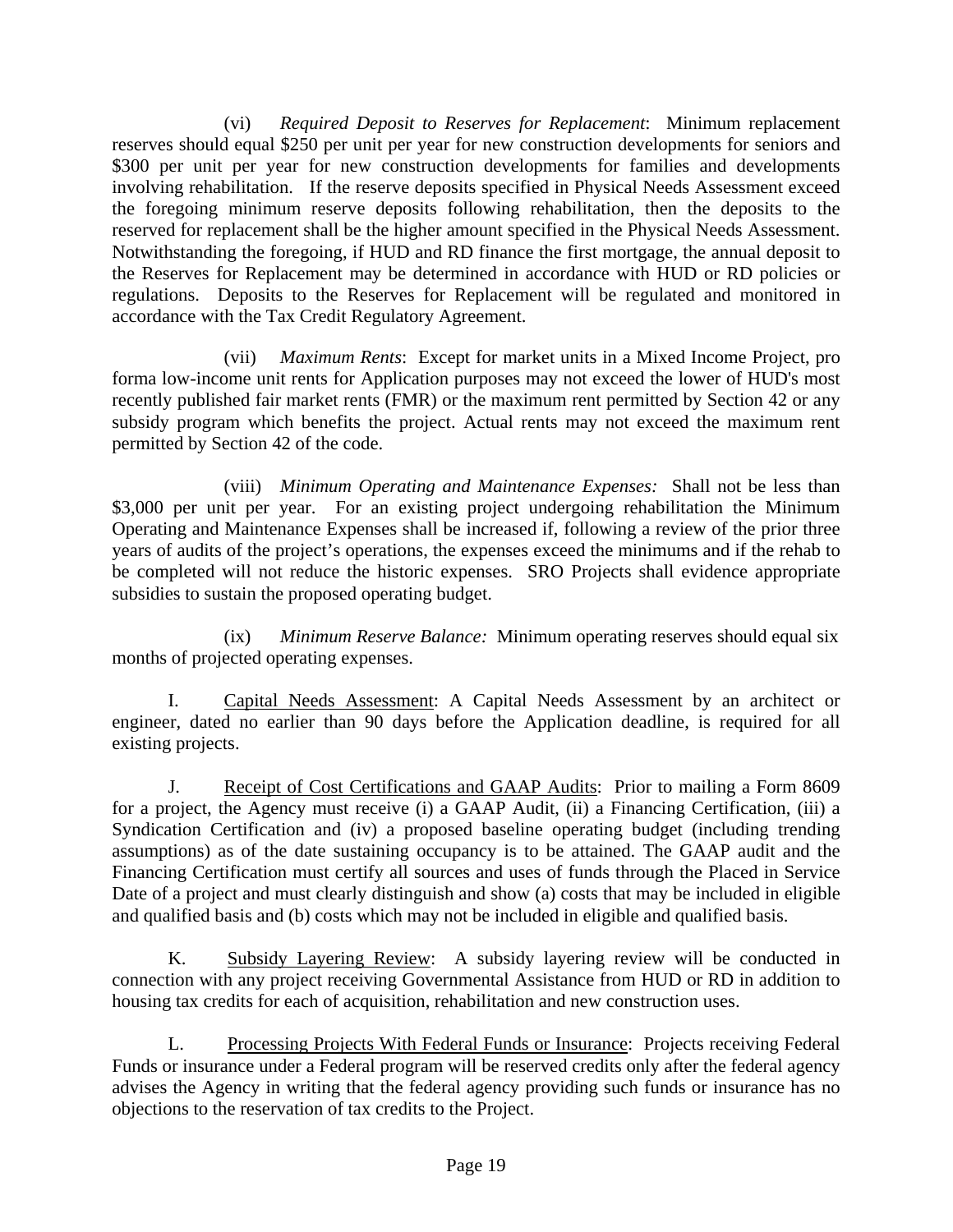M. Financing Commitments: Financing Commitments for all sources of funds must be included with the Application.

 N. Debarred Participant: No Taxpayer utilizing a Debarred Participant in the development or operation of a project may be reserved or allocated tax credits.

## O. Legal Description of Project Property Site:

 Projects in Urban and Rural Areas: The legal description and cost of the portion of a site on which the Project is located must be submitted in the Application involving a Project in Urban and Rural Areas. The legal description shall include parish, municipality, subdivision, tracts, section, ranges, boundaries, directions and measurements.

 Scattered Site Projects in Urban Areas: A Scattered Site Project located in an urban area may identify only the street addresses for each separate site.

 Consistency of Project Description: The legal description and/or street addresses of the Property Site included with the Application must be consistent with all subsequent documents submitted to the Agency during the development and operation of the Project. If a material inconsistency in the legal description of the Project Site between the Application Deadline and any reservation or allocation of credits is identified and such inconsistency constitutes a Site Change, the tax credits reserved and/or allocated to the Project will be subject to rescission and/or recapture.

 Additional Sites: No additional sites may be included in a Scattered Site Project following the Application Deadline unless the Project is located in a Redevelopment Area and the local governmental unit requests the addition of new sites within the Redevelopment Area; however, no additional sites may be included in a Project following carryover allocation.

 Map Requirement: A map identifying the Project Site must be included with all legal descriptions and/or street addresses. The map must show parish, municipality, subdivision, tracts, section, ranges, boundaries, directions and measurements.

P. Notification of Material Changes: It is the applicant's responsibility to notify the Agency, in writing, of any occurrence of a material change in a project. Notwithstanding any provision of any other program requirements, no project which the Agency determines to have materially changed shall be deemed feasible or viable.

 (i) Material Changes Prior to Final Application Deadline: The Agency may receive a new Application for a Project which has materially changed in advance of the Final Application Deadline for a competitive funding round. A new Application, along with the Application and analysis fees must be received by the Final Application Deadline. (This option is applicable only when a preliminary Application review is offered by the Agency.)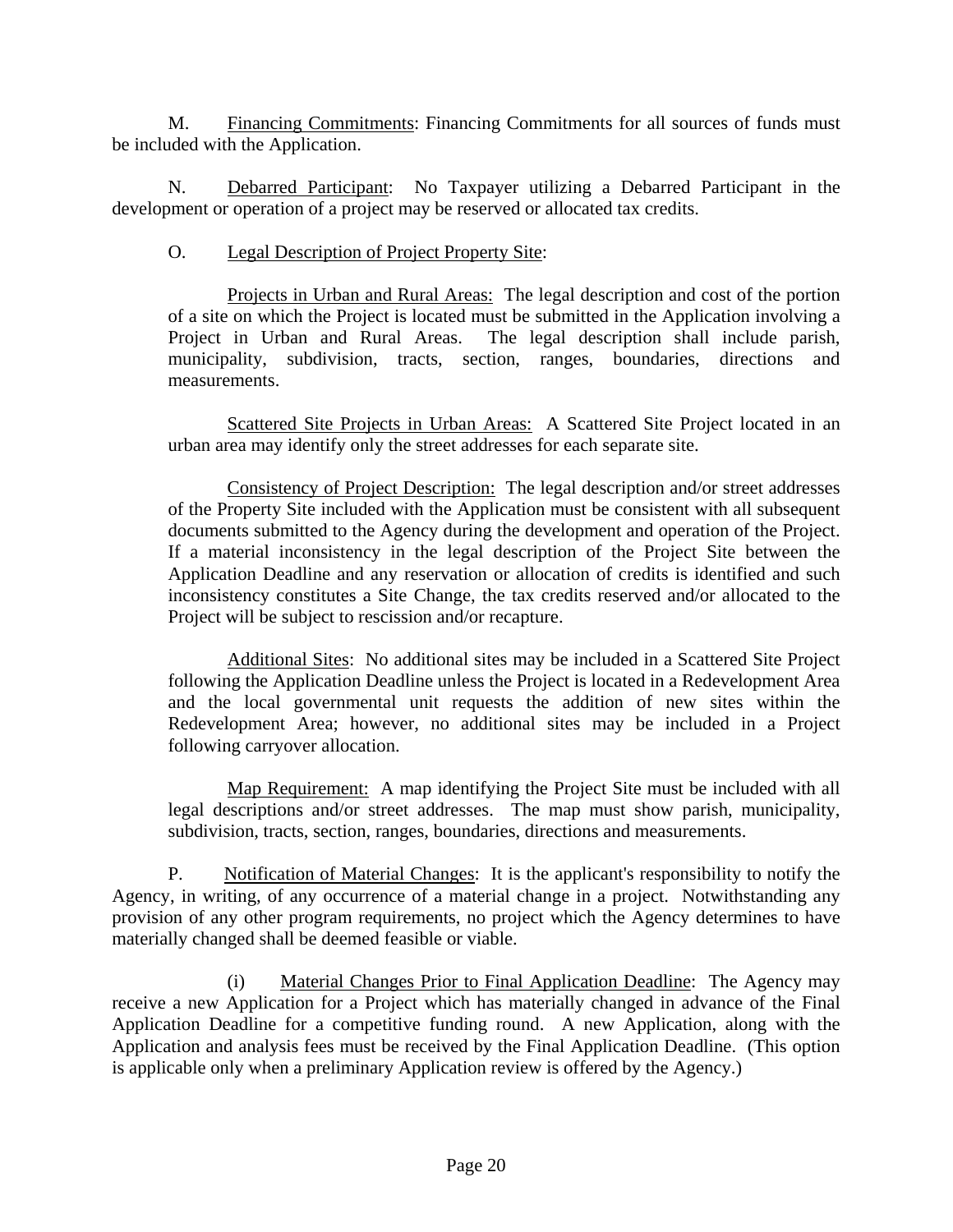(ii) Material Changes After Final Application Deadline: A material change occurring after the Final Application Deadline cancels either the tax credit reservation or the carry-forward allocation of tax credits.

 Q. Notification of Reprocessing Change: It is the applicant's responsibility to notify the Agency, in writing, of any occurrence of a reprocessing change in a Project. A reprocessing change may occur prior to delivery of Form 8609 to a Project; however, Form 8609 will be withheld until the Taxpayer submits a revised Application and Reprocessing Fee. Following receipt of the revised Application and reprocessing fee, the Agency will complete a new legal, feasibility and viability review in order to determine any adjustment of maximum qualified basis and/or the tax credits to be allocated to the Project. Projects subject to reprocessing are at risk of credit loss if such Project fails to satisfy the minimum score or if other projects on the waiting list which are not reserved credits have higher scores.

 R. Site Change: A Site Change in a Project without Board approval following the Final Application Deadline in the Second Funding Round will automatically cancel any reservation, commitment or allocation of tax credits to such Project.

 S. Special Processing Instructions for Projects with more than forty (40) buildings: Projects with more than forty (40) buildings must contact the Agency at least fifteen (15) days prior to the Application deadline for special processing instructions.

T. Reallocation of Credits Recaptured Due to Hurricanes Katrina or Rita: Recaptured tax credits from projects that materially changed due to project reconfiguration, increased costs or site change due to Hurricane Katrina or Hurricane Rita will be allocated credits in an amount at least equal to such recaptured credits following a determination that such project remains feasible and viable.

U. Quality Production: The Agency will require each Taxpayer to certify that the design and materials used to submit the Estimate and Certificate of Costs with the application satisfy the State's new building code.

 V. Waivers of QAP Limits: The Agency recognizes that in the aftermath of Hurricanes Katrina and Rita the State faces an acute housing crisis. Much of the existing housing stock has been damaged and will require substantial rehabilitation. The Agency will take into consideration any reasonable request to modify a QAP rule that adversely affects the rehabilitation of existing housing units that may address the State's acute housing need. The Agency encourages developers to contact staff to address any issues that would aid units coming back into commerce.

# **VII. NON-REFUNDABLE FEE SCHEDULE**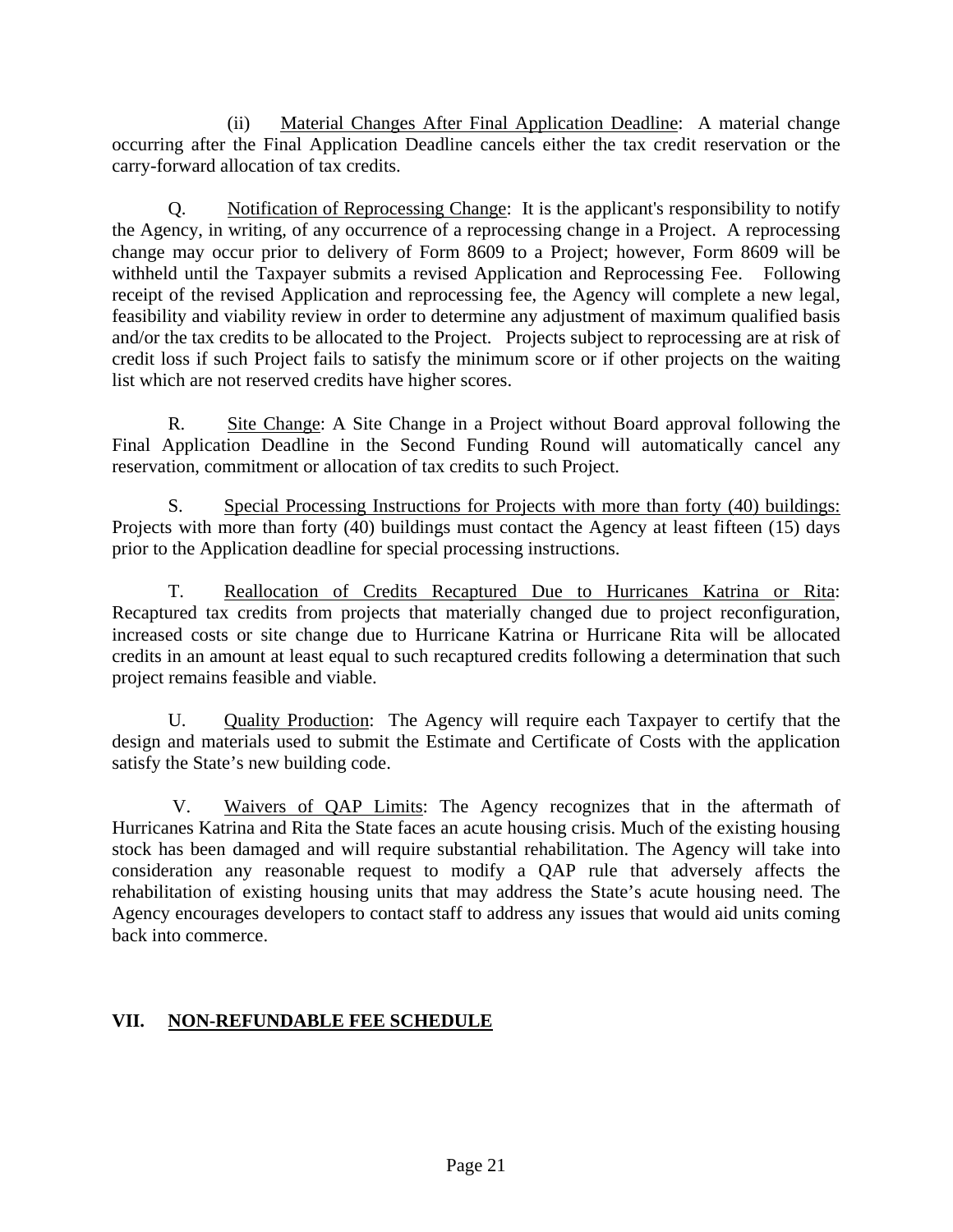Tax Credit recipients will be required to pay a Credit Award Fee upon award of a Tax Credit reservation by the Agency. The following non-refundable fees govern the Application, processing, reprocessing and reservation of Tax Credits and the fees to monitor and report noncompliance. All fees **must** be paid either with a money order or with a certified check. If any other form of payment is received, the unacceptable form of payment will be returned and the Application will be disqualified.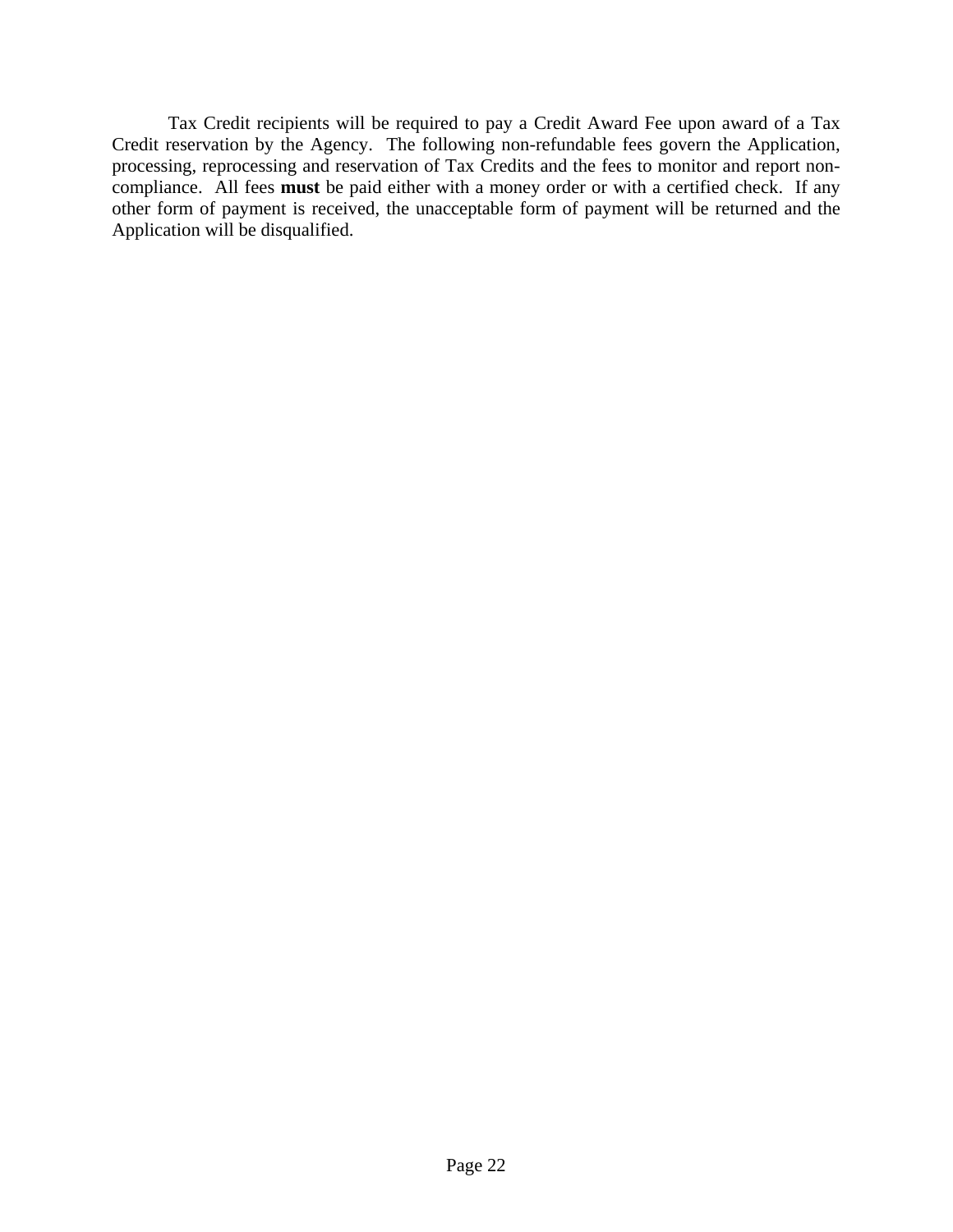| A.        | <b>Application Fee</b><br>1 to 4 units<br>5 to 32 units<br>$33$ to 60 units<br>61 to 100 units<br>Over 100 units | <b>Stand-Alone Non-Profit</b><br>\$<br>50.00<br>500.00<br>750.00<br>1,250.00<br>2,500.00                                                                                                                                                                         | All Others<br>$\mathbb{S}$<br>100.00<br>1,000.00<br>1,500.00<br>2,500.00<br>5,000.00 |
|-----------|------------------------------------------------------------------------------------------------------------------|------------------------------------------------------------------------------------------------------------------------------------------------------------------------------------------------------------------------------------------------------------------|--------------------------------------------------------------------------------------|
| <b>B.</b> | Analysis Fee<br>1 to 4 units<br>5 to 32 units<br>33 to 60 units<br>61 to 100 units<br>Over 100 units             |                                                                                                                                                                                                                                                                  | \$100.00<br>1,000.00<br>1,500.00<br>2,500.00<br>5,000.00                             |
| C.        | Reprocessing Fee                                                                                                 | The reprocessing fee established in the fee schedule of the<br>Application will be required whenever reprocessing changes<br>$\mathbf{r}$ and $\mathbf{r}$ and $\mathbf{r}$ and $\mathbf{r}$ and $\mathbf{r}$ and $\mathbf{r}$ and $\mathbf{r}$ and $\mathbf{r}$ |                                                                                      |

| Application will be required whenever reprocessing changes     |                            |
|----------------------------------------------------------------|----------------------------|
| occur. The applicant must receive approval of the Agency       |                            |
| for any reprocessing change to a project and the fee will be   |                            |
| required at the time the reprocessing changes are submitted to |                            |
| the Agency for approval                                        | $\frac{1}{2}$ Analysis Fee |

D. Credit Award Fee 5% of Credit Reserved

Subject to approval by the Louisiana Legislature in accordance with the Louisiana Constitution, the Agency reserves the right to increase the credit award fee.

## E. Annual Compliance/Monitoring Fee

The Minimum Fee by project size; provided that the Agency reserves the right to charge such additional amounts at any time as may be required to monitor compliance in accordance with the Internal Revenue Code of l986, as amended, and regulations promulgated pursuant thereto.

Minimum Fee is as follows:

| <b>Project Size</b> | Minimum Fee                           |
|---------------------|---------------------------------------|
| $1-4$ units         | 20.00                                 |
| $5-16$ units        | 80.00                                 |
| $17-32$ units       | 160.00                                |
| 33 and over         | Minimum fee is amount equal to 50% of |
|                     | units in Project times \$10.00        |

## F. Subsidy Layering Review Fee

(If HUD or RD Housing Assistance or other Government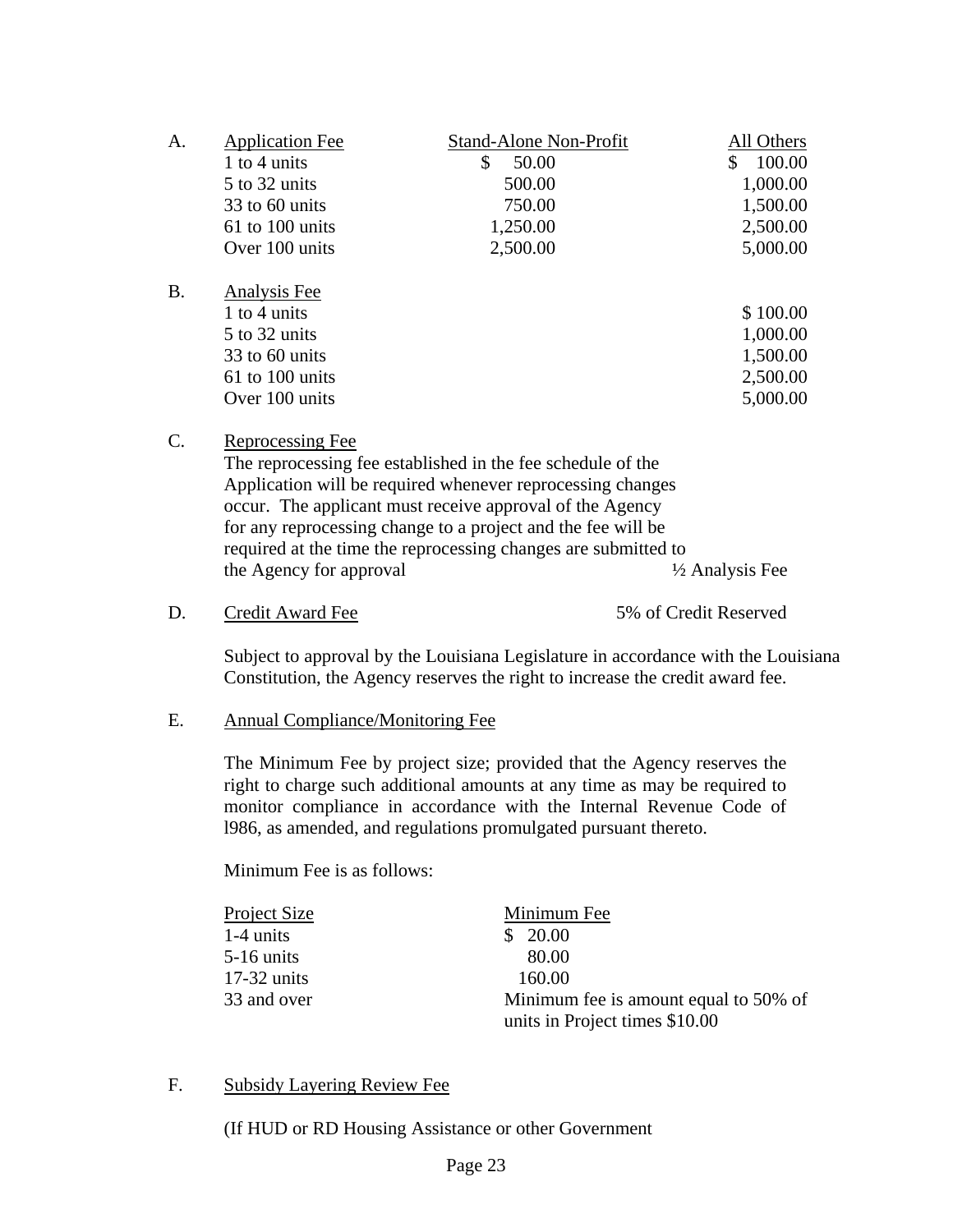## ALL FEES COLLECTED BY THE AGENCY ARE NON-REFUNDABLE

## **VIII. MODIFICATION OF PROGRAM INSTRUCTIONS, REQUIREMENTS AND PROCEDURES**

 The Agency reserves the right to amend, modify or withdraw any of the program instructions, requirements or procedures contained herein that are inconsistent or in conflict with state and federal laws and/or regulations.

## **IX. EXTENDED USE AGREEMENT, COMPLIANCE MONITORING AND OTHER REQUIREMENTS**

 The Agency has approved the form of a Tax Credit Regulatory Agreement to be dated as of December 31 of the calendar year immediately preceding the first year of the Credit Period, pursuant to which the Agency requires the Applicant/Taxpayer to fulfill the commitments and representations made in this Application. An Extended Use Agreement in accordance with the Code and Tax Regulations has been incorporated into the Tax Credit Regulatory Agreement. Upon execution, the Tax Credit Regulatory Agreement must be filed in the mortgage/conveyance records of the Parish within which the Project is located. A separate Compliance Monitoring Agreement also has been approved by the Agency and must be executed and returned to the Agency when the Project is placed in service and prior to the Agency providing Form 8609. The Agency may impose reporting and record keeping requirements, nondiscrimination regulations, and any other special conditions considered desirable by the Agency or the U.S. Department of Treasury.

## **X. GOVERNING LIHTC PROGRAM DOCUMENT**

 The Qualified Allocation Plan is the governing document for the LIHTC Program. If any inconsistencies with other program documents, including the electronic Application, are noted, the Qualified Allocation Plan is the controlling document and dictates the Agency's requirements for the LIHTC Program.

For more information on the LIHTC program, contact:

Louisiana Housing Finance Agency 2415 Quail Drive Baton Rouge, Louisiana 70808 Telephone: (225) 763-8700 Fax: (225) 763-8710 Attention: LIHTC Program Email: lihtcinfo.lhfa.state.la.us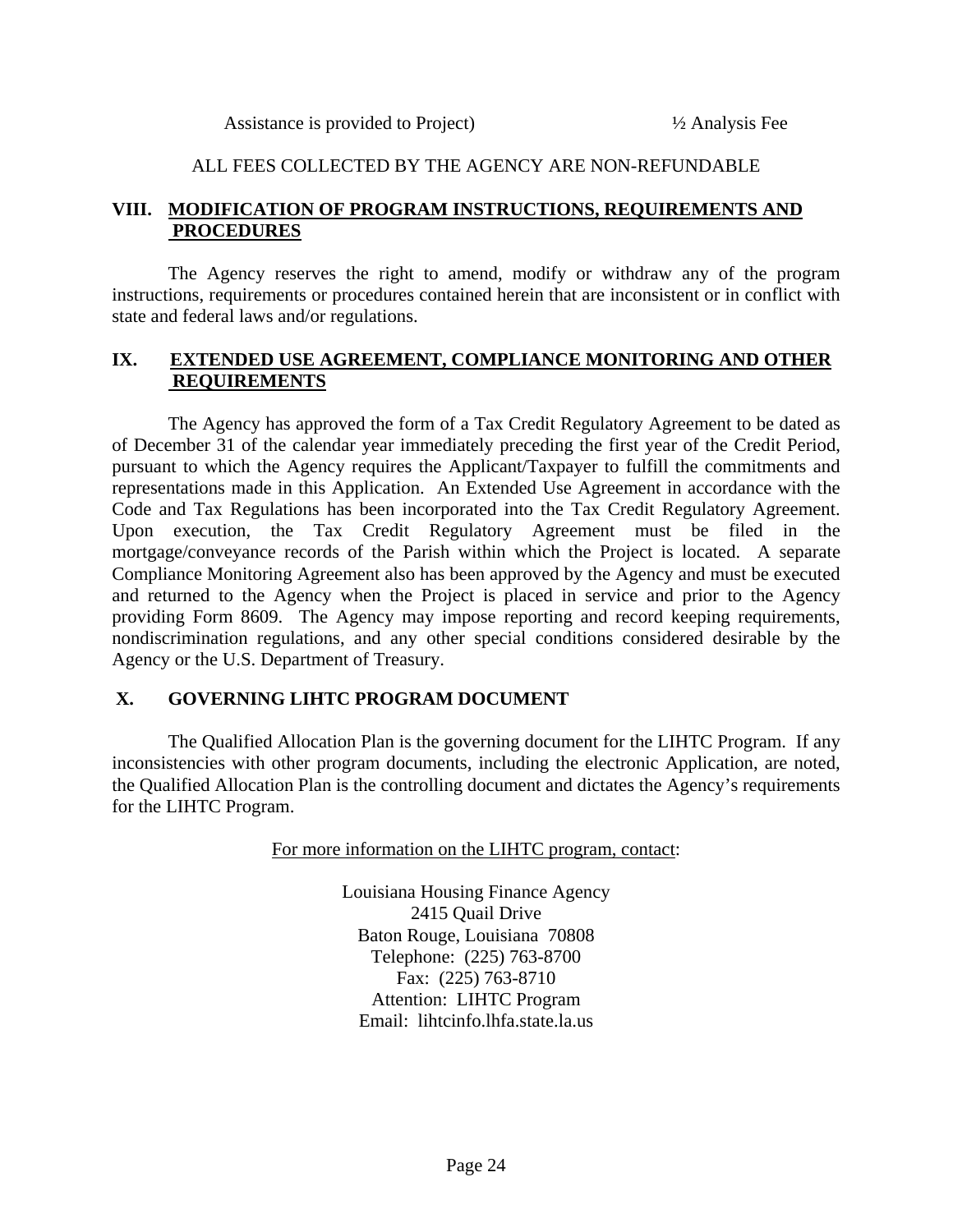# [CHECKLIST]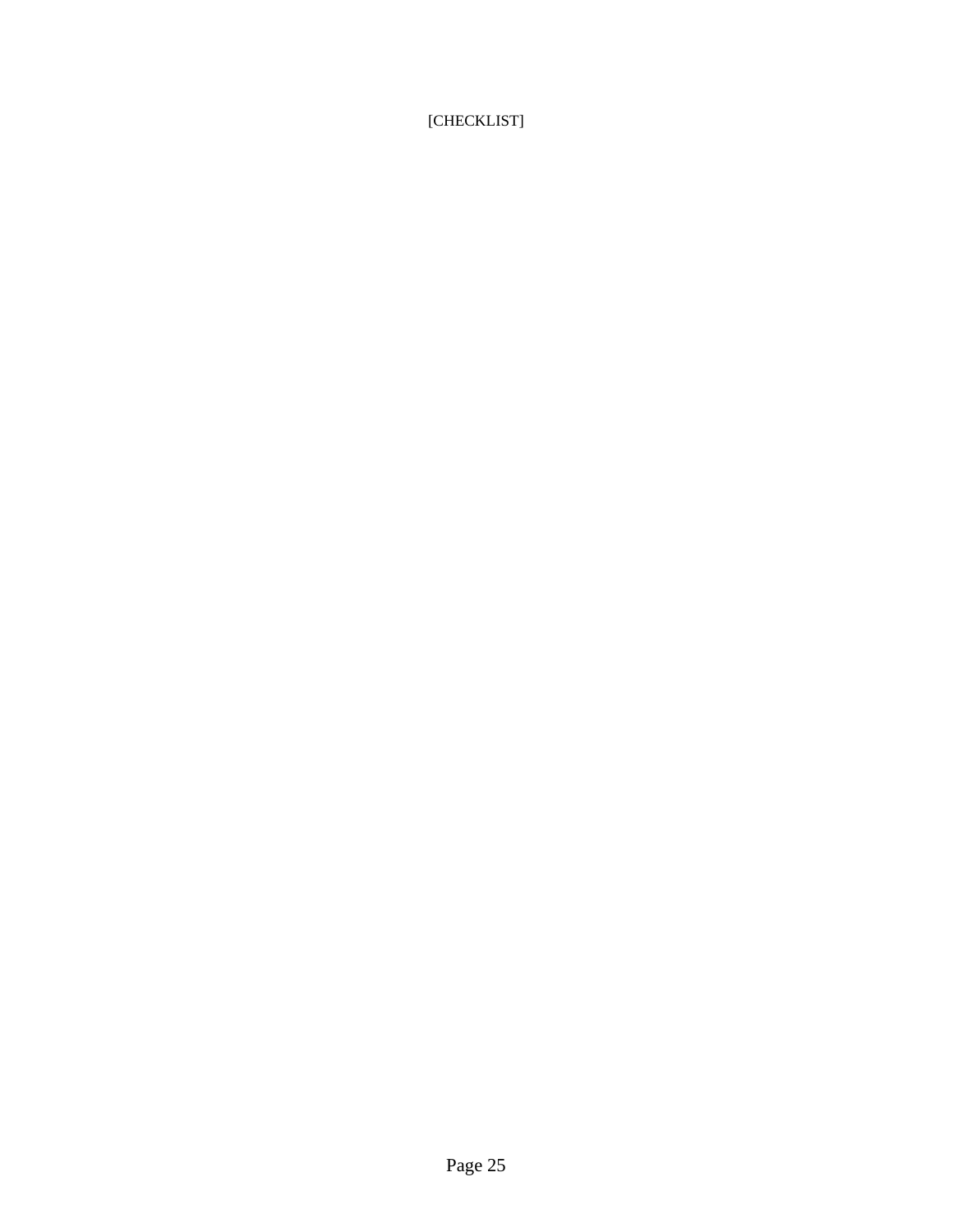[CHECKLIST]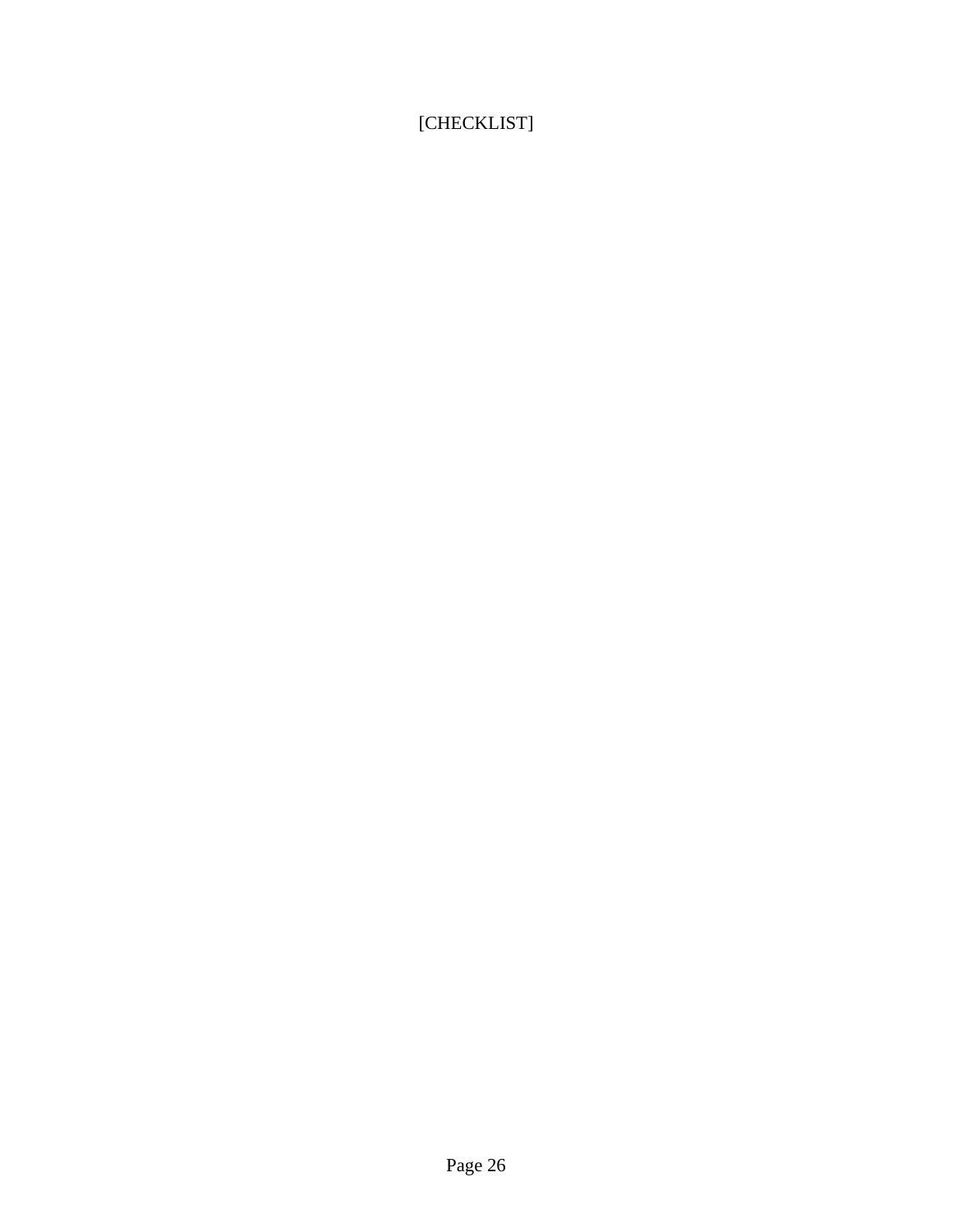[CHECKLIST]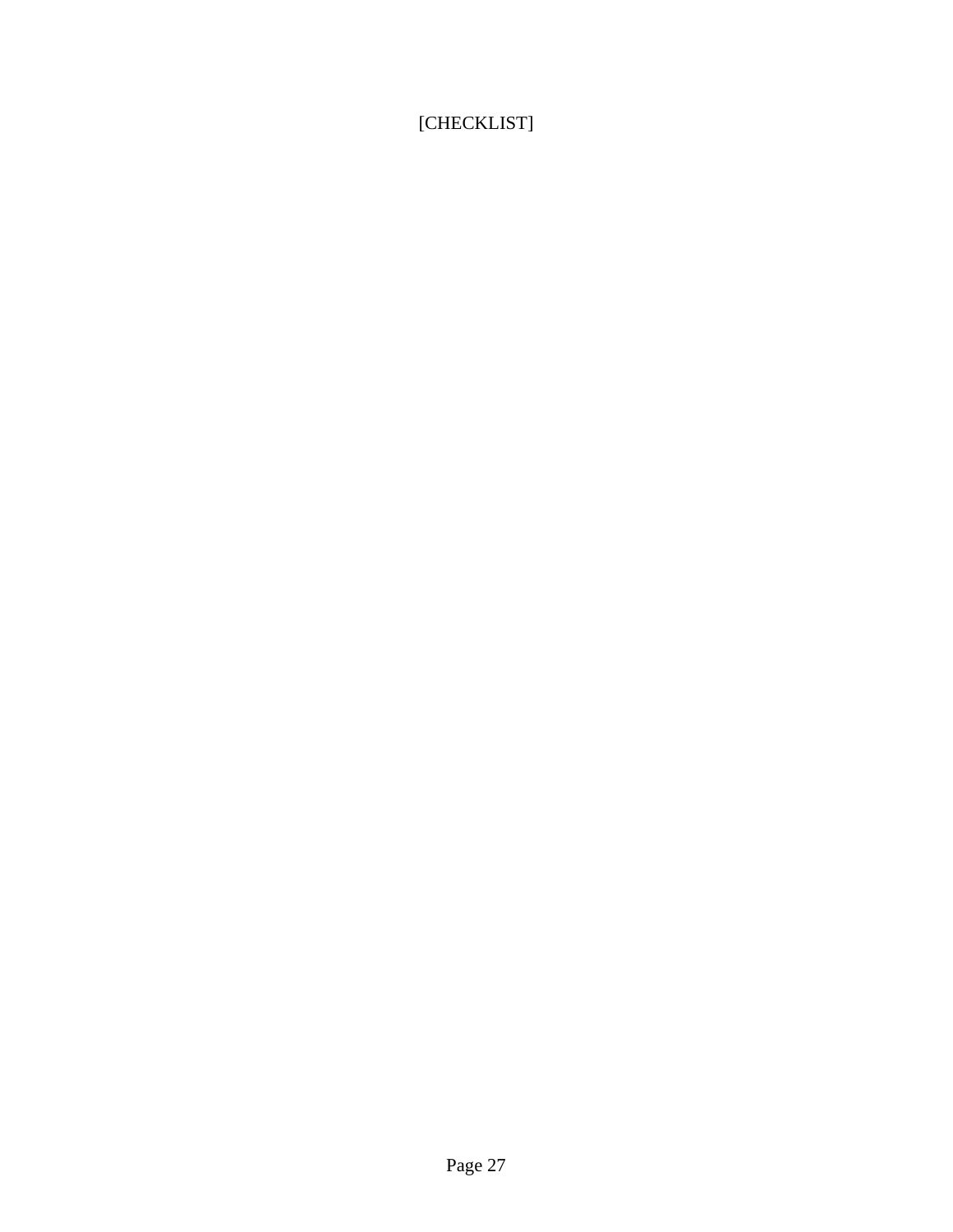## **GLOSSARY**

**ABANDONED UNIT:** A housing unit certified by the Developer/Owner and the local jurisdiction within which the housing unit is located to be Substandard and to have been vacant for at least six months. Evidence must be submitted with the Application that the local jurisdiction specifically identified the unit and stated that the unit is substandard and has been vacant for at least six months.

**ABANDONED PROJECT:** A project in which 100% of the housing units are Abandoned Units.

**ACCESSIBLE:** A site, building, facility or portion thereof that complies with the accessibility requirements of the Fair Housing Act and is handicap adaptable.

**ACCESSIBLE PROJECT:** A project in which at least twenty-five percent (25%) of the units are Handicapped Equipped Units and set aside for Handicapped Households and evidencing appropriate Project Based Subsidy to support Handicapped Households occupying the Handicapped Equipped Units whose incomes are at or below thirty percent (30%) of area median income. Accessible Project must provide that five percent (5%) of units be accessible for people with mobility impairment and two percent (2%) for people with hearing or vision impairments.

**ACQUISITION COSTS**: The actual costs of the buildings on the Property Site prior to rehabilitation of such buildings plus any additional indirect costs of acquiring the buildings.

**ACQUISITION COST BASE**: The Acquisition Costs exclusive of any Developer Fee or Acquisition Fee.

**ACQUISITION FEE:** Any fee, other than a broker fee to a professional broker listing the Project, for arranging the purchase of the building or Project for which tax credits are requested.

**ADAPTABLE:** The flexibility of certain building spaces to add features or adjust elements in a short time by unskilled labor without structural or material changes to accommodate the needs of persons with different types or degrees of disability. Examples of adaptable features include counter tops or closet rods that are supported by adjustable supports rather than built into the wall at a fixed level.

**AFFILIATE:** Any corporation, entity, partnership, venture, syndicate, or arrangement in which a local housing authority has an ownership or governance interest of less than a majority either directly or indirectly through one or more subsidiaries.

**ADVANCE RESERVATION (FORWARD COMMITMENT):** A reservation of credits from a credit ceiling in a calendar year following the competitive funding round in which a project has been evaluated.

**AMENITIES:** Equipment and/or facilities which are for the exclusive benefit of the residents and which are not essential to constituting a residential rental unit and which are not being submitted as a Community Facility. Examples of such amenities are: 1) recreational facilities such as basketball or tennis courts, 2) swimming pools, 3) learning centers, 4) day care facilities,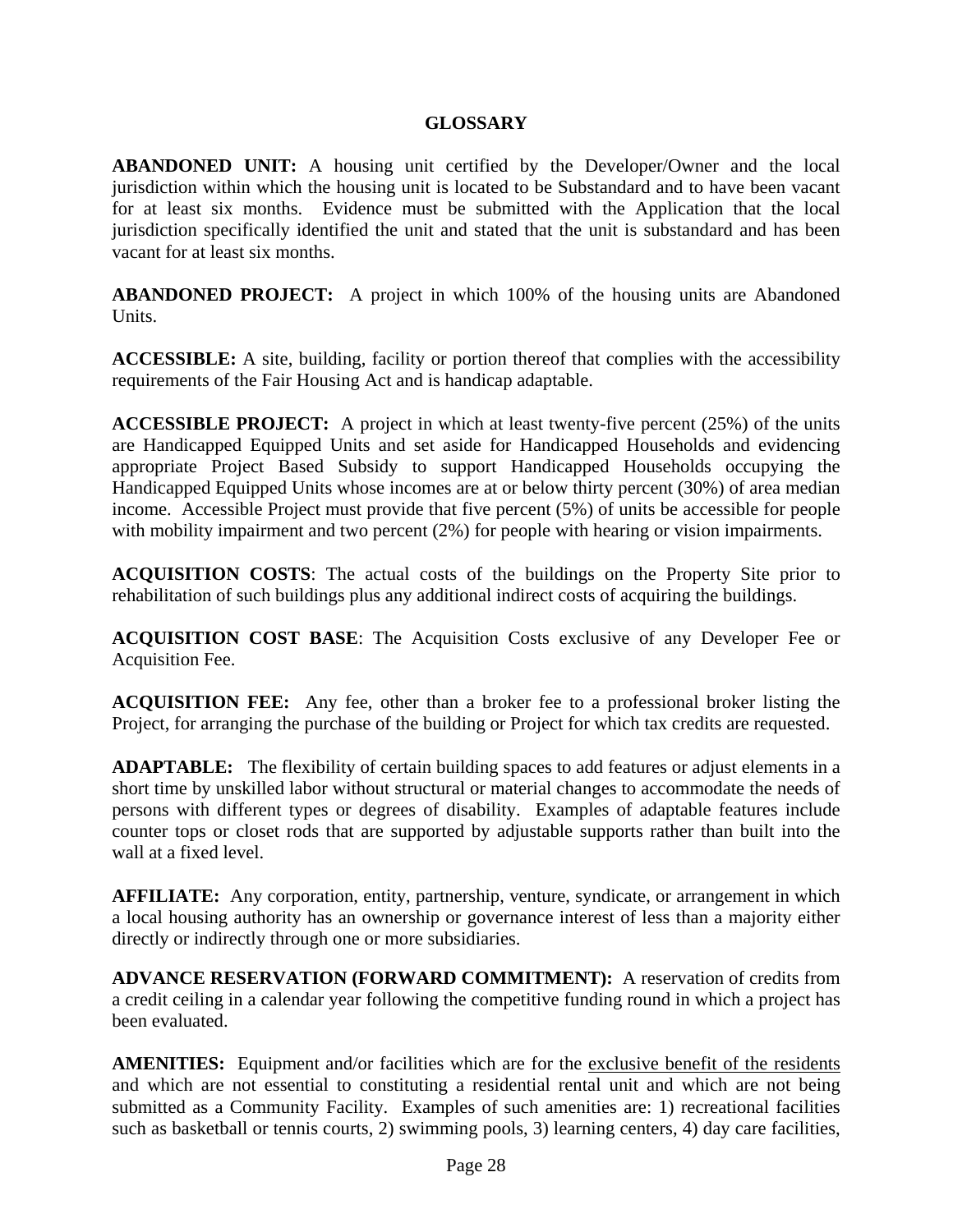5) family counseling facilities, 6) gates accessible only with ID or other device and 7) nonessential appliances, e.g.: built-in dishwashers, clothes washers and dryers and microwave ovens. (Air conditioning or heating systems are not considered an amenity). If a Project is one phase of a larger development, only the amenities identified on the Project Site of the phase which is being processed may qualify as an amenity for that phase only and such amenity shall not be qualified for any other phase.

**ANALYSIS FEE:** The fee by that name as calculated in accordance with the Non-Refundable Fee Schedule.

**APPLICATION CHECKLIST:** The form by that name contained in the Application for Tax Credits.

**APPLICATION FEE:** The fee by that name as calculated in accordance with the Non-Refundable Fee Schedule.

**AUDIT INSTRUCTIONS:** The instructions to be posted to the Agency's web site and to be used by an independent CPA to submit placed in service and annual audits.

**BASELINE OPERATING BUDGET:** The budget established for a project during the first year of the Credit Period that is formatted in accordance with the Agency's Chart of Accounts.

**BEDROOM:** An area of a unit to be used for sleeping and not primarily for family activities other than sleeping.

**BUILDER:** The licensed general contractor or any other entity executing a contract with the Developer/Owner to construct and/or rehabilitate a housing unit.

**BUILDER OVERHEAD:** Portion of a general contractor's expenses necessary to conduct business which directly concerns the Project and may include such items as office rent, fuel, lights, telephone and telegraph, stationery, office supplies, fire and liability insurance for the office, salaries of office employees such as a bookkeeper, social security taxes, public liability insurance, workmen's compensation insurance, and unemployment compensation taxes for office personnel. The allowance does not include salaries of the builder or executives of the builder.

**BUILDER PROFIT FEE BASE:** The construction hard costs specified in the Estimate and Certificate of Actual Cost which hard costs must be audited by an independent certified public accountant in accordance with generally accepted auditing standards utilizing generally accepted accounting principles and reduced by any General Overhead.

**BUILDING:** A discrete edifice or other man-made construction consisting of an independent foundation, outer walls and roof.

**CAPITAL FUNDS:** Funds appropriated to the Local PHA to carry out capital and management activities in accordance with the provisions of Section 9 of the United States Housing Act of 1937, as amended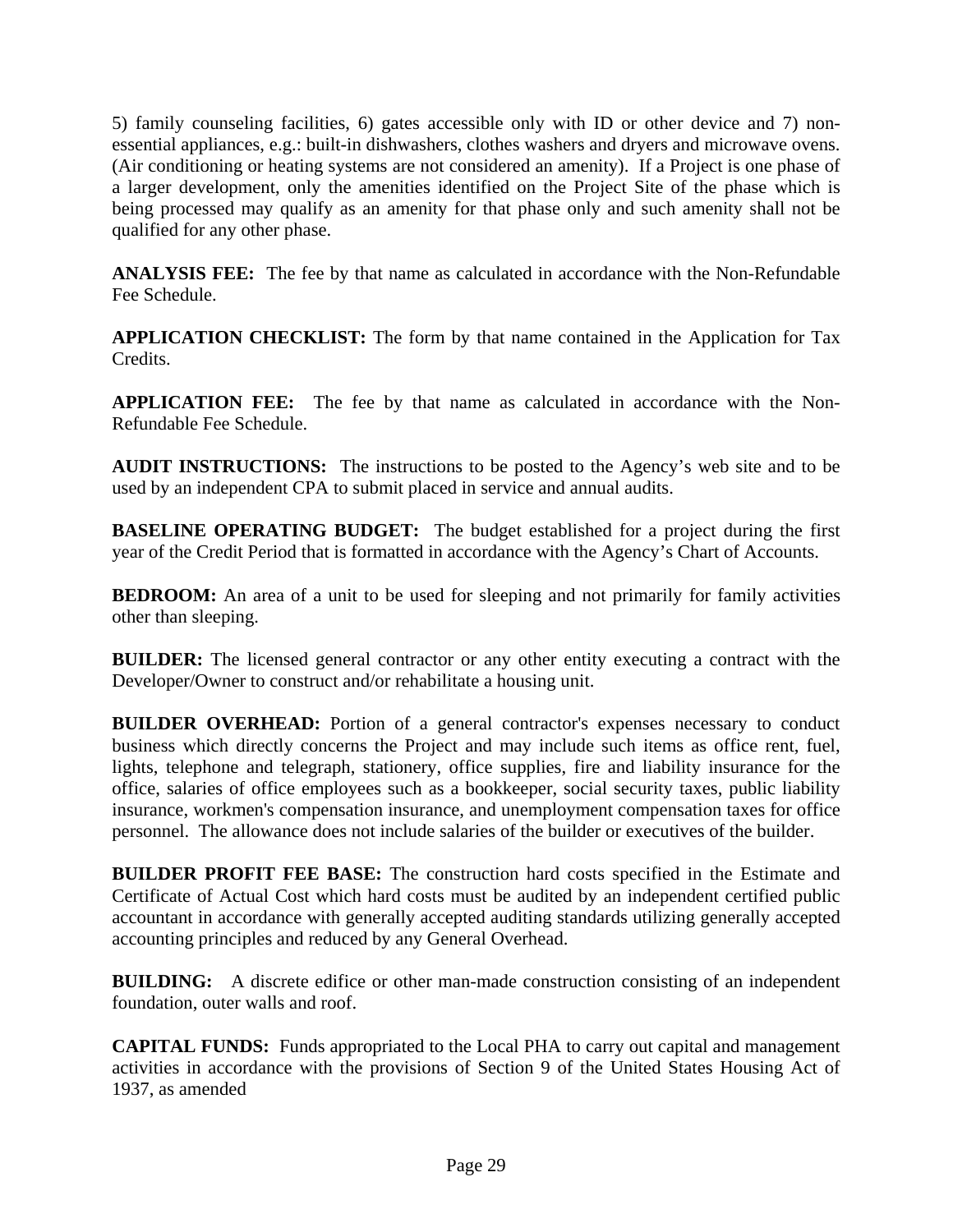**CAPITAL NEEDS ASSESSMENT:** An inspection report of an existing building or project by an architect or engineer conducted in accordance with Fannie Mae's Physical Needs Assessment Guidance to the Property Evaluation which (i) identifies the age and condition of the building or project and related major systems (including climate control equipment, plumbing and fixtures, cooking and other kitchen equipment, roofs, exterior siding and electrical systems), (ii) specifies the required repair and/or rehabilitation of the buildings and systems (including the estimated costs of each) over at least twenty years following the Placed in Service Date, (iii) estimates the useful remaining life of the project and related major systems following their repair, (iv) specifies the minimum amount which must be deposited to the repair and replacement reserve over twenty years to maintain property quality and habitability standards and (v) either identifies the presence of environmental hazards, such as asbestos, lead paint and mold on the property or contains an Exhibit A Phase I Environmental.

**CAPITAL RECOVERY PAYMENT(S):** The monthly payments, or, if no cash exists for the payment thereof, the monthly accruals to reimburse the Owner, with interest, for the capital contributions made by Owner.

**CAPITALIZED COSTS:** The expenditures relating to the acquisition, rehabilitation or construction of a building and any facilities functionally related and subordinate thereto which may be included in the adjusted basis of the building for depreciation.

**CARRYOVER ALLOCATION:** A commitment by the Agency following receipt from the Taxpayer of the ten percent (10%) carryover certification of a portion of the current calendar year credit authority to a project that will not be placed in service by the end of the current calendar year. Projects receiving a carryover allocation must be completed and placed in service in accordance with the Project Schedule and not later than two years after receiving a carryover allocation.

**CASH FLOW NOTE:** Any evidence of indebtedness which is issued or assumed in connection with the acquisition of a building and which (i) is not payable in whole or in part in accordance with a fixed amortization schedule or (ii) is payable in whole or in part only to the extent of profit or the cash flows of the Project.

**CHART OF ACCOUNTS**: The standard chart of accounts to be posted to the Agency's web site and which will be used to submit annual audits of a project to the Agency.

**CHDO:** A community housing development organization as defined at 24 CFR Part 92.2 of the Federal Regulations.

**CLOSING DATE:** The date that the Construction Contract is executed.

**CODE:** The Internal Revenue Code of 1986, as amended.

**COMMUNITY FACILITIES:** Facilities located on the Project Site which are functionally related and subordinate to a Project and which are intended to primarily (not exclusively) benefit tenants of a Project but which are available to neighborhood residents without charge or a fee. If a Project is a phase of a larger development, only the Community Facility identified on the Project Site of the phase may qualify as a Community Facility for that phase only and shall not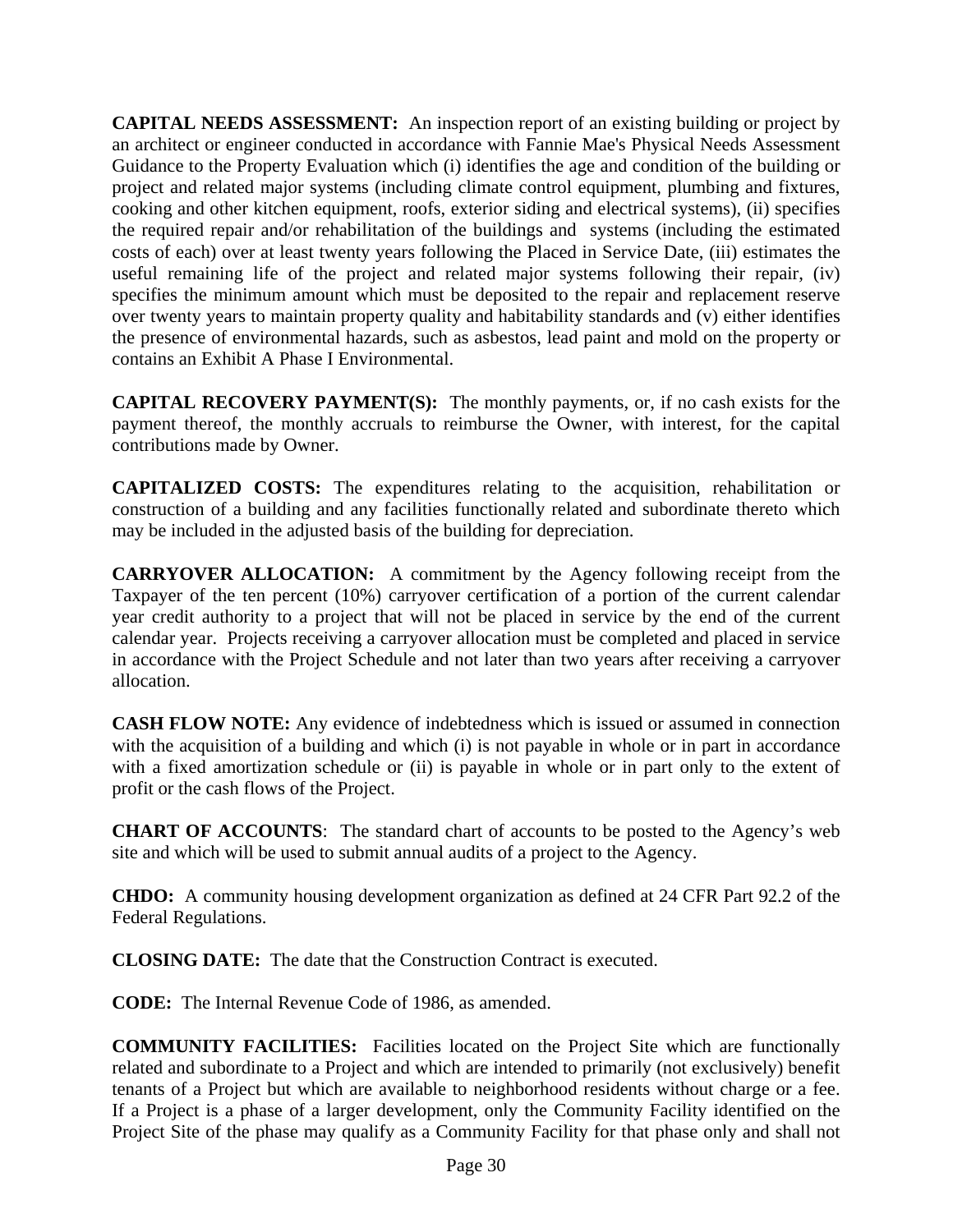be qualified for any other phase. Excluded from receiving Community Facility Selection Criteria points are Scattered Site Rental Projects on Non-Contiguous Land and all Homeownership Projects.

**COMMUNITY SERVICE FACILITY:** Any facility which is (i) located in a Qualified Census Tract and (ii) designed to serve primarily individuals whose income is sixty percent (60%) or less of area median income within the meaning of section  $42(g)(1)(B)$  of the Code by satisfying the following conditions:

. First, the facility must be used to provide services that will improve the quality of life for community residents.

 Second, the taxpayer must demonstrate that the services provided at the facility will be appropriate and helpful to individuals in the area of the project whose income is 60 percent or less of area median income. This may, for example, be demonstrated in the market study required to be conducted under  $\frac{242(m)(1)(A)(iii)}{3}$ , or another similar study.

 Third, the facility must be located on the same tract of land as one of the buildings that comprises the qualified low-income housing project.

 Finally, if fees are charged for services provided, they must be affordable to individuals whose income is 60 percent or less of area median income.

**COMPLETION DATE:** The last date permitted in the Construction Contract for completing construction and /or rehabilitation.

**CONCERTED COMMUNITY REVITALIZATION PLAN:** A plan, including measurable and/or tangible objectives, approved by a local governmental unit following a public hearing which describes an area and the incentives and the measures to coordinate and target resources to the area for purposes of redeveloping or revitalizing the area and which identifies the strategies and organizations to implement revitalization.

**CONSTRUCTION CONTRACT:** Means the agreement between the Taxpayer and the Contractor for construction and/or rehabilitation of the Project.

**CONSTRUCTION START:** The date on which construction work pursuant to a construction contract may begin.

**CONTACT PERSON:** The person listed as the Contact Person by the Taxpayer in the Tax Credit Project Summary or such substitute individual specified in writing by the Managing General Partner. The Contact Person may not be a professional who will render any independent and/or unqualified professional opinion to the Agency.

**CONTRACTOR:** The person who is licensed as a general construction contractor by the state and who has executed a construction contract with the Taxpayer.

**CONTROL:** Having the capacity or the power to designate 25% or more of the board or management of an entity or general partner of a limited partnership.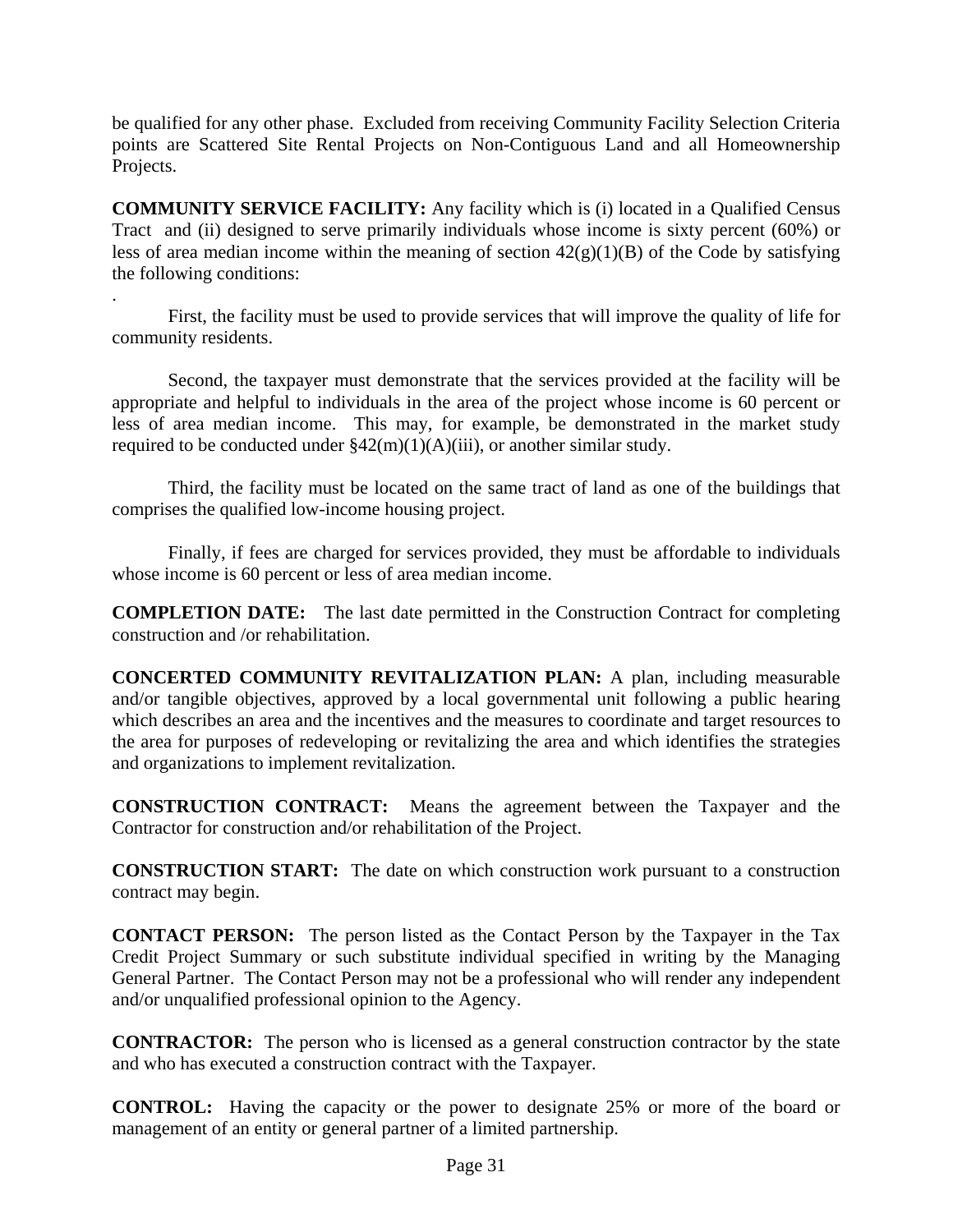**CONVERSION:** The process of rehabilitating a nonresidential building to residential rental use.

**CREDIT CEILING:** The dollar amount of credits available in a calendar year for allocation by the Agency.

**DEBARRED PARTICIPANT:** Any developer, person, company, firm, staff or development team member or employee thereof, who (i) is currently debarred, suspended, declared ineligible or is prohibited from participating in any housing program sponsored by any federal agency, local government or instrumentality thereof or (ii) is convicted or pleads guilty to any criminal offense related to the construction, development, ownership, management or operation of a housing development.

**DEBARMENT CAUSES:** Providing fraudulent documents or committing fraudulent acts, failing to fulfill reasonable Agency requests in a prescribed time period following expenditure or use of Agency resources, or having a controlling ownership interest in a project determined to be in material non-compliance with any federal, state or local requirement related to the development or operation of such project. Other causes may be determined by the Agency to constitute cause for debarment following an appropriate administrative hearing on the record which permits the person subject to sanction an opportunity to contest the facts specified as the debarment cause.

**DEBARMENT PROCEDURES:** The procedures established by the Agency pursuant to which the compliance division recommends debarment of a Developer to the Agency's General Counsel and upon the Agency's General Counsel's concurrence with such recommendation the Board of Commissioners approve the debarment following an opportunity of the Developer to contest the recommended actions at a public meeting of the Board of Commissioners.

**DEBARMENT SANCTION:** Includes, but is not limited to, suspension from participation in Agency programs, cancellation of reservations or commitments, funding of additional escrows, etc. Agency applied sanctions will be reported to other state, federal or local governments, or instrumentalities thereof.

**DEBT SERVICE RATIO:** Payments on any amortizing mortgage secured debt divided by the sum of all operating expenses plus Required Reserve Deposit.

**DEVELOPER:** Any person or entity (including persons or entities which constitute Related Persons to such person or entities or have an identity of interest with such person or entity) which owns or develops a Project, including any general partner of a partnership, any Builder related to or having an identity of interest with the person or entity which owns or develops the project and any consultant receiving any fee or compensation to assist in the development of a Project.

**DEVELOPER FEE:** Any profit, fee or income realized by the Developer in connection with the development of the project as specified in a GAAP Audit and which satisfy the Developer Fee Terms.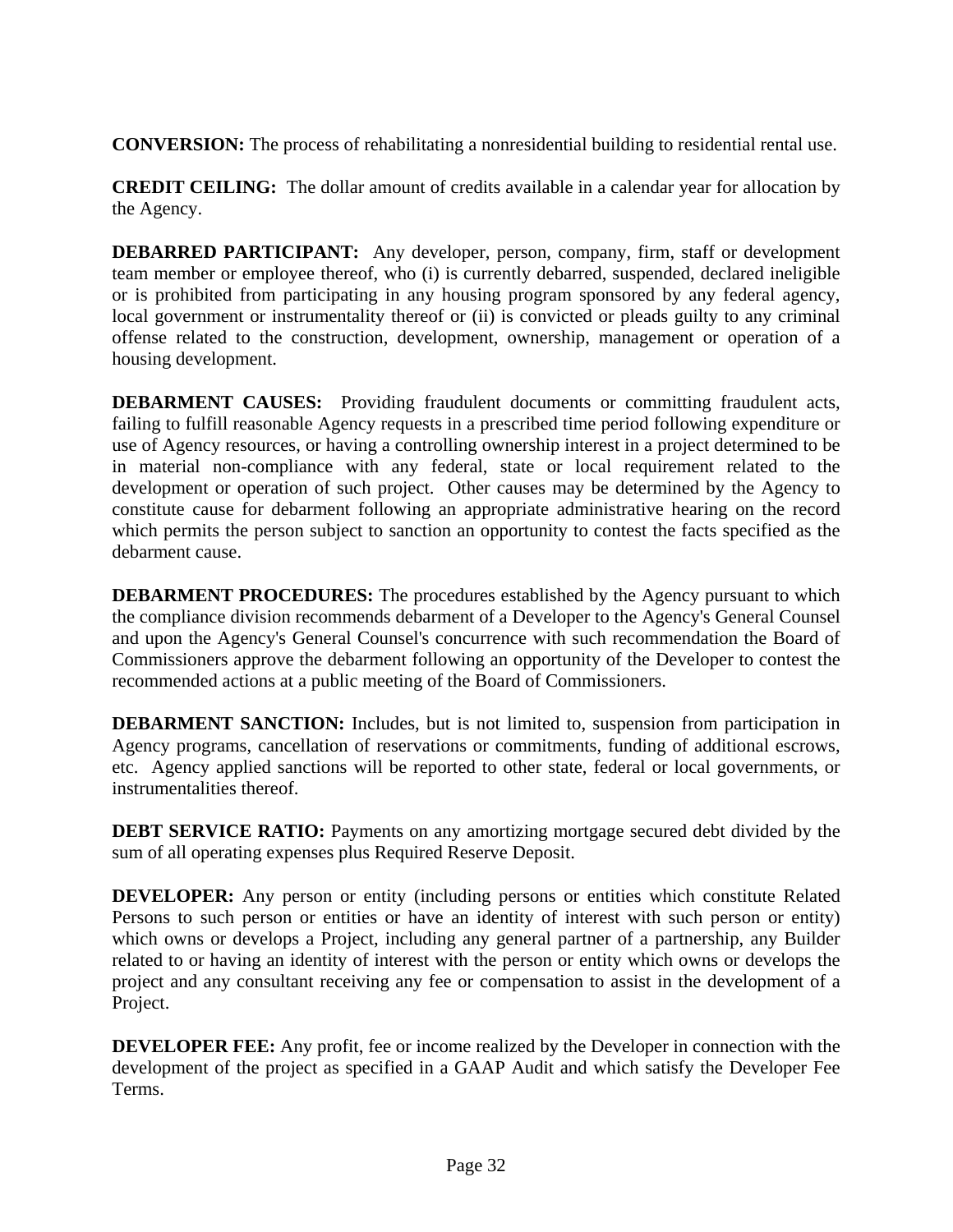**DEVELOPER FEE BASE:** The Development Costs of a Project reduced by (i) any Acquisition Costs, (ii) any Land Costs, (iii) any payments deemed lease payments for self-owned equipment, (iv) any payments to related persons or to persons with an identity of interest to the Developer, and (v) any Developer Fees (including Builder Profit and Overhead when there is an identity of interest between the Builder and the Developer).

**DEVELOPER FEE TERMS:** The fees and income of a Developer as may be specified in the Development Services Agreement between a Developer and the Taxpayer which must meet the following requirements and/or include the following information:

(1) the fee is reasonable and does not exceed the limits on Developer Fees established by the Agency;

(2) the taxpayer is legally obligated to pay the fee;

(3) the portions of the fee, if any, allocable to Land Costs, Organizational Costs, Acquisition Costs and Syndication Costs;

(4) the fee is not paid (or to be paid) by the taxpayer to itself; and

(5) if the fee is paid (or to be paid) by the taxpayer to a related person, and the taxpayer used the cash method of accounting, the taxpayer could properly accrue the fee under the accrual method of accounting (considering, for example, the rules of section 461(h) of the Code).

**DEVELOPMENT COSTS:** The costs of acquiring land or buildings or constructing and/or rehabilitating buildings and facilities functionally related and subordinate to such buildings as certified in a GAAP Audit by an independent certified public accountant in accordance with generally accepted auditing standards utilizing generally accepted accounting principles as of the placed in service date of the building or as of the end of the first year of the credit period for the building.

**DEVELOPMENT PLAN OF ACTION:** A plan of action to redevelop an area defined by a local governmental unit in accordance with the requirements of Section  $42(i)(3)(E)$  of the Code.

**DEVELOPMENT SERVICES AGREEMENT:** The agreement(s) with a Developer, including any consultants, evidencing (i) the Developer Fee Terms, including the amount of the Developer Fee and how it's to be paid, (ii) how the Developer Fee will be determined, (iii) who is the Developer and the Developer's relationship to the Taxpayer or to the general partner of the Taxpayer, (iv) the individuals controlling the Developer who are primarily responsible for performing the services of the Developer and (v) the nature of the services to be performed by the Developer.

**DEVELOPMENT TEAM:** Any party identified in the Application as such or any other party identified who advances funds to the Developer or Taxpayer prior to an allocation.

**DIFFICULT DEVELOPMENT AREAS:** Areas designated by HUD as an area which has high construction, land, and utility costs relative to area median gross income.

**DISTRESSED PROPERTY:** Any federally-assisted building for which a waiver of the ten year period described in Section  $42(d)(2)(B)(ii)$  is obtained or a building which qualifies for such a waiver but for the building having been last placed in service more than ten years prior to the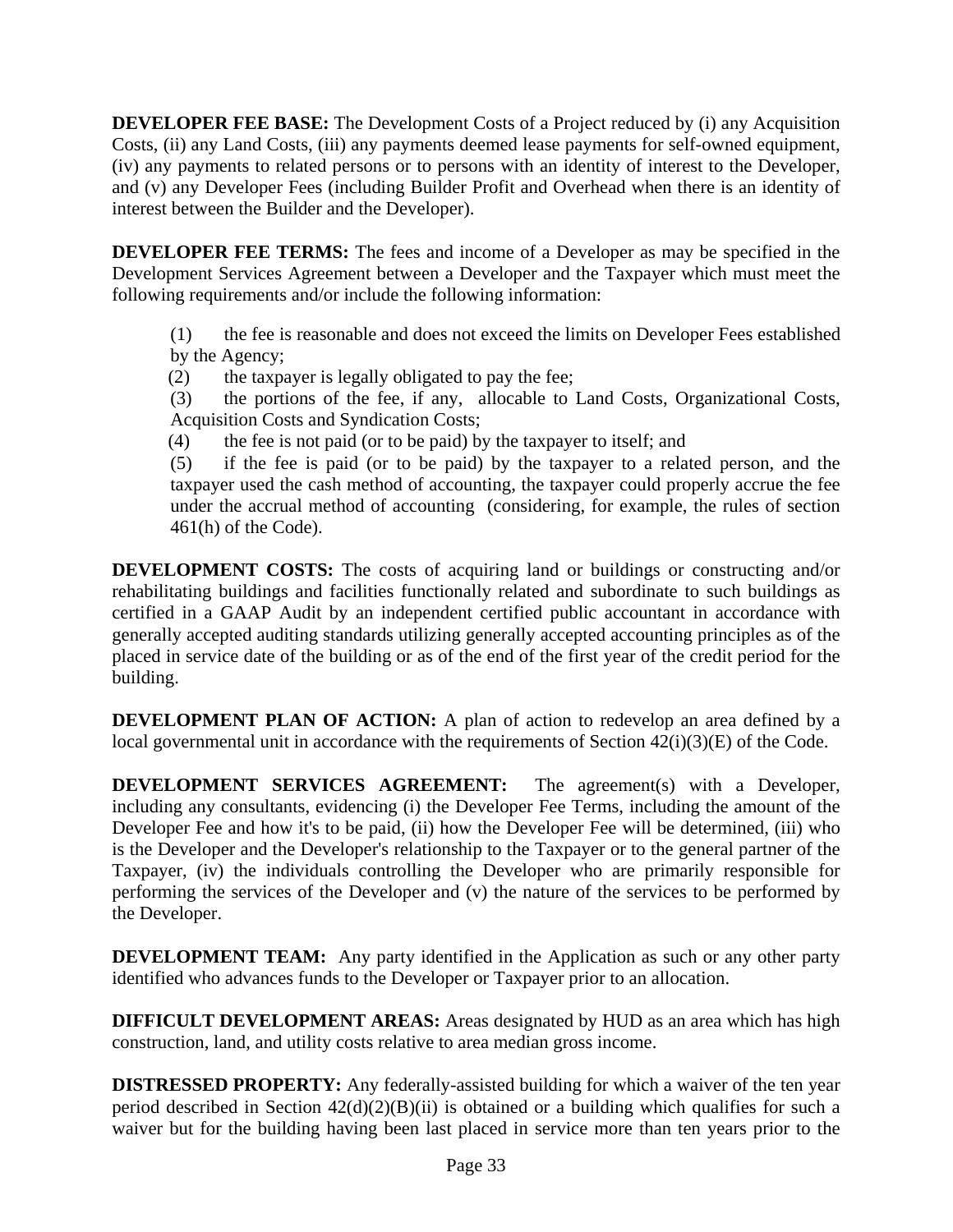Application deadline or any project financed by RD and placed in service 15 years or earlier from the Application Deadline which project requires rehab (exclusive of soft and intermediary costs) of \$5,000 or more per unit.

**ECONOMIC DEVELOPMENT PROJECT:** A project receiving a certification from the Department of Economic Development that such project will preserve at least one thousand (1000) jobs. This certification qualifies the project to participate as an Economic Development Project in an area designated by the Department of Economic Development. There will be one such project per designated area from the Credit Ceiling for Calendar Year 2006. All Applications seeking points as an Economic Development Project will not have Economic Development points counted if the Application is scored for any other pool.

**ECONOMIC LIFE:** The maturity of any debt funded by either HUD or RD; provided that economic life shall not exceed fifty-five (55) years or the period which may be reported for federal income tax purposes as the economic life of a building.

**ELDERLY HOUSEHOLD:** A household composed of Elderly Persons; provided that a non-Elderly Person may reside in the household only if such household qualifies pursuant to the Fair Housing Act.

**ELDERLY PERSON:** A person who is 62 years of age or more at the time of initial occupancy.

**ELDERLY PROJECT:** A project in which all units are occupied by Elderly Households and in which no unit contains more than two bedrooms and which satisfies the requirements of the Fair Housing Act.

**EQUITY:** Funds which are provided by investors in a project and which are contingent upon the value attributed to the tax benefits generated by ownership of the project.

**EXISTING HOUSING:** Housing units which have previously been occupied.

**EXPENDITURES EXCLUDED FROM ELIGIBLE BASIS:** (A) Items noted in the IRS Audit Guidelines, including Land Costs and the following enumerated items:

- Organization Costs
- Syndication Costs
- bridge loan interest and origination fees
- permanent loan credit enhancement, origination fees and closing costs
- reserves required by the lender
- marketing/advertising
- compliance fees

(B) Items noted in Internal Revenue Service National Office Technical Advice Memorandums Nos. 100727-00; 100740-00; 100743-00; 100745-00; and 100748-00; including the following:

- Developer Fees Allocated to Land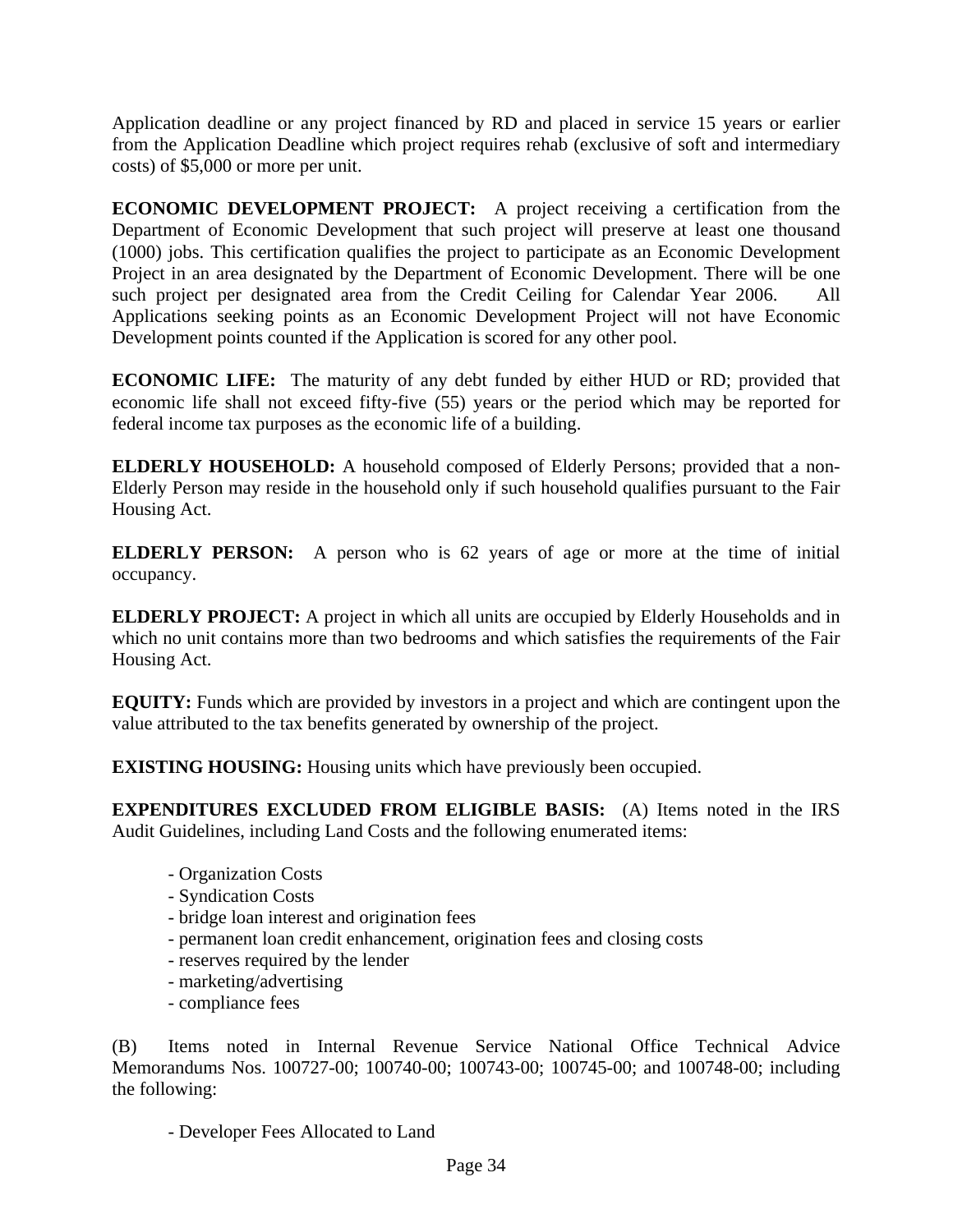- Unused Construction Contingency
- Rent up Costs
- Local Impact Fees (See "C" below which reverses this treatment)
- Landscaping not affected by replacement of building and considered inextricably associated with the land
- Surveys not used to determine if improvements can be built on site
- Bond Issuance Costs
- Partnership Syndication and Formation

(C) Revenue Ruling 2002-9 now requires impact fees incurred by developer of residential rental building to be capitalized under Section 263A as indirect costs allocable to the building.

**FACILITY:** A least consisting of a building commensurate with the activities to take place or the services to be provided therein.

**FEDERAL HOUSING ACT:** The United States Housing Act of 1937, as amended through April 1, 2005.

**FHA LIMITS:** The 203(b) limits for FHA insurance of single family housing as published by HUD.

**FINAL ALLOCATION:** The mailing of Form 8609 to the Taxpayer. The Agency must adjust the amount of tax credits specified in a reservation or a carryover allocation based upon the feasibility/viability review and subsidy layering review as of the project's placed in service date.

**FINANCING CERTIFICATION:** A certification by the Taxpayer on the form provided by the Agency which specifies among other matters (a) Sources of Funds for a Project, (b) Syndication Information, (c) Subsidies provided to a Project and (d) amounts allocated to various development costs as of Application, reservation and placed in service dates.

**FLEXIBLE FUNDS** means Community Development Block Grant Funds made available by or through the Louisiana Housing Finance Agency that do not impose either rent or occupancy restrictions on any units other than the Maximum Low-Income Units.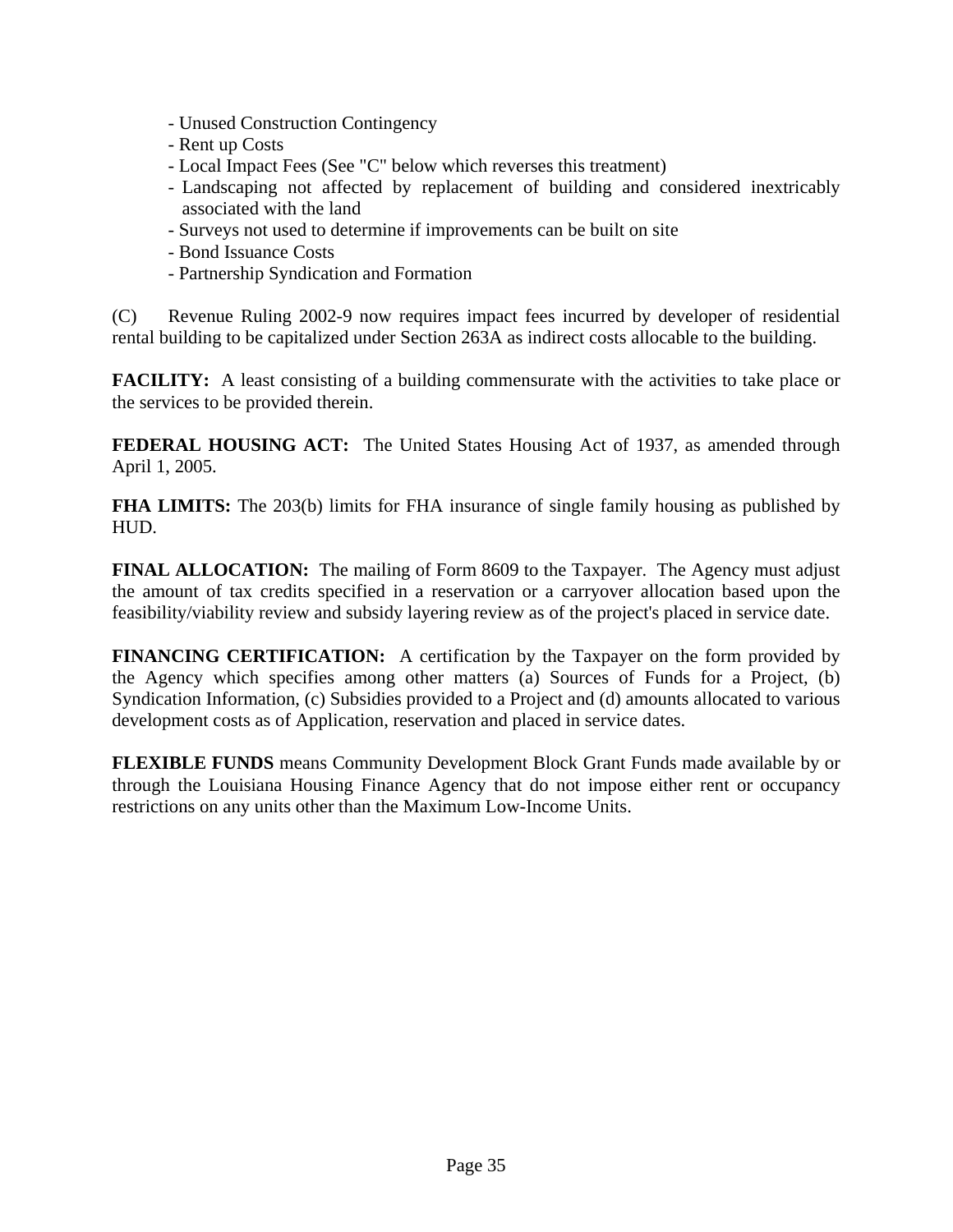**FOSTER PARENT HOUSEHOLD:** A household providing shelter to an unrelated child who was assigned for foster parenting to such household by the Department of Social Services.

**GAAP AUDIT:** An audit in accordance with generally accepted auditing standards performed by an independent certified public accountant using the Agency's Chart of Accounts:

 I. At Placed in Service Date: At a minimum a GAAP Audit as of a project's placed in service date must contain:

 (a) an audit of the certificate of actual cost in accordance with generally accepted auditing standards utilizing generally accepted accounting principles evidencing no line item with a "to be paid" amount in excess of five percent (5%) of such line item;

an audit of the sources and uses through the Placed in Service Date of a project specifying separately (i) uses to be included in eligible basis, (ii) land costs and costs properly capitalizable to land, (iii)Acquisition Costs, (iv) Organizational Costs, (v) Syndication Cost paid by the Taxpayer and (vi) Developer Fees which are properly allocable to  $(iii)$ ,  $(iv)$  and  $(v)$ ;

 (c) an identification of all identities of interest and related persons to the Taxpayer receiving payment from the Taxpayer; and

 (d) an identification of all subcontractors owned in whole or in part by employees of the developer or the contractor and a statement of the percentage of construction costs subcontracted to a subcontractor.

 II. Annual Audit: At a minimum a project's annual audit must (i) identify all transactions involving related persons, (ii) distinguish operating expenditures from capital expenditures and (iii) specify Surplus Cash.

**GENERAL REQUIREMENT BASE:** Hard cost plus bond premium and miscellaneous fees paid by contractor.

**GENERAL REQUIREMENTS:** The actual costs for those items incurred in the construction of a Project and directly pertaining to the Project, excluding amounts paid to the Contractor or Developer which may be characterized as Overhead.

**GOVERNMENTAL ASSISTANCE:** Includes any loan, grant, guarantee, insurance, payment, rebate, subsidy, credit tax benefit, or any other form of direct or indirect assistance from the Federal, State or local government for use in, or in connection with, a specific housing project.

**GROSS EQUITY:** Means the nominal dollar amount invested in the Taxpayer by the Syndicator.

**HABITABILITY STANDARDS:** The Physical Conditions Standards promulgated in HUD Regulations at 24 CFR 5.703, including the major areas of housing: the site, the building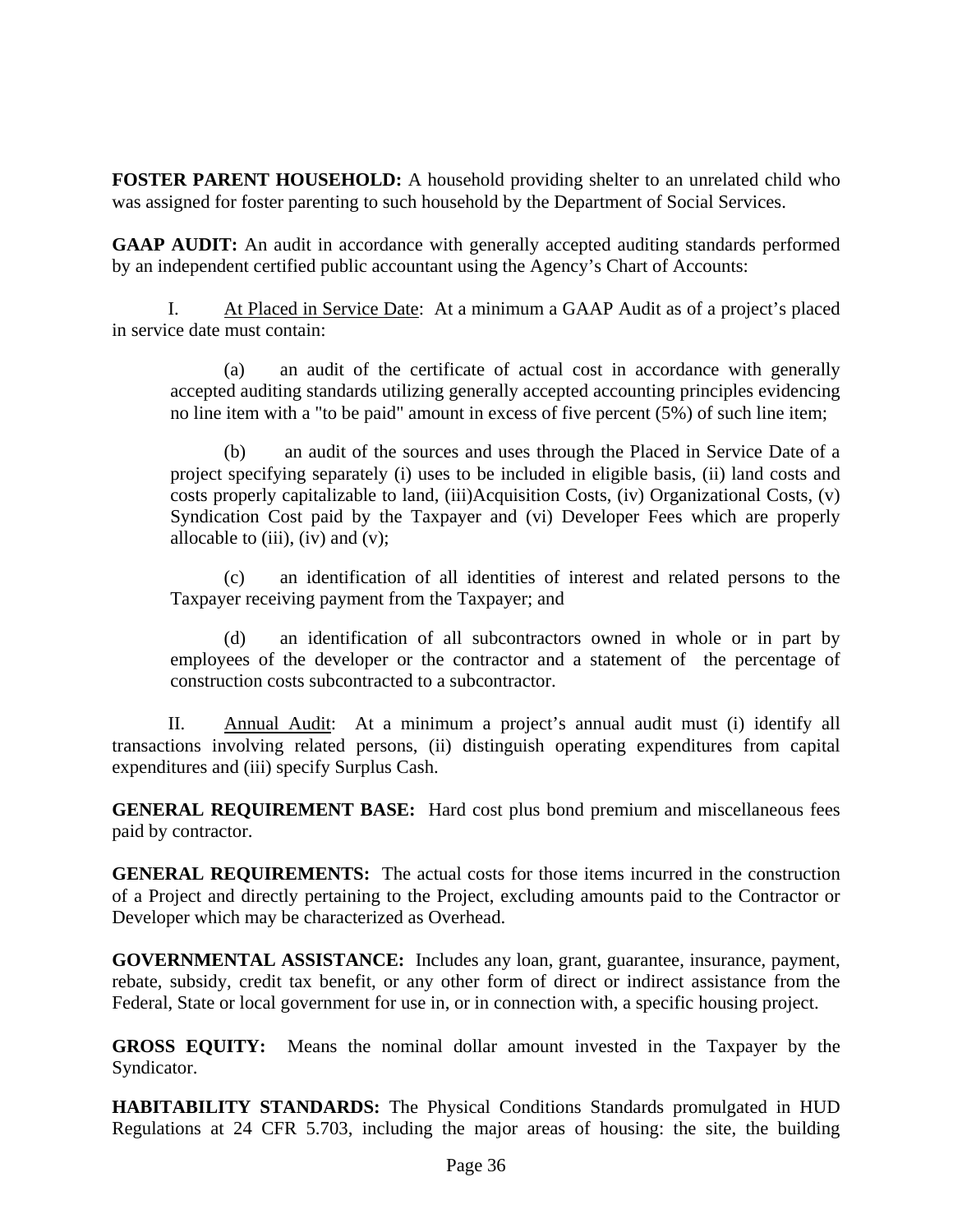exterior, the building systems, the dwelling units, the common areas and health and safety conditions.

**HANDICAPPED EQUIPPED UNITS:** Units which satisfy Section 504 of the Rehabilitation Act of 1973 and fully meet the handicap accessibility requirements of the Uniform Federal Accessibility Standard.

**HANDICAPPED HOUSEHOLD:** A household composed of one or more persons at least one of whom is considered to have a physical, mental or emotional impairment which (i) is expected to be of long-continued and indefinite duration, (ii) substantially impedes the ability to live independently and (iii) is of such a nature that such ability could be improved by more suitable housing conditions. A person shall be considered handicapped if (a) such person has a developmental disability as defined in Section 102(7) of the Developmental Disabilities Assistance and Bill of Rights Act (42 U.S.C. 60001(7)) or (b) such person is infected with the human acquired immunodeficiency virus (HIV) who is disabled as a result of infection with the HIV or (c) such person has a severe and persistent mental or emotional impairment that seriously limits his or her ability to live independently, and whose impairment could be improved by more suitable housing conditions.

**HARD COSTS:** Costs of constructing the project as evidenced in the Estimate and Certificate of Actual Costs reduced by any amount which reduces the Builder Fee Base. Hard Costs do not include Builder Profit, Builder Overhead, Developer Fees or Soft Costs (such as architectural, engineering, consultant, legal fees, etc).

**HISTORIC REHABILITATION CREDIT:** Tax Credits authorized to be taken by a Taxpayer for the rehabilitation of an historic property in accordance with the requirements of Section 38 of the Code.

**HOMELESS HOUSEHOLD:** A household in which all members are Homeless Persons.

**HOMELESS PERSON:** A person who lacks a fixed, regular nighttime residence and an individual whose primary nighttime residence is (i) a shelter for temporary accommodation, including welfare hotels, congregate shelters and transitional housing for the mentally ill, (ii) an institution providing temporary residence for individuals intended to be institutionalized or (iii) a public or private place not designed for, or ordinarily used as a regular sleeping accommodation for human beings.

**HOMEOWNERSHIP PROJECT**: Project consisting of townhouses, duplexes with firewalls or buildings with not more than one unit per building. Applicants for Homeownership Projects must execute the Agency's form of an Option to Purchase and Right of First Refusal Agreement which provides to an individual tenant the option to purchase a unit at the Minimum Purchase Price. No points will be awarded for Community Facilities located in a Homeownership Project.

**HOUSEHOLDS IN POVERTY:** Households at or below the most recent Poverty Threshold as determined by the U.S. Census Bureau.

**HOUSING NEEDS ASSESSMENT**: The assessment of the State's housing needs published on the Agency's web site.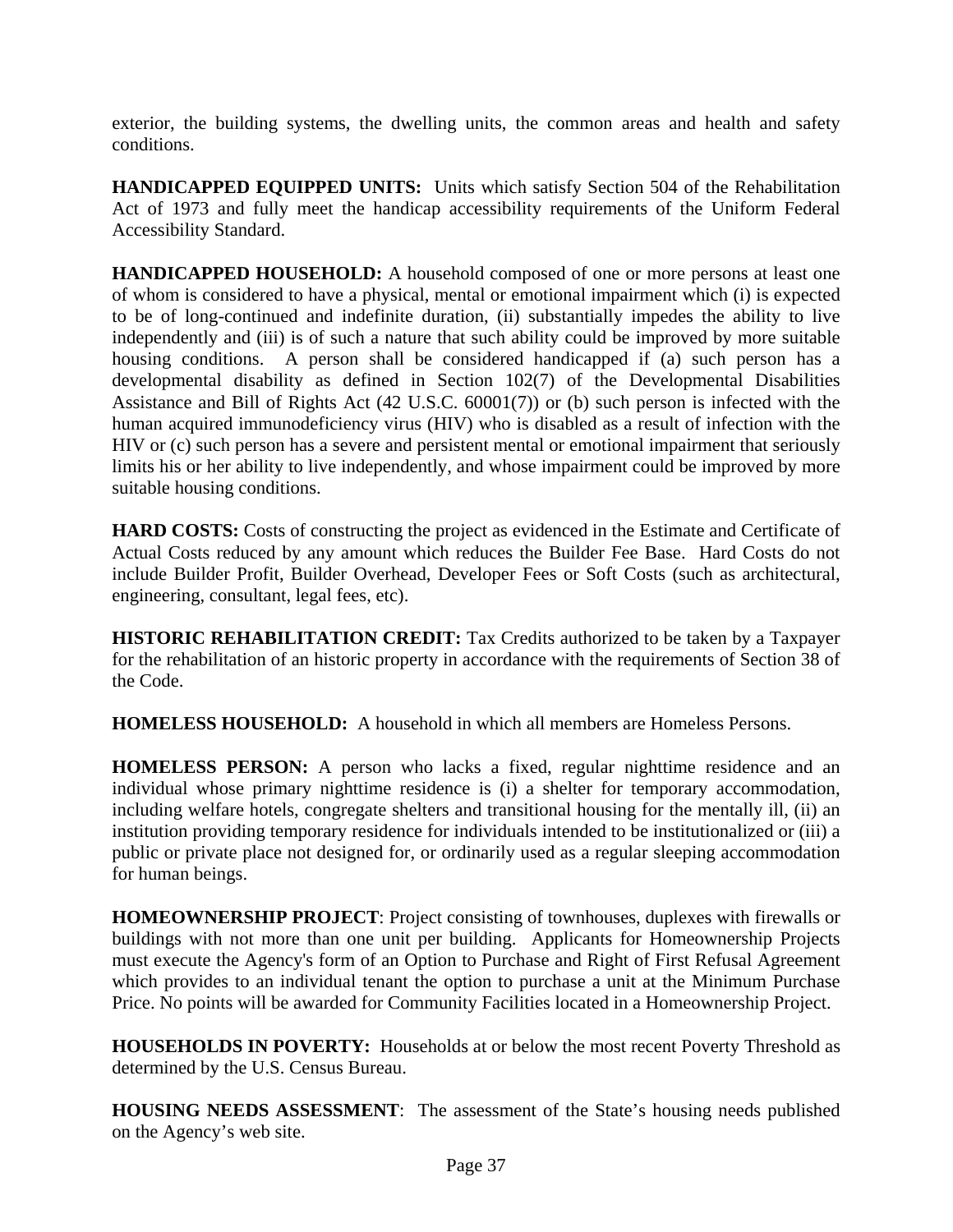**HUD:** The U.S. Department of Housing and Urban Development.

**IDENTITY OF INTEREST:** An identity of interest is construed to exist when:

(i) There is any financial interest of the Developer or Taxpayer in the Builder or any financial interest of the Builder in the Developer or Taxpayer.

(ii) Any officer, director or stockholder or partner of the Developer or Taxpayer who is also an officer, director or stockholder or partner of the Builder.

(iii) Any officer, director, stockholder or partner of the Developer or Taxpayer has any financial interest in the Builder; or any officer, director, stockholder or partner of the Builder has any financial interest in the Developer or Taxpayer.

(iv) The Developer or Taxpayer advances any funds to the Builder.

(v) The Developer or Taxpayer supplies and pays, on behalf of the Builder, the cost of any architectural services or engineering services other than those of a surveyor, general superintendent, or engineer employed by a Developer or Taxpayer in connection with its obligations under the construction contract.

(vi) The Developer or Taxpayer takes stock or any interest in the Builder cooperation as consideration of payment.

(vii) There exists or comes into being any side deals, arrangements, contracts or undertakings entered into or contemplated, thereby altering, amending, or canceling any of the required closing documents, except as approved by the Agency.

(viii) Any relationship (e.g., family) existing which would give the Builder or Developer or Taxpayer control or influence over the price of the contract or the price paid to any subcontractor, material supplier or lessor of equipment.

(ix) Any member of the Development Team advances any funds to the Developer or Taxpayer at any point prior to an allocation.

For purposes of determining an identity of interest between parties not identified in (i) through (ix), such parties will be identified as either the Developer and Taxpayer or the Contractor as appropriate to establish the identity of interest.

**INCOME QUALIFIED RENTER DEMAND:** Number of households projected to be at 60% or less of area median income which can afford to pay the rent proposed at subject project provided such rent does not exceed 35% of their household income.

**INDEPENDENT QUALIFIED HOUSING CONSULTANT:** A disinterested professional housing consultant who has been approved by the Agency and who has no identity of interest with any Builder or Developer participating in the Housing Tax Credit Program in any state and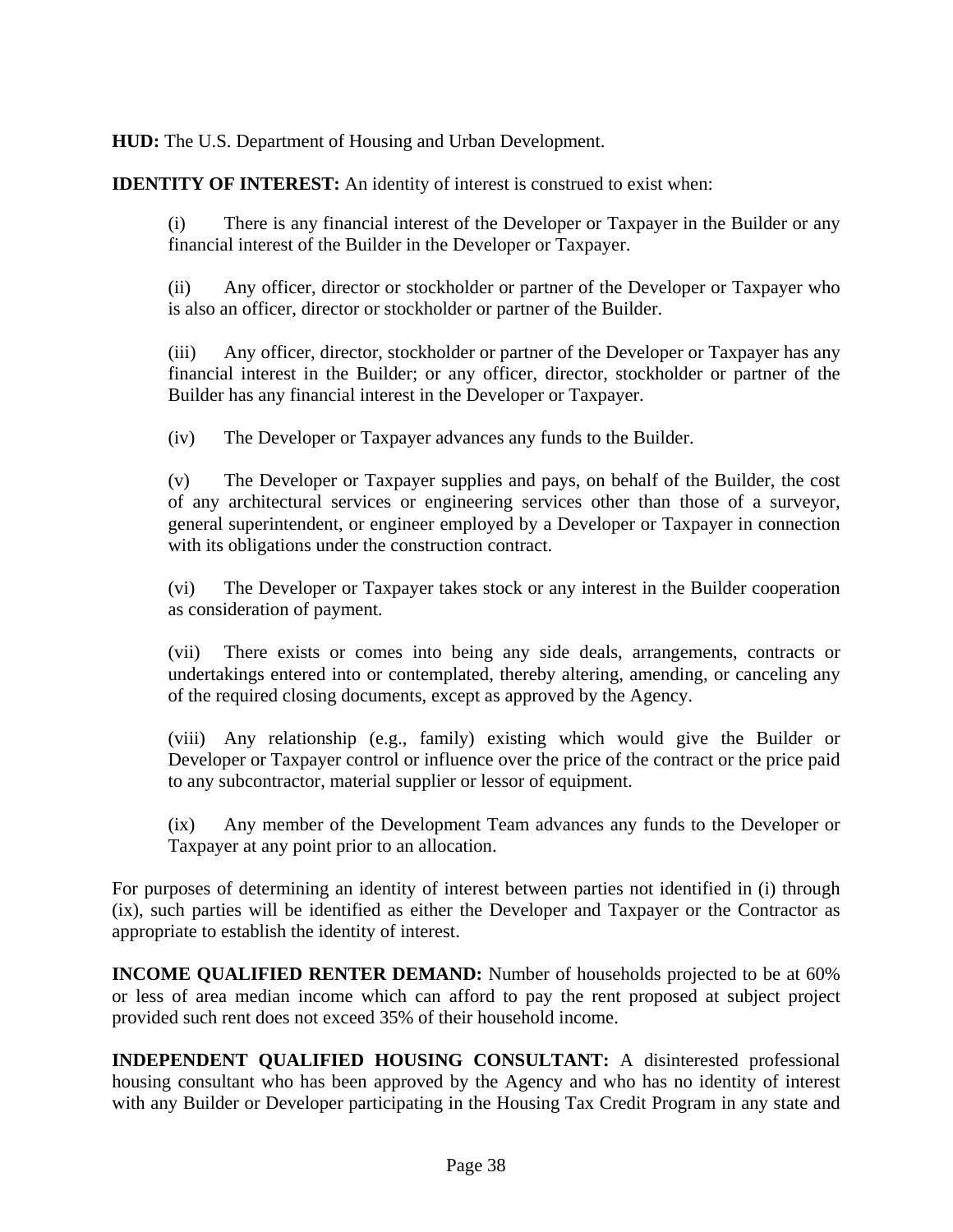who by virtue of academic training, licensing and/or experience is a recognized expert skilled in the requirements of conducting a market survey and demand study.

**IREM:** Institute for Real Estate Management.

**LAND COSTS:** The purchase price related to the purchase of undeveloped land plus the following additional costs:

 -excavating and earth-moving expenses -finders/brokerage fees for assistance in acquiring title to land -costs for excavation of water retention ponds -cost of land surveys -unpaid back real estate taxes and similar assumed costs -legal and professional fees related to the acquisition of land -environmental impact tests and perk tests

**LARGE FAMILY HOUSEHOLD:** A household with at least five persons at initial occupancy of a unit.

**LOCAL GOVERNMENT:** Governing authority of the local governmental unit. A parish or municipality under the Louisiana Constitution of 1974**.**

**LOCAL NON-PROFIT SPONSOR:** A 501(c)(3) or 501(c)(4) organization in which not more than fifteen percent (15%) of the members of the governing board are domiciled outside the service area of the non-profit and at least seventy-five percent of the governing board are domiciled within the Market Area of the Project or is a State certified Community Housing Development Organization ("CHDO") with a service area encompassing the market area of the Project.

**LOCAL PARTICIPATING JURISDICTION (LOCAL PJ):** One of any governmental unit or consortium of governmental units receiving HOME Funds directly from HUD and which is not a state recipient.

**LOCAL PHA:** A local public housing authority organized and existing under the State's Housing Authorities Law at Chapter 30 of Title 40 of the Louisiana Revised Statutes of 1950, as amended.

**LOUISIANA DEVELOPER:** Any Managing General Partner or Sponsor who submits evidence of having filed Louisiana tax return (Form 990 in the case of a Non-profit) in the two calendar years preceding the year in which an Application for tax credits is submitted, or if no return was required to be filed for the two (2) calendar years preceding the year in which an application for tax credits is submitted, then a CPA's statement to that effect is required.

**MANAGING GENERAL PARTNER:** The entity or individual(s) which controls or owns all of an entity which is designated in the Application as the managing general partner or the primary sponsor/operator of the Project.

**MARKET AREA:** An area referenced on a map included with the Market Study and certified by the Independent Qualified Housing Consultant to be an appropriate market area to be served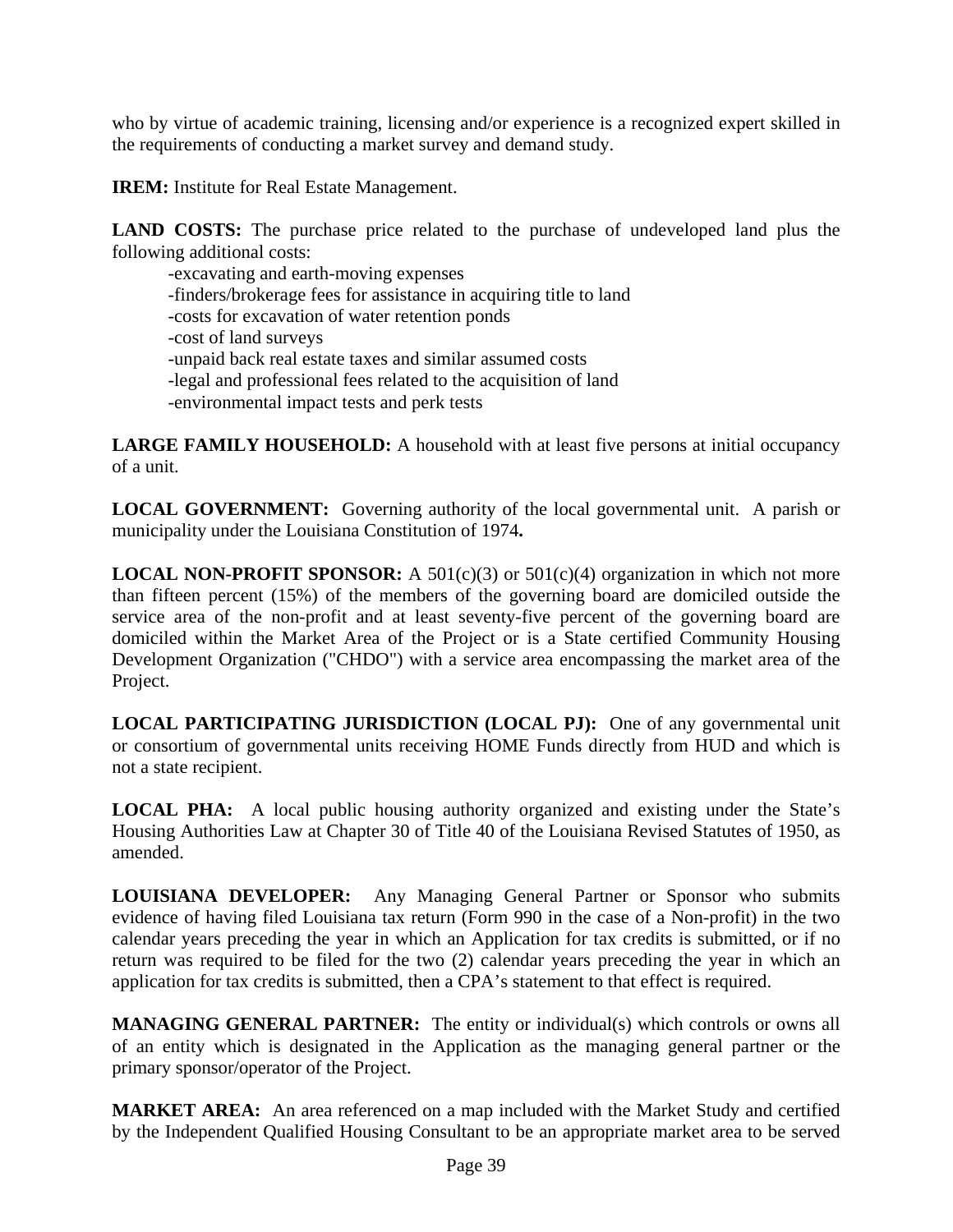by the project in view of geographic and other barriers and demographic and mobility factors for low income households at or below 60% of AMI.

**MARKET STUDY:** An analysis performed by an Independent Qualified Housing Consultant which evidences demand for the proposed market matrix of a project, including demand capture rate at the subject property by bedroom type and which further the housing needs of the Targeted Households, Large Families, tenants with children and Special Needs Households if the Project serves Special Needs Households.

**MATERIAL CHANGE:** Notwithstanding the provisions of any prior Qualified Allocation Plan, a material change for any project, including projects receiving a reservation or allocation from a prior Calendar year credit Ceiling, shall mean any reprocessing change which results (i) in the project deemed not feasible or not viable or (ii) a reduction of points from the Selection Criteria below the minimum score or below the score of the highest ranked project on the waiting list for the year in which the credits were allocated. Any change caused by force majeure or circumstances beyond the control of an Owner will not be a material change if the Agency's Board of Commissioners concurs that such change was beyond the control of the Owner. The Agency also considers the following to be material changes:

 removal of any managing general partner, bankruptcy of any managing general partner, site change, or change in unit design (increase or decrease in number of units, unit mix, square footage etc. greater than 10%).

**MATERIAL PARTICIPATION:** Having an ownership interest other than a passive ownership interest and which participation is regular, continuous and substantial.

**MAXIMUM LOW-INCOME UNITS:** Not more than forty percent (40%) of the total units in the Project.

**MILITARY IMPACT AREA:** Generally a small or medium size metropolitan housing market area or a remote or isolated nonmetropolitan area where:

 1. Military-connected households comprise 25 percent or more of the total households in the market area. Military-connected households include active duty military personnel, civilian employees of the military service (Department of Defense) or other Federal agency at or in support of the installation, and employees of contractors and sub-contractors directly associated with the military installation and their dependents. Unaccompanied active duty military personnel housed in military-controlled group quarters housing (barracks, BOQ's) are excluded; and

 2. The Department of Economic Development has expressed written concern about the continued stability of the current level of military strength and mission at the installation based on the absence of suitable affordable housing, or public announcements from the Department of Defense or the military service, advise that the stability of the military installation is at risk because of the absence of affordable housing.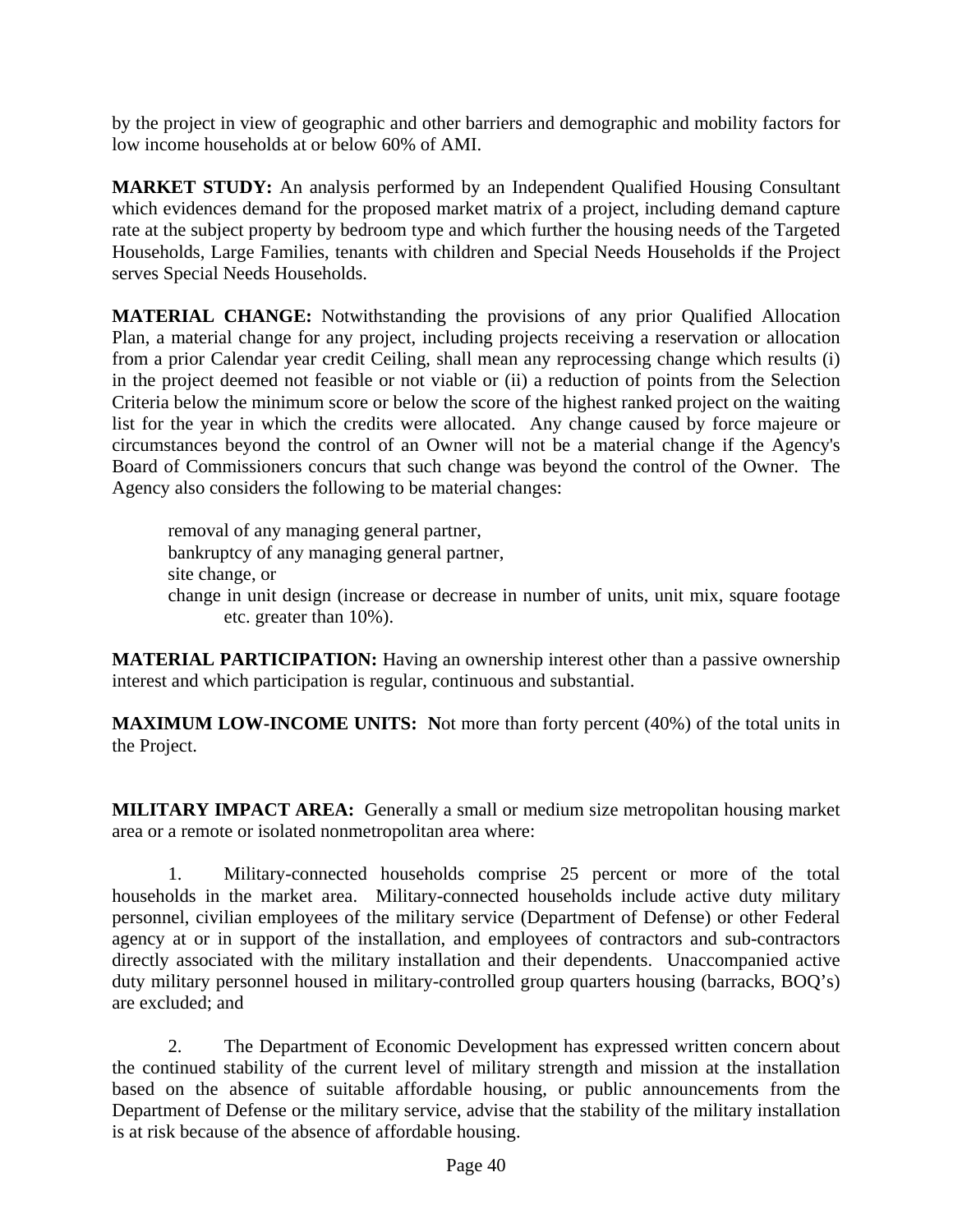**MINIMUM RESERVE BALANCE**: At least 1/6 of the largest annual deposit to Reserves for Replacement and Repair.

**MINIMUM PURCHASE PRICE:** An amount equal to the sum of (i) the principal amount of outstanding indebtedness secured by the building (other than indebtedness incurred within the five (5) year period ending on the date of the sale to the tenants) and (ii) all Federal, State and local taxes attributable to such sale. Except in the case of Federal income taxes, there shall not be taken into account under clause (ii) any additional tax attributable to the Application of clause (ii).

**MIXED FINANCE PROJECT:** A project described in Section 35(d) of the Federal Housing Act that is financially assisted with private resources in addition to amounts provided under the Federal Housing Act.

**MIXED INCOME PROJECT:** A project (i) receiving housing tax credits for the Maximum Low-Income Units, (ii) having Neighborhood Impact, (iii) containing a Rent Differential, (iv) requiring Flexible Funds of not more than \$75,000 per unit and not in excess of fifty percent (50%) of total development funds to be determined feasible and viable by the Louisiana Housing Finance Agency and (v) sponsored by a Substantial Developer.

**MIXED OCCUPANCY PROJECT:** A Project involving the occupancy of (i) units by Special Needs Households and (ii) units by households which are not Special Needs Households.

**MIXED USE BUILDING:** A building consisting of (i) units available for residential rental use and (ii) other property the use of which is not related to residential rental use, e.g., commercial office space, owner-occupied residences, etc.

**NEIGHBORHOOD IMPACT:** With respect to a clearly defined neighborhood described on a map outlining such neighborhood, either (i) the construction of at least one hundred (100) new residential units or (ii) the demolition of at least fifty (50) functionally obsolete residential units and the construction and/or reconstruction of not less than fifty (50) residential housing units.

**NET EQUITY:** The Gross Equity invested in the Taxpayer as discounted and compounded to the placed in service date.

**NEW CONSTRUCTION:** Housing units which have not previously been occupied.

**OCAF:** Operating Cost Adjustment Factor published annually for the State of Louisiana.

**OPTION TO PURCHASE AND RIGHT OF FIRST REFUSAL AGREEMENT:** The Agreement by that name attached as an Appendix to the Application.

**ORGANIZATIONAL COSTS:** Costs of organizing the Taxpayer, including the legal and accounting costs necessary to organize the Taxpayer and facilitate the filings of the necessary legal and other regulatory paperwork at the state and national level are of a character which, if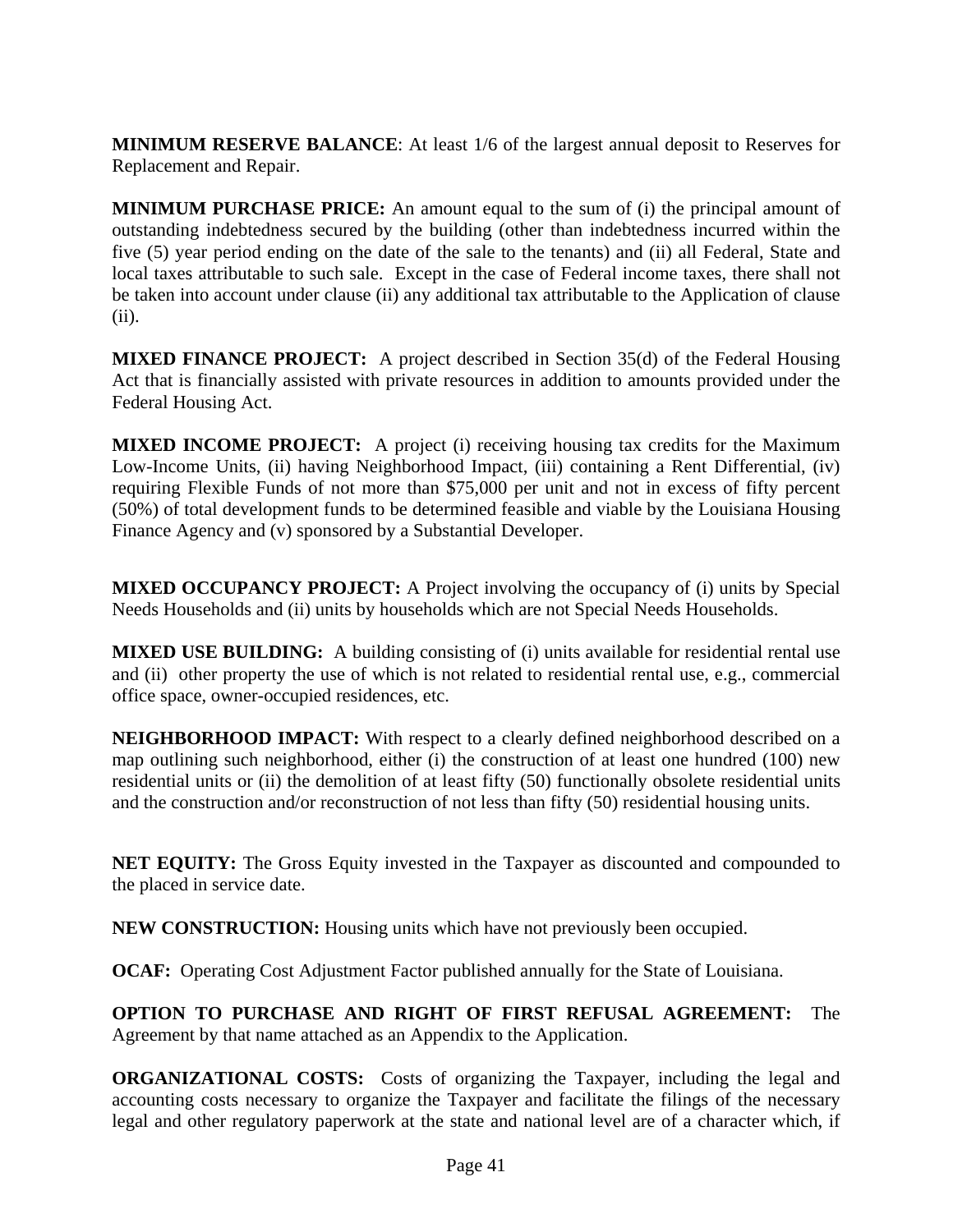expended incident to the creation of the taxpayer having an ascertainable life, would (but for Section 709(a) of the Code) be amortized over such life.

**OWNER OCCUPIED BUILDING:** A Building containing more than one but less than five units in which one of the units is occupied by the owner of such unit and which is located in an area in which the local governmental unit has approved by a Development Plan of Action.

PHA REFERRAL AGREEMENT: The executed form of the PHA Referral Agreement attached as an Appendix to the Application.

**PHYSICAL CONDITION STANDARDS:** HUD Standards for housing which is decent, safe, sanitary and in good repair.

**PLACED IN SERVICE DATE:** The date on which the first unit in building of the Project is available for occupancy in accordance with the requirements of the Code and the local jurisdiction within which the Project is located. For rehabilitations which qualify as a separate new building, such date occurs at the end of the 24 month period over which such expenditures are aggregated.

**POVERTY CENSUS TRACT:** Census tract in which the percentage of Households in Poverty exceed 15% of the total households of such census tract.

**PROJECT:** At least one building together with any facilities functionally related and subordinate on a Project Site. Multiple buildings are part of the same project only if such buildings:

- (i) have similarly constructed units;
- (ii) are proximate, i.e., located on a single tract of land; and
- (iii) are owned by the same person and are financed pursuant to a common plan.

**PROJECT BASED SUBSIDY:** Projects receiving operating subsidies based upon either (i) Section 8 project based assistance contract, (ii) rental assistance from RD or (iii) other operating subsidies in connection with housing supported under the Stewart McKinsey Act.

**PROJECT SCHEDULE:** The time frame within which certain activities must be completed with respect to the development of the Project.

**PROJECT SITE OR PROPERTY SITE:** The legal description of the land on which the Project is located as submitted in an Application on or before the Application Deadline.

**QUALIFIED CENSUS TRACT:** Any census tract which is designated by HUD in which either 50% or more of the households have an income which is less than 60% of the area median gross income or which has a poverty rate of at least 25 percent (25%).

**QUALIFIED NON-PROFIT ORGANIZATION:** An organization (i) described in paragraph (3) or (4) of Section 501(c) of the Code, (ii) exempt from tax under Section 501(a) of the Code,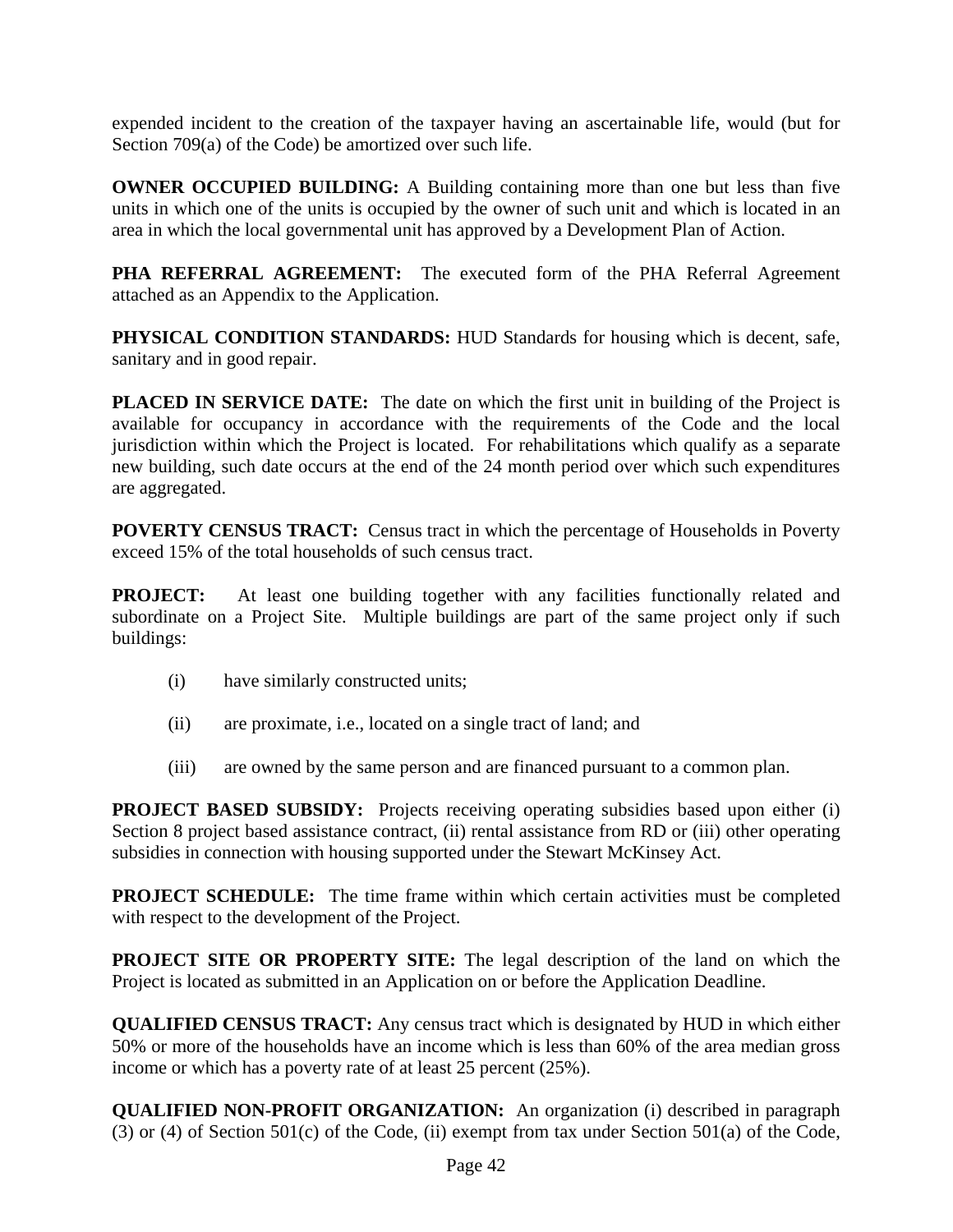(iii) determined by the Agency not to be affiliated with or controlled by a for-profit organization and (iv) one of the exempt purposes of such organization includes the fostering of low-income housing.

**QUALIFIED PURCHASE CONTRACT:** A contract defined in Section 42(h)(6)(F) of the Internal Revenue Code.

**QUALIFIED REHABILITATION EXPENDITURE:** Rehabilitation costs incurred within any 24 month period selected by the building owner and which are allocable to or substantially benefit one or more low-income units in a building and in which the hard costs of such rehabilitation equal or exceed the greater of \$3,000 per low-income unit in the building or ten percent (10%) of the adjusted basis of the building.

**RD:** Means the Rural Development division of the U.S. Department of Agriculture.

**RD TARGET AREA:** An area designated in writing by Rural Development of the U.S. Department of Agriculture as a priority area for financing housing under the 515 housing program.

**REDEVELOPMENT AREA:** An area or areas within Qualified Census Tracts which is specified by a local governmental unit as requiring revitalization and within which the local governmental unit provides incentives and/or resources on a priority basis in order to promote redevelopment pursuant to a Concerted Community Revitalization Plan.

**REDEVELOPMENT PROJECT:** A Project which is (i) a Distressed Property, (ii) Redevelopment Property, (iii) Owner-Occupied Property covered by a Development Plan of Action, or (iv) Urban Redevelopment Property.

**REDEVELOPMENT PROPERTIES:** A Project located in a Redevelopment Area.

**RELATED PERSON:** Any person bearing a relationship to such person as specified in sections  $267(b)$  or  $707(b)(1)$  of the Code, or if the persons for whom a relationship is being determined are engaged in trades or businesses under common control (within the meaning of subsections (a) and (b) of section 52 of the Code.

**RENT DIFFERENTIAL:** A difference of at least \$150 per unit per month in the maximum tax credit rent for a low-income unit and a market unit as supported by the Market Study for such Mixed Income Project.

**RENT UP/LEASE COSTS:** Costs, such as advertising, sample unit costs, on site rental managers and staff and initial rental costs, necessary to fully rent a low-income building which may be amortized over the period necessary to rent all units, (e.g. 24 or 36 months).

**REPROCESSING CHANGE:** Any change other than a material change relating to (i) adjustments of sources or uses of funds in excess of 5%, (ii) increases or decreases in the number of units, unit mix, square footage, etc. greater than 5%, (iii) an applicant's inability to comply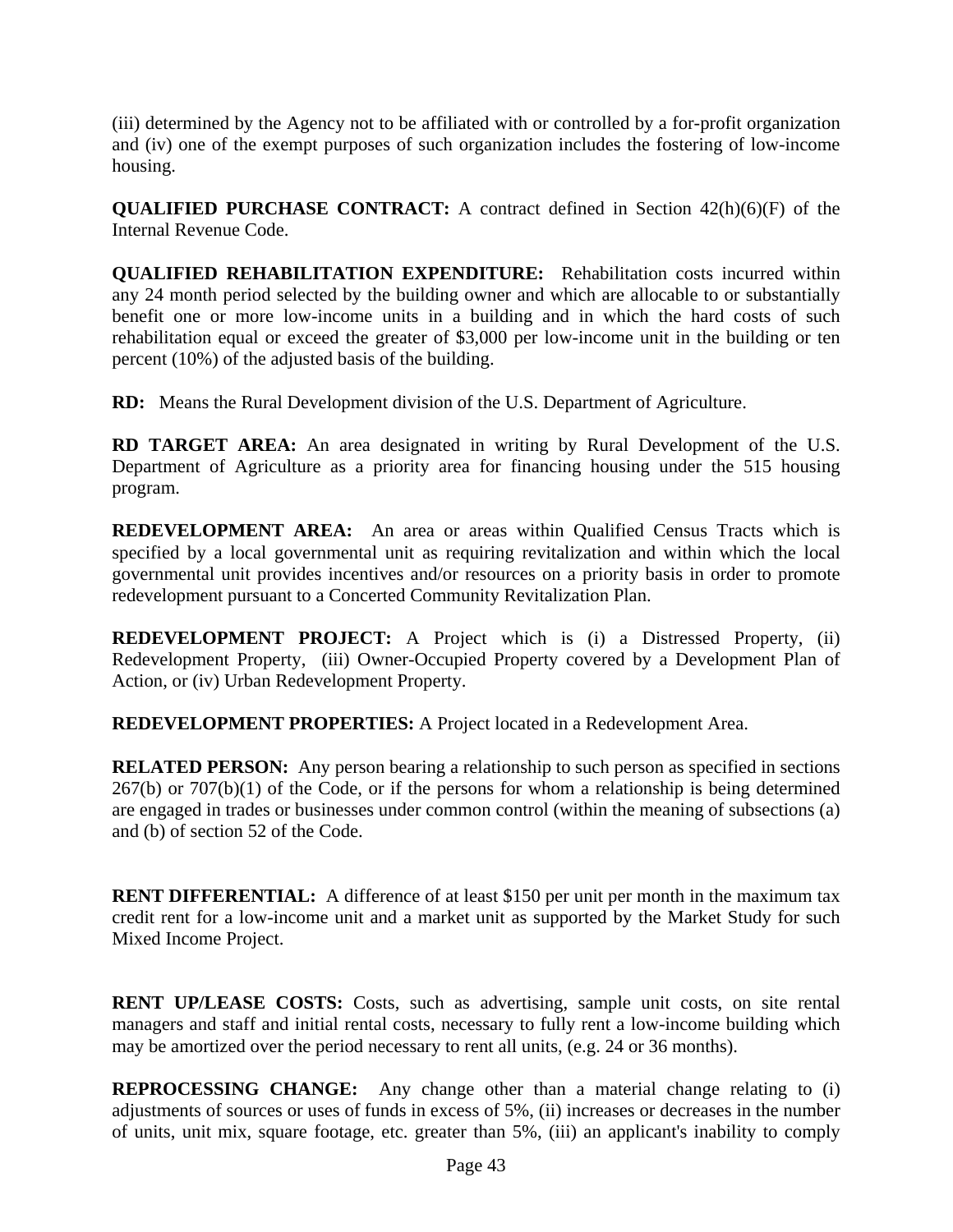with the project schedule proposed in the Application by more than three months in any element of the Project and (iv) any increase in the interest rate of long term debt required to complete the Project.

**REPROCESSING FEE:** The fee by that name calculated in accordance with the Non-Refundable Fee Schedule.

**REQUIRED EXHIBITS:** The Exhibits and/or Appendices specified as Required Exhibits in the Application and does not include the Exhibits and/or Appendices to support Selection Criteria items

**REQUIRED RESERVE DEPOSIT:** For new construction, assume \$200 per unit per year. For projects other than new construction assume \$300 per unit per year or the amount specified in Physical Needs Assessment required to be deposited to Reserves for Replacement. Notwithstanding the foregoing, if HUD and RD finances the first mortgage, the annual deposit to the Reserves for Replacement may be determined in accordance with HUD or RD policies or regulations. Deposits to the Reserves for Replacement will be regulated and monitored in accordance with the Tax Credit Regulatory Agreement.

**RESERVATION:** An agreement on the part of the Agency to allocate tax credits at a future date to a Taxpayer, subject to the Taxpayer satisfying the elements of the Qualified Allocation Plan and all conditions established by the Agency with respect to the submission of all documents and information required by the Agency prior to the delivery of Form 8609 to the Taxpayer.

**RESERVES FOR REPLACEMENT:** A special reserve to be established for each project from which the costs of replacement and repair of the project is to be funded.

**RESIDENT MANAGER UNIT:** The unit occupied by a full-time resident manager in the project.

**REVITALIZATION POOL:** Pool established to reserve tax credits exclusively for Redevelopment Projects.

**RURAL AREA:** Any area outside of a metropolitan statistical area (MSA).

**SCATTERED SITE PROJECT:** A project consisting of buildings containing housing units in which all such units are rent restricted provided that each building is located on a single lot which is subdivided by the local jurisdiction and for which an option to purchase separately may be executed and further provided that a single building may not contain more than two (2) housing units. Evidence of a Scattered Site Project must consist of a subdivision plot or proposed subdivision plot evidencing separate lots for each building. If a Scattered Site Project is located on non-contiguous land, no points will be awarded for Community Facilities.

**SERVICES:** Benefits made available to the tenants of a Project.

**SINGLE PARENT HOUSEHOLD:** A household with children in which the parent or guardian of such children resides in the household and in which no other adult resides in such household at initial occupancy.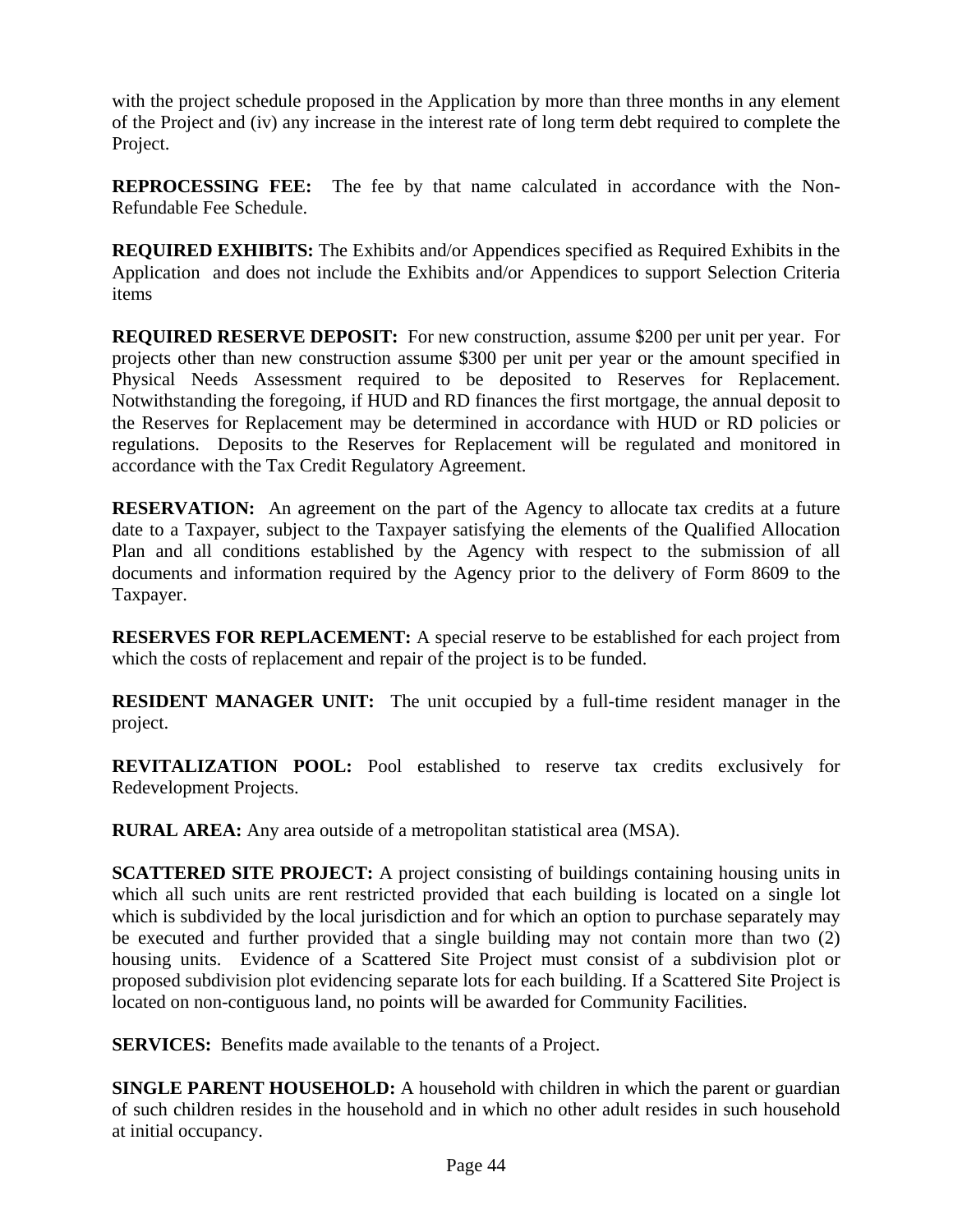**SITE CHANGE:** The addition of any noncontiguous land to the Property Site or the reduction of the Property Site by more than 25% or the addition of contiguous land to the Project Site exceeding 25% of the area of the original Property Site; provided, however, that a Scattered Site Project located in a Redevelopment Area may include additional new sites within the Redevelopment Area if the local governmental unit requests such additional sites prior to a Carryover Allocation of Tax Credits. .

**SMALL PROJECT:** A project in which the total number of units do not exceed thirty units.

**SPECIAL NEEDS HOUSEHOLD:** A household which constitutes a Single Parent Household, Large Family Household, a Foster Parent Household, an Elderly Household, a Handicapped Household or a Homeless Household.

**SPECIAL NEEDS PROJECTS:** A Project in which at least twenty-five percent (25%) of the units are set aside for Special Needs Households in accordance with the Tax Credit Regulatory Agreement; provided, however, that a Special Needs Project constituting an Elderly Project must satisfy the requirements of the Fair Housing Act.

**SPONSOR:** The person(s) owning one hundred percent (100%) of the interests in and who controls the Managing General Partner. A non-profit organization may sponsor another nonprofit organization or a for-profit subsidiary entity only if such non-profit sponsor is legally entitled to designate all board members of the sponsored non-profit and/or owns 100% of the stock or ownership interest in the subsidiary as evidenced in the articles of incorporation of the sponsored non-profit or the subsidiary's articles of organization.

**SRO:** A Project of single room occupancy providing Supportive Services in dwelling units that do not contain bathrooms or kitchen facilities and are appropriate for use as Supportive Housing.

**STAND-ALONE NON-PROFIT:** A 501(c)(3) or 501(c)(4) organization or for-profit whollyowned subsidiary of such organization which serves as the sole general partner of a limited partnership owning a project or the sole and exclusive manager of an LLC which owns the project. The managing agreement must be submitted with Application for LLC-owned projects.

**SUBSIDIARY:** Any corporation, entity, partnership, venture, syndicate, or arrangement in which a local housing authority shall participate by holding an ownership interest or participating in its governance, in which commissioners, officers, employees, and agents of such authority constitute a majority of the governing body of such entity.

**SUBSTANDARD:** Any housing unit which does not satisfy the HQS Standards.

**SUBSTANTIAL DEVELOPER** means a developer experienced in developing, operating and managing projects, including mixed income projects, of not less than three hundred (300) apartment units.

**SUBSTANTIAL REHABILITATION:** Any rehabilitation in which Hard Costs equal or exceed \$6,500 per unit.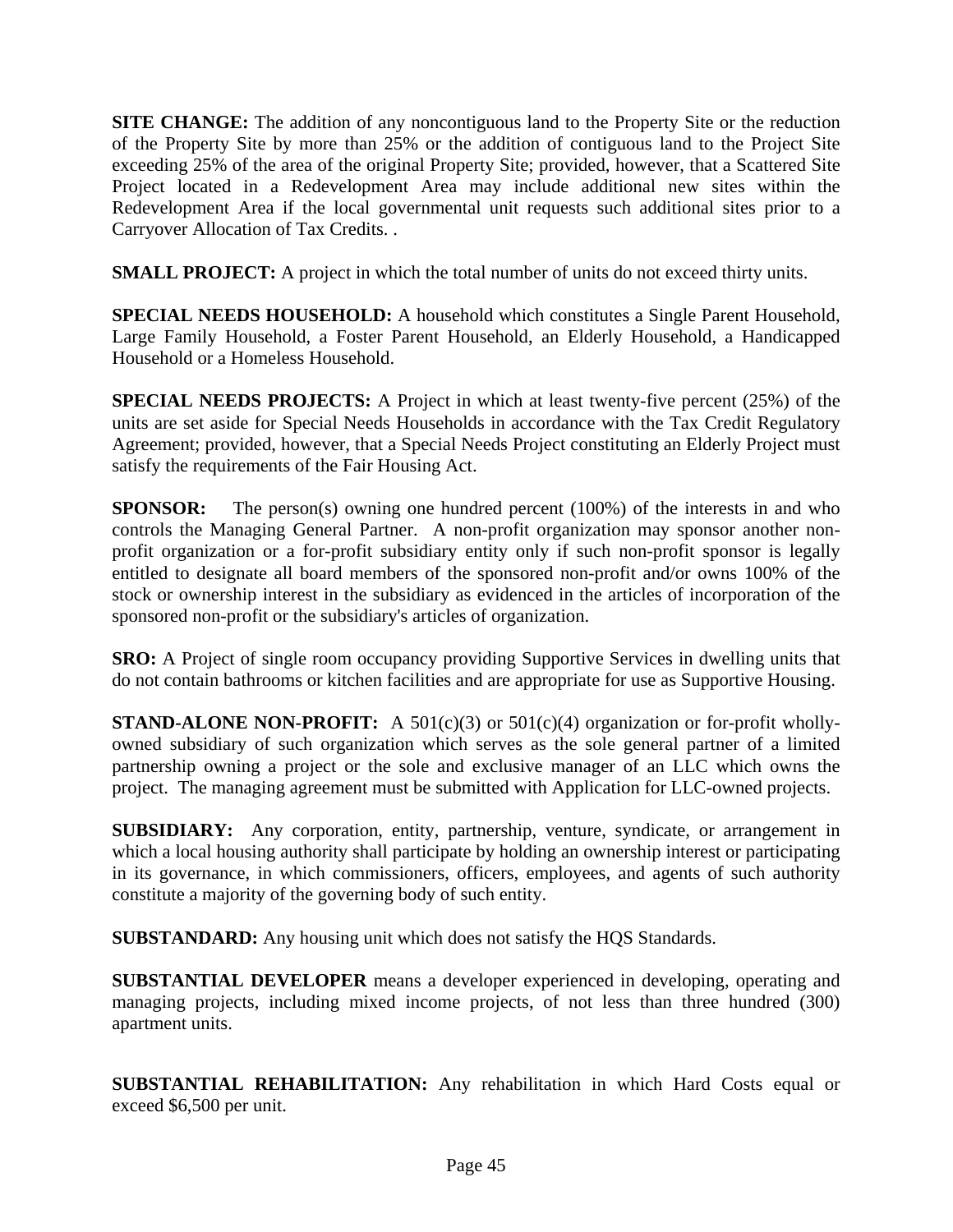**SUPPORTIVE HOUSING:** Housing designed to meet the special needs of the targeted special needs households occupying the housing and providing Supportive Services targeted to such special needs households.

**SUPPORTIVE SERVICES:** The range of services tailored to the needs of the category or categories of persons with special needs occupying the housing in which such services are provided. The costs of Supportive Services must be specified in the Application and separately identified as an expense item in the operating pro-formas or must be provided by a governmental or non-profit agency which evidences in writing a commitment to provide supportive services to special needs households in the Project without charge. For purposes of this definition, Supportive Services are presumed to be provided if such services qualify under HUD Regulations and if HUD informs the Agency in writing that services evidenced in the Application qualify under HUD regulations. Supportive Services must be provided for a period commencing at the placed in service date of a project and ending not earlier than the end of the tax credit compliance period for a project. A description of Supportive Services must contain minimum supportive services required under HUD regulations for such special needs group and may include:

- Daycare
- After-school programs
- Financial and budgeting seminars
- Job training
- Homebuyer training and seminars
- Supervised recreational activities for children
- Transportation to seminars
- Preventive health care programs/health screening on a regular basis
- Transportation to facilitate access to social services, doctors, shopping
- Computer labs/internet hookup and/or tutors
- **Library**
- Dry-cleaning and/or laundry
- Grocery pickup and/or delivery
- Continuing education
- Information and senior counseling
- Homemaker/housekeeping
- Meals
- 24 hour security/neighborhood watch programs
- Community pets (cost of care provided by project)
- Community gardening
- Weekly exercise class
- Grandparent mentoring programs
- Weekly "day trips" to shopping centers/specialty shopping
- Reading service and library
- Social and recreational programs planned and overseen by the project manager. (Monthly birthday parties/holiday dinners and/or parties/potluck dinners, movie nights, bingo)

**SURPLUS CASH:** Any cash remaining at the end of each fiscal year of the Owner after: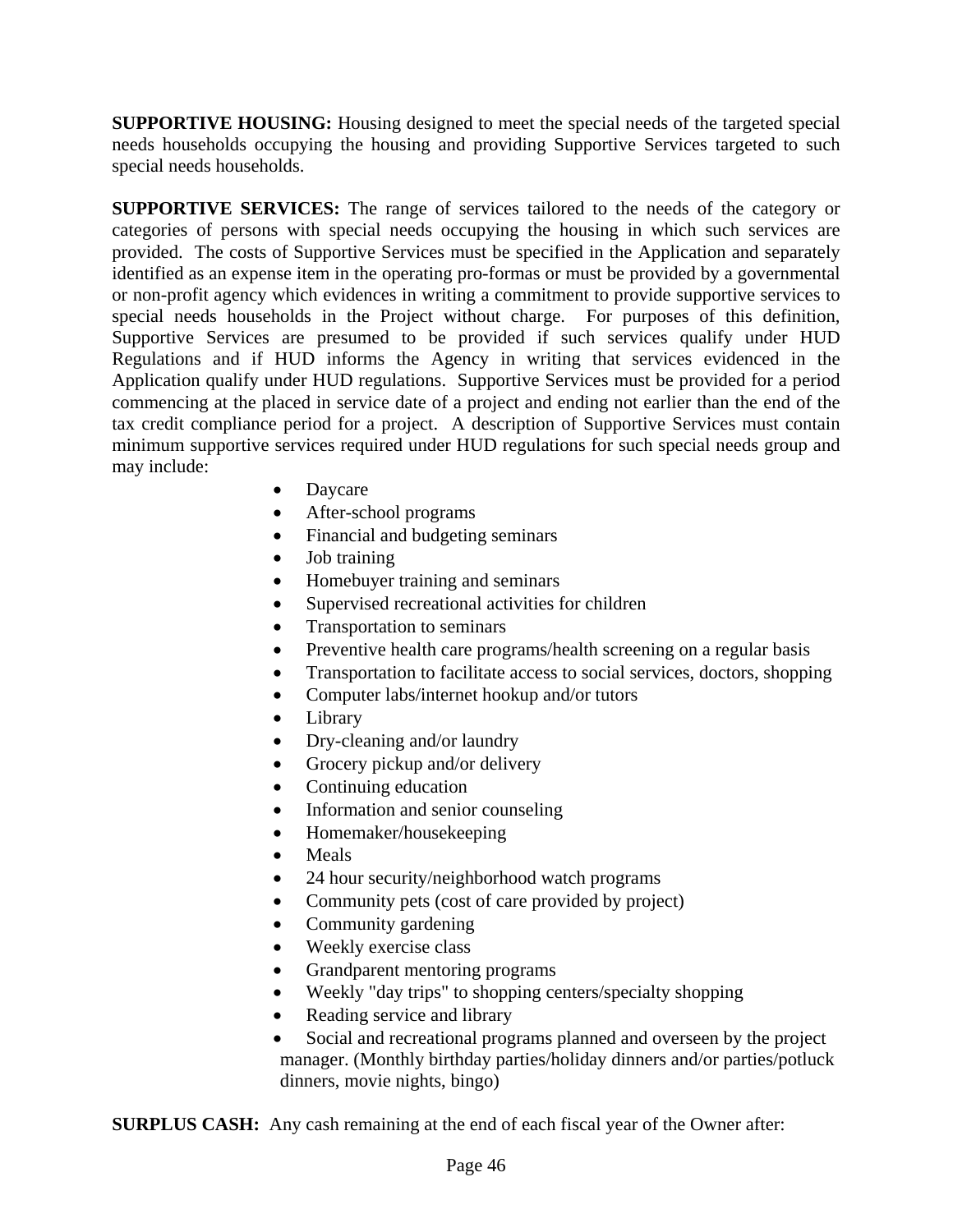1. the payment of : (i) all sums due or currently required to be paid under the terms of (a) the first mortgage and/or the note secured thereby ("First Mortgage") and (b) if applicable, subordinate mortgages with cash flow priority ("Priority Cash Flow Indebtedness") approval by the Agency; (ii) all amounts required to be deposited in the reserve fund for replacements; (iii) all other obligations of the mortgaged property other than the First Mortgage and Priority Cash Flow Indebtedness, unless funds for payment are set aside or deferment of payment has been approved by the Agency; and (iv) the Capital Recovery Payments; and

 2. the segregation of: (i) an amount equal to the aggregate of all special funds required to be maintained by the project; and (ii) all tenant security deposits held.

**SYNDICATION:** The process of acquiring an ownership interest in the Taxpayer by the Syndicator and investing equity in the Taxpayer by the Syndicator.

**SYNDICATION COSTS:** Costs which are not includable in the tax credit basis for either the low income housing credit or the rehabilitation tax credit nor are allowable for depreciation purposes and which are the costs of syndicating a partnership and its related investment units.

**SYNDICATION COST CERTIFICATION:** A certification by the Taxpayer and Syndicator on the form provided by the Agency which specified among other information costs or items incurred for the packaging of the investment units and the promotion as an investment, including any marketing of the actual units, the production of any marketing memorandums or promotional materials, the mobilization of any broker/dealers who will sell the investment units and the actual sales commissions paid to the sellers of the partnership (whether they are unrelated third parties or the individuals who promoted the investment), including due diligence related aspects of the syndication and legal costs associated with the offering, opinions, inquiries as to certain aspects of the syndication, etc.

**SYNDICATION PROCEEDS:** The funds generated by the Syndicator from investors seeking to acquire tax benefits in Projects through the Syndicator.

**SYNDICATOR:** The person or agent involved in directly providing equity to the Taxpayer or the person which owns or controls the person providing such equity Syndication Costs.

**TARGETED HOUSEHOLDS:** The households identified in a Market Study for which the Project will provide housing.

**TAX CREDIT REGULATORY AGREEMENT:** The form of Tax Credit Regulatory Agreement provided by the Agency pursuant to which the requirements of Section 42 of the Code are satisfied and pursuant to which the Agency enforces the commitments and representations made by the Taxpayer in the Application.

**TAXPAYER:** The legal entity which will own and operate a project and which will be identified on Form 8609 as the Taxpayer.

**TAXPAYER CAPITAL:** Amounts other than Gross Equity as evidenced in the audit of the Taxpayer as of the Placed-in-Service Date of the Project as paid-in capital.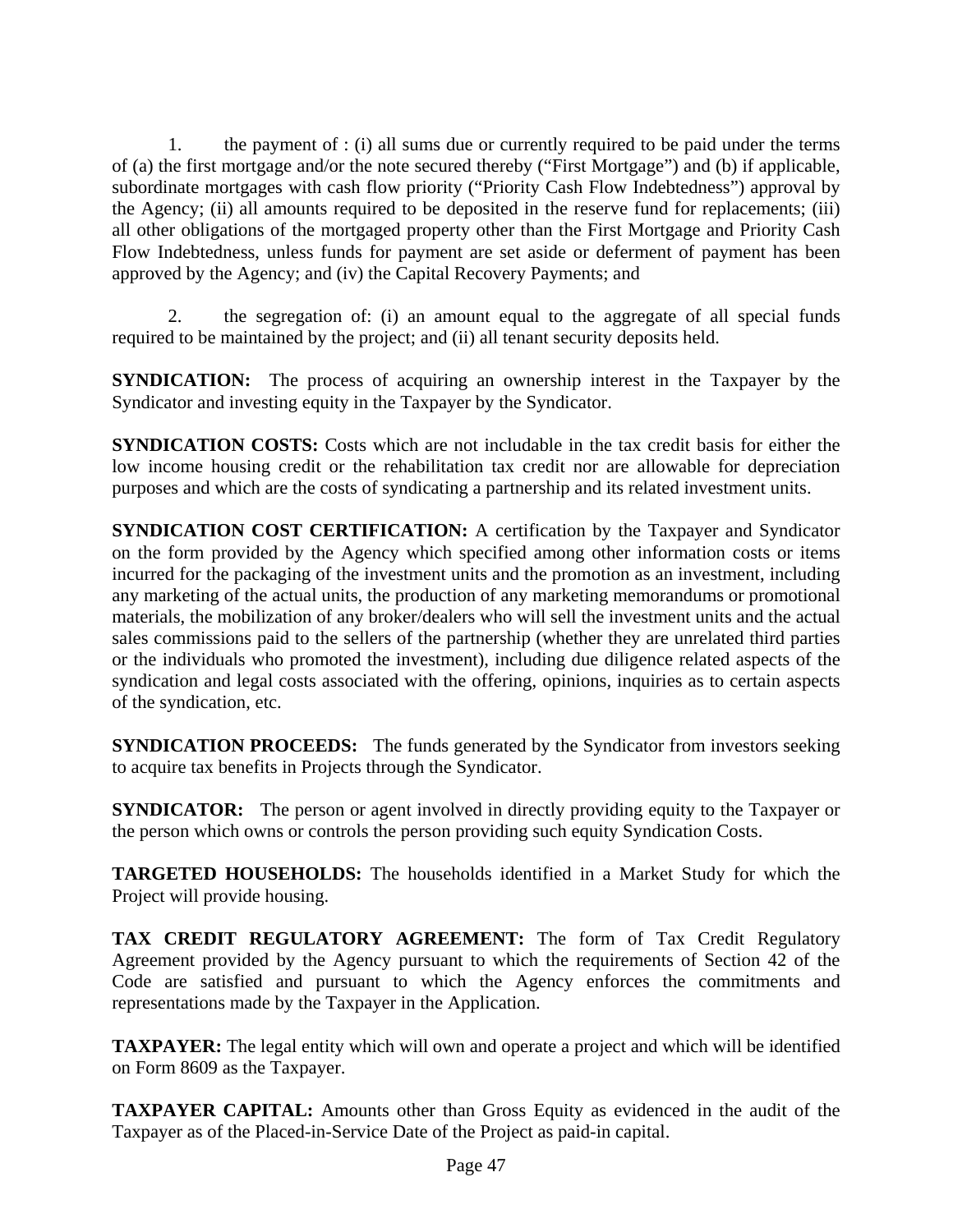# **TOTAL DEVELOPMENT COSTS:** Development Costs plus the cost of land.

**ULI:** Urban Land Institute.

**UNIT:** Any accommodation containing separate and complete facilities for living, sleeping, eating, cooking and sanitation. Such accommodations may be served by centrally located equipment, such as air conditioning and heating.

**URBAN REDEVELOPMENT AREA:** An area or areas (i) which are within a city of 20,000 or more but which are outside of a Qualified Census Tract, (ii) which do not exceed in the aggregate 5% of the geographic area of the city and, (iii) which are specified by a local governmental unit as requiring redevelopment or revitalization pursuant to a Concerted Community Revitalization Plan.

**URBAN REDEVELOPMENT PROPERTY:** A project which is located within an Urban Redevelopment Area.

**VACANT UNIT:** A housing unit which is certified by the Developer/Owner and the local jurisdiction to have not been occupied for a period of at least 90 days and which is reasonably expected to remain vacant for an indefinite duration because the unit is substandard.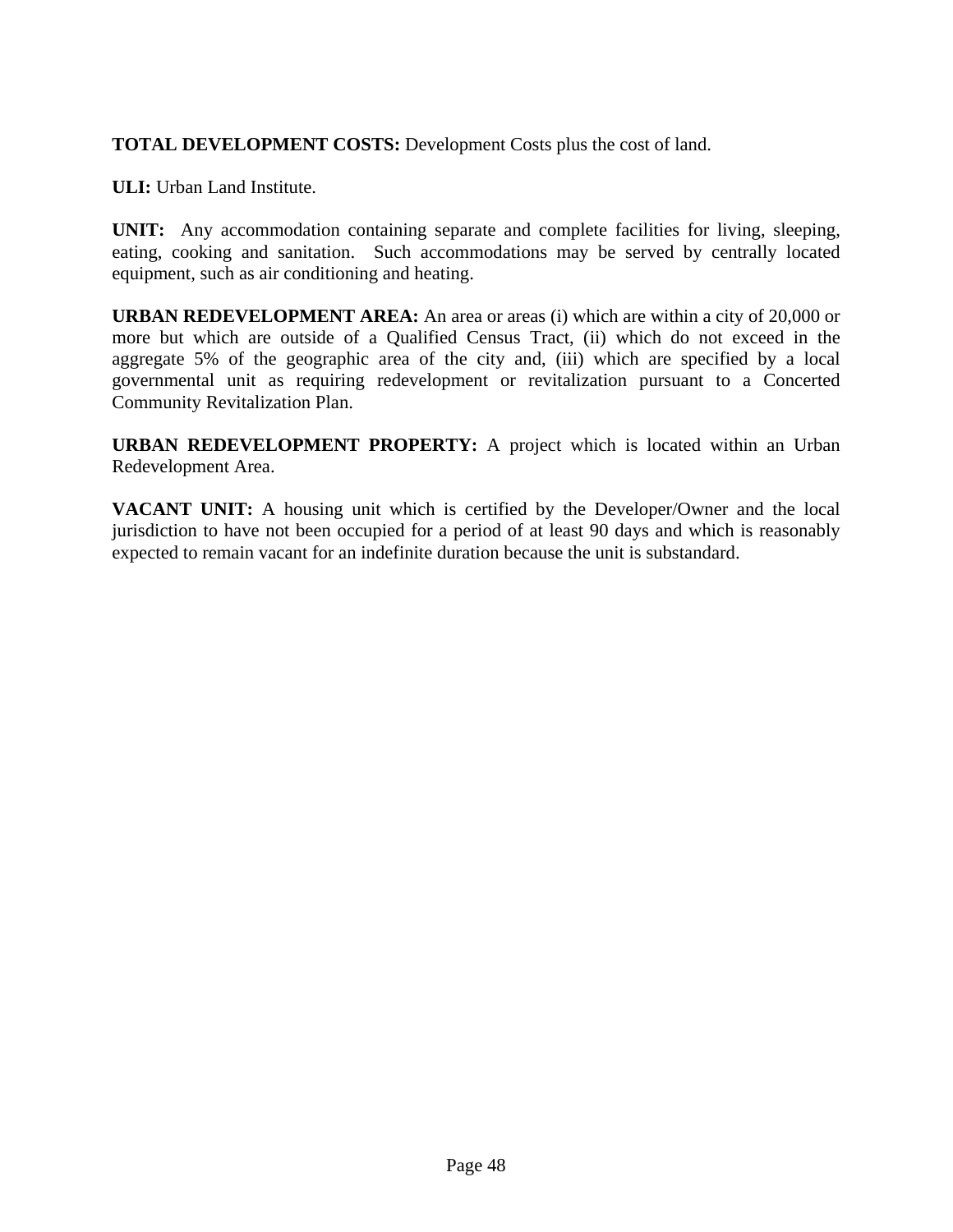### **SELECTION CRITERIA AND EVIDENTIARY MATERIALS**

PLEASE NOTE THAT THE CRITERIA SELECTED BY APPLICANT WILL BE ENFORCED IN THE TAX CREDIT REGULATORY AGREEMENT. CRITERIA SELECTED BY APPLICATION DEADLINE CONSTITUTES AN IRREVOCABLE COMMITMENT WITH RESPECT TO THE CONSTRUCTION AND OPERATION OF A PROJECT. EVIDENCE TO SUPPORT QUALIFICATION FOR SELECTION CRITERIA MUST BE ATTACHED AS AN EXHIBIT TO THE APPLICATION "EVIDENTIARY MATERIALS FOR SELECTION CRITERIA".

|           |                                                                                                                                                                                                                                               | Points                                               |
|-----------|-----------------------------------------------------------------------------------------------------------------------------------------------------------------------------------------------------------------------------------------------|------------------------------------------------------|
| A.        | Project Located in Qualified Census Tract/<br>Difficult Development Area / RD Target Area                                                                                                                                                     | $10$ <sub>---</sub>                                  |
|           | $\ast$<br>Specify:<br>Census Tract Number: ____________<br>(i)<br>(ii)<br>RD Target Area: _______________<br>(iii)                                                                                                                            |                                                      |
| <b>B.</b> | Redevelopment Project (Not Qualified for Selection Criteria in C)                                                                                                                                                                             | 25                                                   |
|           | $\ast$<br>Provide written certification from HUD or RD if property is Distressed Property<br>$\ast$<br>Provide copy of Concerted Community Revitalization Plan or Development<br>Plan of Action if not Distressed Property                    |                                                      |
| C.        | Project involves:                                                                                                                                                                                                                             |                                                      |
|           | (i) Substantial Rehabilitation                                                                                                                                                                                                                | $25$ <sub>---</sub>                                  |
|           | $\ast$<br>Specify Rehabilitation Hard Costs Per Unit: \$<br>$\ast$<br>Capital Needs Assessment must evidence Substantial Rehabilitation                                                                                                       |                                                      |
|           | (ii) Rehab of Historic Property damaged by Hurricane<br>Katrina or Rita                                                                                                                                                                       |                                                      |
| D.        | Project is an Abandoned Project. (Not Qualified for Selection Criteria in E)                                                                                                                                                                  | 50                                                   |
|           | $\ast$<br>Submit letter from local governmental unit that all units in the Project<br>are substandard and have been vacant for at least six months<br>∗<br>Capital Needs Assessment must certify 100% vacancy                                 |                                                      |
| Ε.        | Vacant Units in Project as Percentage of Total Units                                                                                                                                                                                          |                                                      |
|           | Minimum of 25% but less than 50%<br>(i)<br>(ii)<br>Minimum of 51% but less than 75%<br>75% or above<br>(iii)                                                                                                                                  | $10$ <sub>——</sub><br>$20$ <sub>----</sub><br>$30$ — |
|           | $\ast$<br>Submit letter from local jurisdiction that unit has been vacant for at<br>least 90 days and is likely to remain vacant because unit is substandard.<br>$\ast$<br>Capital Needs Assessment must evidence inspection of vacant units. |                                                      |

F. *Deconcentration Projects:*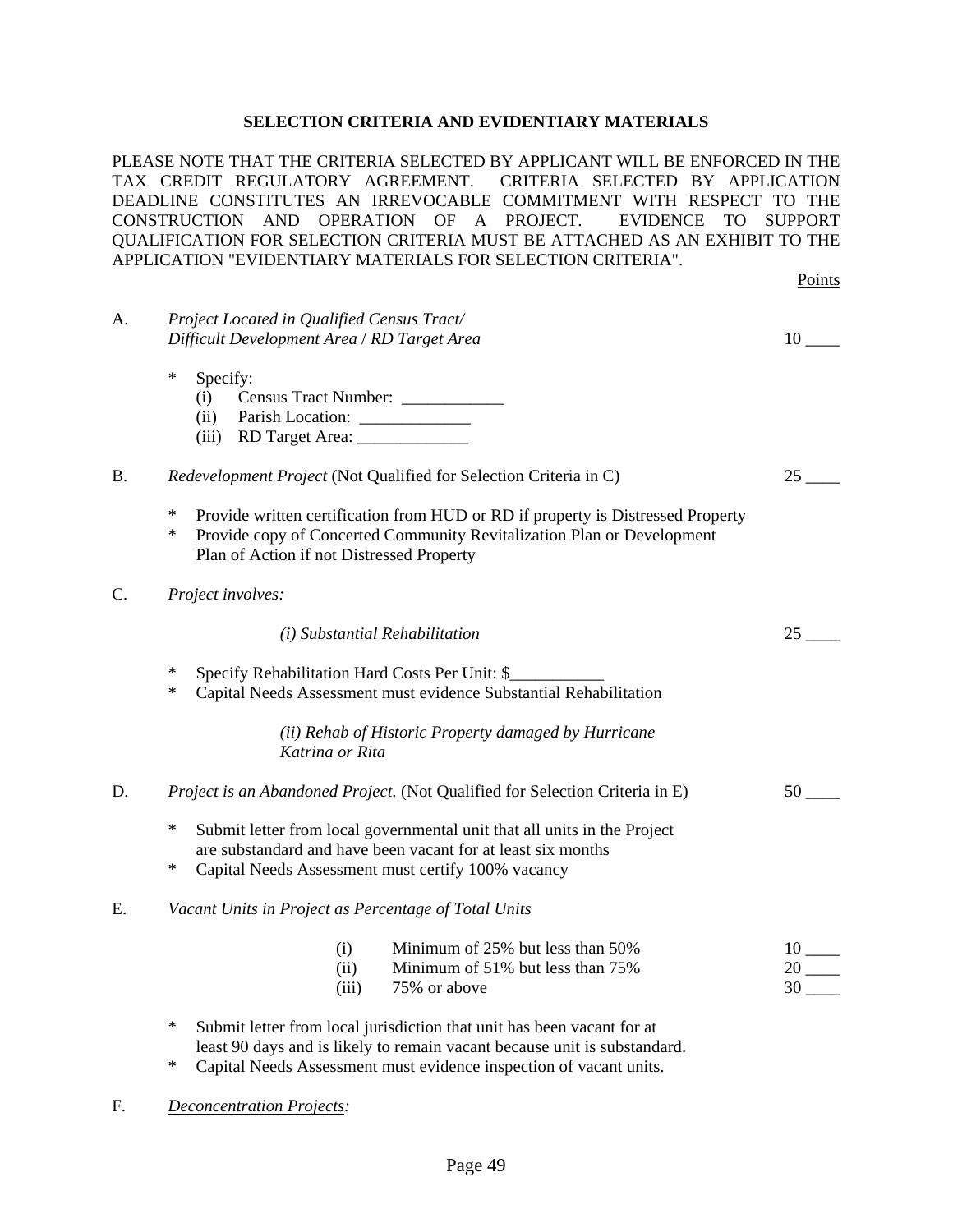|    |        | (1) Project Diversity - Percentage of Low Income Units in Project does not exceed:                                                            |                                      |                              |  |  |  |
|----|--------|-----------------------------------------------------------------------------------------------------------------------------------------------|--------------------------------------|------------------------------|--|--|--|
|    |        | (Not Qualified for Selection Criteria in M and N)                                                                                             |                                      |                              |  |  |  |
|    |        | 60% of the Total Project units<br>(a)                                                                                                         |                                      | $\frac{10}{15}$<br><u>15</u> |  |  |  |
|    |        | 50% of the Total Project units<br>(b)                                                                                                         |                                      |                              |  |  |  |
|    |        | 40% of the Total Project units<br>(c)                                                                                                         |                                      |                              |  |  |  |
|    |        | (2) Geographic Diversity: Project is located in census tract in which the median<br>income of the census tract exceeds the area median income |                                      |                              |  |  |  |
|    |        |                                                                                                                                               |                                      | $30$ —                       |  |  |  |
| G. |        | Households in Poverty: Twenty percent or more of project units serve Households<br>In Poverty                                                 |                                      | 50                           |  |  |  |
| H. |        | Percentage of Units having Four or more Bedrooms set aside for Large Family<br>Households                                                     |                                      |                              |  |  |  |
|    | (i)    | Number of Units:                                                                                                                              | $=$ 5% but less than 10%             |                              |  |  |  |
|    | (ii)   |                                                                                                                                               | $=10\%$ but less than 15%            | $\frac{5}{10}$               |  |  |  |
|    | (iii)  | Number of Units:                                                                                                                              | $=15\%$ but less than 20%            | $15$ <sub>---</sub>          |  |  |  |
|    | (iv)   | Number of Units:                                                                                                                              | Scattered Site Project exceeding 20% | $20$ <sub>---</sub>          |  |  |  |
| I. |        | Project is Accessible Project                                                                                                                 |                                      | $50$ <sub>---</sub>          |  |  |  |
|    | $\ast$ | Application must include the following:                                                                                                       |                                      |                              |  |  |  |
|    | (i)    | description of Supportive Services tailored to each Special Needs                                                                             |                                      |                              |  |  |  |
|    |        | Household (See Supportive Services Definitions)                                                                                               |                                      |                              |  |  |  |
|    |        | Costs per annum of Supportive Services per Special Needs Household<br>(ii)                                                                    |                                      |                              |  |  |  |
|    |        | or written commitment from governmental or non-profit agency that                                                                             |                                      |                              |  |  |  |
|    |        | Supportive Services will be provided to Project without cost                                                                                  |                                      |                              |  |  |  |
|    | (iii)  | experience of Taxpayer/Owner in developing Projects servicing                                                                                 |                                      |                              |  |  |  |
|    |        | Special Needs Households                                                                                                                      |                                      |                              |  |  |  |
|    | (iv)   | evidence in market study that demand for Special Needs House-                                                                                 |                                      |                              |  |  |  |
|    |        | holds Units may be satisfied by Project                                                                                                       |                                      |                              |  |  |  |
|    | (v)    | evidence of Project Based Subsidy for Handicapped Households                                                                                  |                                      |                              |  |  |  |
| J. |        | Project is Elderly Project and provides Supportive Services<br>(Not Qualified for Selection Criteria N)                                       |                                      | $50-$                        |  |  |  |
|    | $\ast$ | Application must include the following:                                                                                                       |                                      |                              |  |  |  |
|    | (i)    | description of Supportive Services tailored to each Elderly                                                                                   |                                      |                              |  |  |  |
|    |        | Household (See Supportive Services Definitions)                                                                                               |                                      |                              |  |  |  |
|    | (ii)   | Costs per annum of Supportive Services per Elderly Household                                                                                  |                                      |                              |  |  |  |
|    |        | or written commitment from governmental or non-profit agency that                                                                             |                                      |                              |  |  |  |
|    |        | Supportive Services will be provided to Project without cost                                                                                  |                                      |                              |  |  |  |
|    | (iii)  | experience of Taxpayer/Owner in developing Projects servicing                                                                                 |                                      |                              |  |  |  |
|    |        | <b>Elderly Households</b>                                                                                                                     |                                      |                              |  |  |  |
|    | (iv)   | evidence in market study that demand for Elderly Households                                                                                   |                                      |                              |  |  |  |
|    |        | Units may be satisfied by Project                                                                                                             |                                      |                              |  |  |  |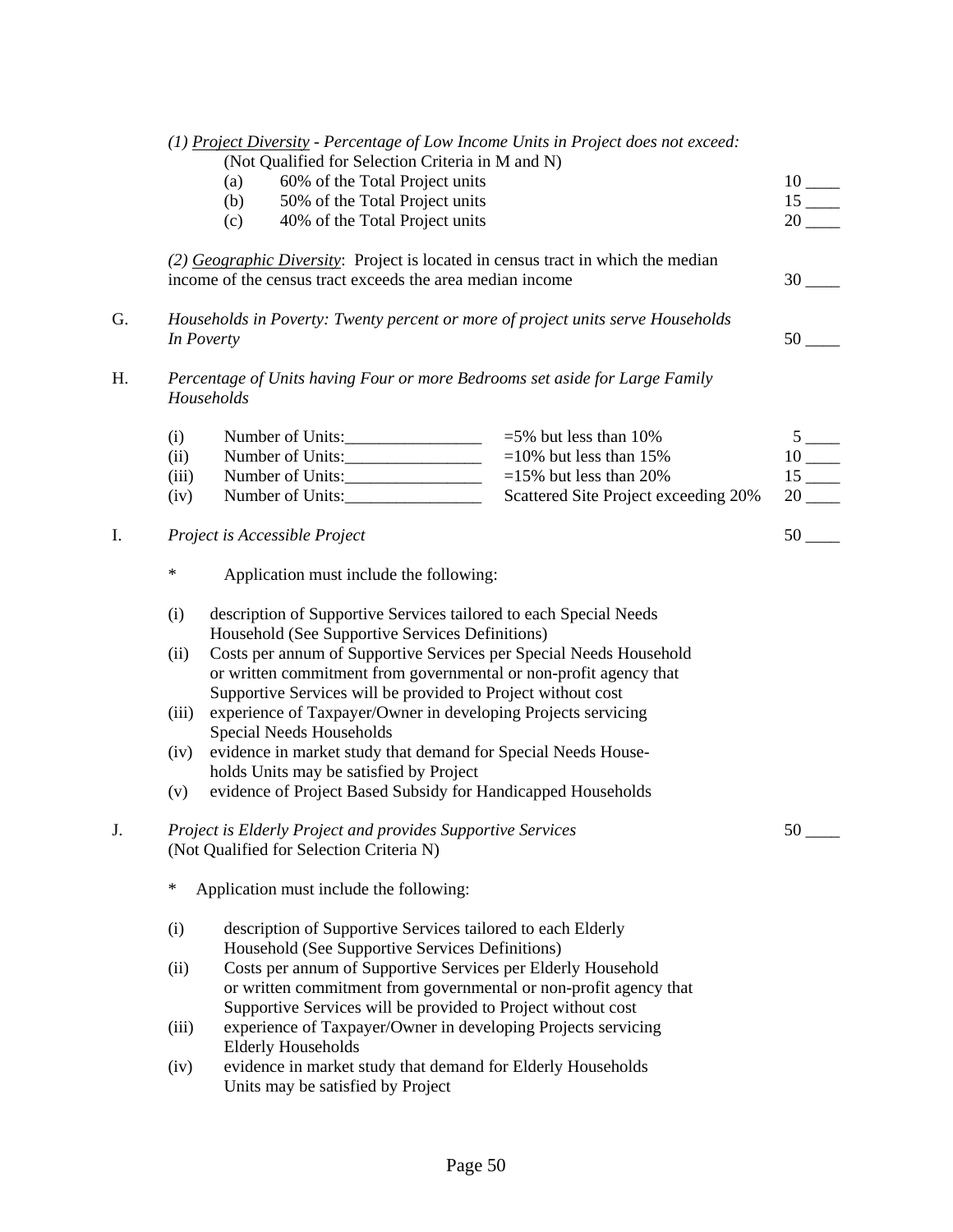| Κ. | Project contains Handicapped Equipped Units in excess of Section 504 of<br>Rehabilitation Act of 1973 (Assume Section 504 applies to all Projects, ie., 5%<br>of units must be Accessible for people with mobility impairments and 2% for<br>people with hearing or vision impairments)                      |                      |
|----|--------------------------------------------------------------------------------------------------------------------------------------------------------------------------------------------------------------------------------------------------------------------------------------------------------------|----------------------|
|    | Number of Units:_________________=more than 7% of the total units<br>(i)<br>but less than or equal to 10% of the total units                                                                                                                                                                                 | 5 <sup>5</sup>       |
|    | Number of Units: _________________=more than 10% of the total units<br>(ii)<br>but less than or equal to 15% of the total units<br>Number of Units: ____________________=more than 15% of the total units<br>(iii)                                                                                           | 10<br>15             |
|    | ∗<br>Submit number, percentage and description of construction and/or equipment<br>provided for each Handicapped Equipped Unit.                                                                                                                                                                              |                      |
| L. | Project is Single Room Occupancy                                                                                                                                                                                                                                                                             |                      |
|    | $\ast$<br>Submit evidence from local governmental unit or appropriate continuum<br>of care district that project satisfies need for homeless shelter.                                                                                                                                                        |                      |
| M. | Project is Scattered Site (Not Qualified for Selection Criteria N)                                                                                                                                                                                                                                           | 50                   |
|    | ∗<br>Submit list of each separate address and square footage and costs<br>of each separate building.                                                                                                                                                                                                         |                      |
| N. | Project Involves Lease-to-Own of townhouses, duplexes with firewalls or buildings<br>with not more than one unit per building with Owner executing Agency's<br>Option to Purchase and Right of First Refusal Agreement form with Tenants<br>(Not Qualified for Selection Criteria K or Selection Criteria M) | 50                   |
|    | $\ast$<br>Owner must agree to sell units at Minimum Purchase Price.                                                                                                                                                                                                                                          |                      |
| O. | <b>Optional Amenities</b><br>(maximum 25 points)                                                                                                                                                                                                                                                             |                      |
|    | (i)<br>Washers and dryers are installed and maintained in every unit at no additional<br>cost to tenants                                                                                                                                                                                                     | $15$ <sub>____</sub> |
|    | Dishwasher and disposal maintained in each unit<br>(ii)                                                                                                                                                                                                                                                      | $10-$                |
|    | Amenities may not be Community Facilities.                                                                                                                                                                                                                                                                   |                      |
| P. | Project Provides Community Facilities (Excludes Homeownership Projects and<br>Non-contiguous Scattered Site Projects. Also, On-Site Day Care Service if<br>an Economic Development Project)                                                                                                                  | 25                   |
|    | $\ast$<br>Attach description of Community Facilities consistent with definition<br>thereof in Glossary. Community Facilities may not be Amenities.                                                                                                                                                           |                      |
| Q. | On-site Day Care Service<br>*<br>Attach the defined scope of service and costs, if any, to the tenant                                                                                                                                                                                                        | 25                   |
| R. | Developer submitted an executed Referral Agreement with Local PHA pursuant                                                                                                                                                                                                                                   | 10                   |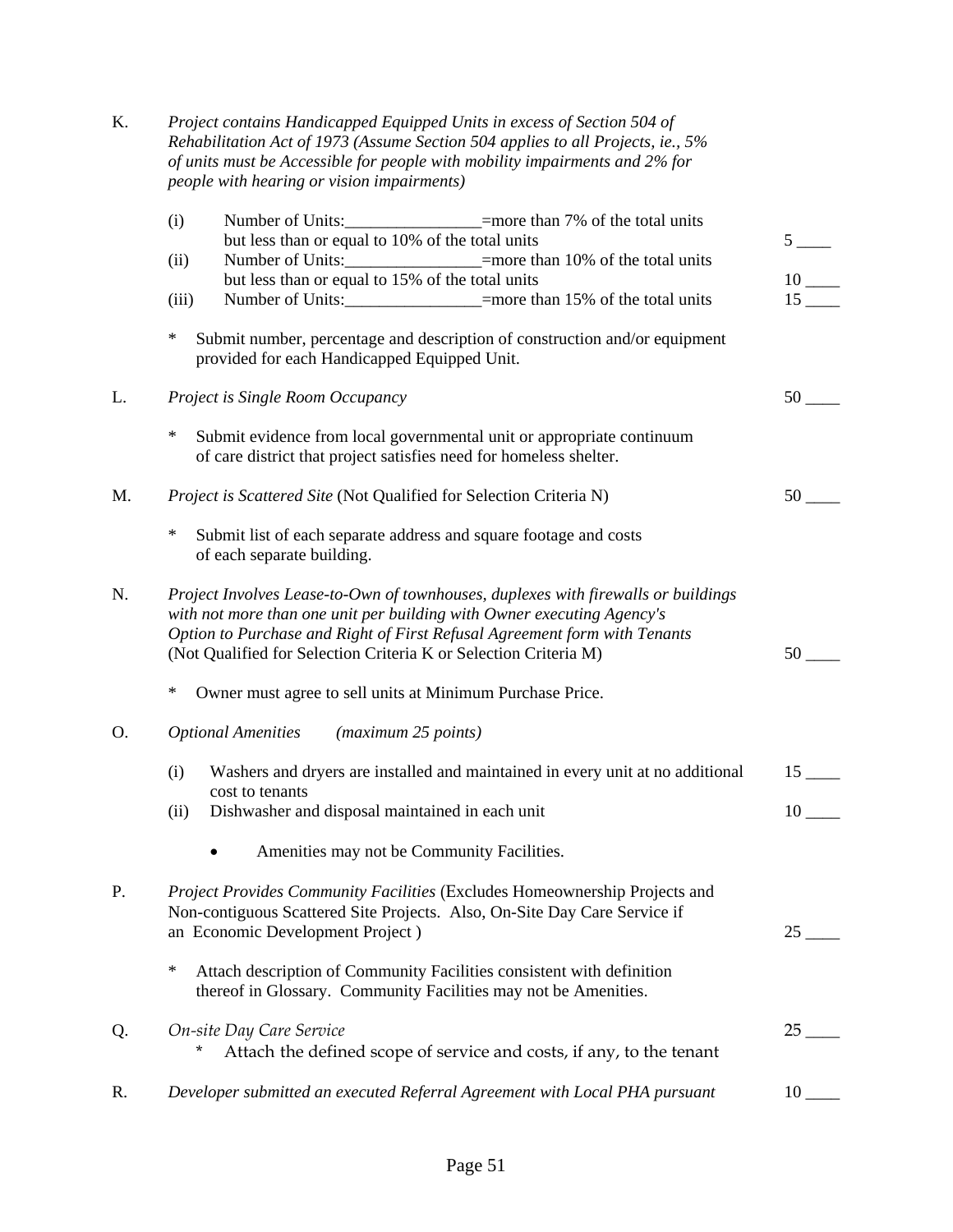*to which Developer agrees to rent low income units to households at the top of PHA's waiting list (See Attachment to Application for Form of Referral Agreement)*

S. *Project will execute agreement in which Owner irrevocably foregoes right to request Agency to find person to acquire Owner's interest in low-income portion of Project and to submit Qualified Purchase Contract until after the* 

|    | (i)<br>(ii)<br>(iii) | $25^{th}$ year<br>$30^{th}$ year<br>$35^{th}$ year         | (Projects selecting points here do not qualify for Lease-to-Own Points)                                           |  | $10$ <sub>----</sub><br>15                                                                                                                                                                                                                                                                                                                |
|----|----------------------|------------------------------------------------------------|-------------------------------------------------------------------------------------------------------------------|--|-------------------------------------------------------------------------------------------------------------------------------------------------------------------------------------------------------------------------------------------------------------------------------------------------------------------------------------------|
| T. | (i)                  |                                                            | Project Provides Economic Development Benefits<br>Project is located in New Orleans MSA                           |  | 50                                                                                                                                                                                                                                                                                                                                        |
|    | (ii)                 |                                                            | Project is located in Parish in which over 20,000 units<br>destroyed or damaged by Hurricanes Katrina or Rita     |  | 50                                                                                                                                                                                                                                                                                                                                        |
|    |                      | Project located in:                                        |                                                                                                                   |  |                                                                                                                                                                                                                                                                                                                                           |
|    | (ii) HUBZone         |                                                            | (i) Enterprise Community or a Renewal Community<br>(See attached list of such communities)                        |  | $15-$                                                                                                                                                                                                                                                                                                                                     |
| U. |                      |                                                            | Ratio of Project's Intermediary Cost to Development Costs<br>(See Project Summary for formula to calculate ratio) |  |                                                                                                                                                                                                                                                                                                                                           |
|    | (i)<br>(ii)<br>(iii) | Less than or equal to 10%                                  | More than 10% but less than or equal to 15%<br>More than 15% but less than or equal to 20%                        |  | $20$ $\qquad$<br>$15$ <sub>---</sub><br>$10$ <sub>----</sub>                                                                                                                                                                                                                                                                              |
| V. |                      | down to nearest whole multiple)                            | (i) Leverage Ratio (Divide Total Dollars from Sources by Net Equity and round                                     |  |                                                                                                                                                                                                                                                                                                                                           |
|    |                      | $\mathbf{1}$<br>$\overline{2}$<br>3<br>$\overline{4}$<br>5 |                                                                                                                   |  | $\frac{5}{10}$ $\frac{1}{15}$ $\frac{1}{15}$ $\frac{1}{15}$ $\frac{1}{15}$ $\frac{1}{15}$ $\frac{1}{15}$ $\frac{1}{15}$ $\frac{1}{15}$ $\frac{1}{15}$ $\frac{1}{15}$ $\frac{1}{15}$ $\frac{1}{15}$ $\frac{1}{15}$ $\frac{1}{15}$ $\frac{1}{15}$ $\frac{1}{15}$ $\frac{1}{15}$ $\frac{1}{15}$ $\frac{1}{15}$<br>$20$ <sub>----</sub><br>25 |
|    |                      |                                                            | Specify Sources: __________ ÷ Net Equity: _________ = ____________ Leverage Ratio                                 |  |                                                                                                                                                                                                                                                                                                                                           |
|    | List:                |                                                            | (ii) Leverage consists of federal or other state funds for persons with disabilities:                             |  | 15                                                                                                                                                                                                                                                                                                                                        |

W. *Syndication Efficiency (Divide Net Equity by the Tax Credits requested by Project from credit ceiling)* 

Net Equity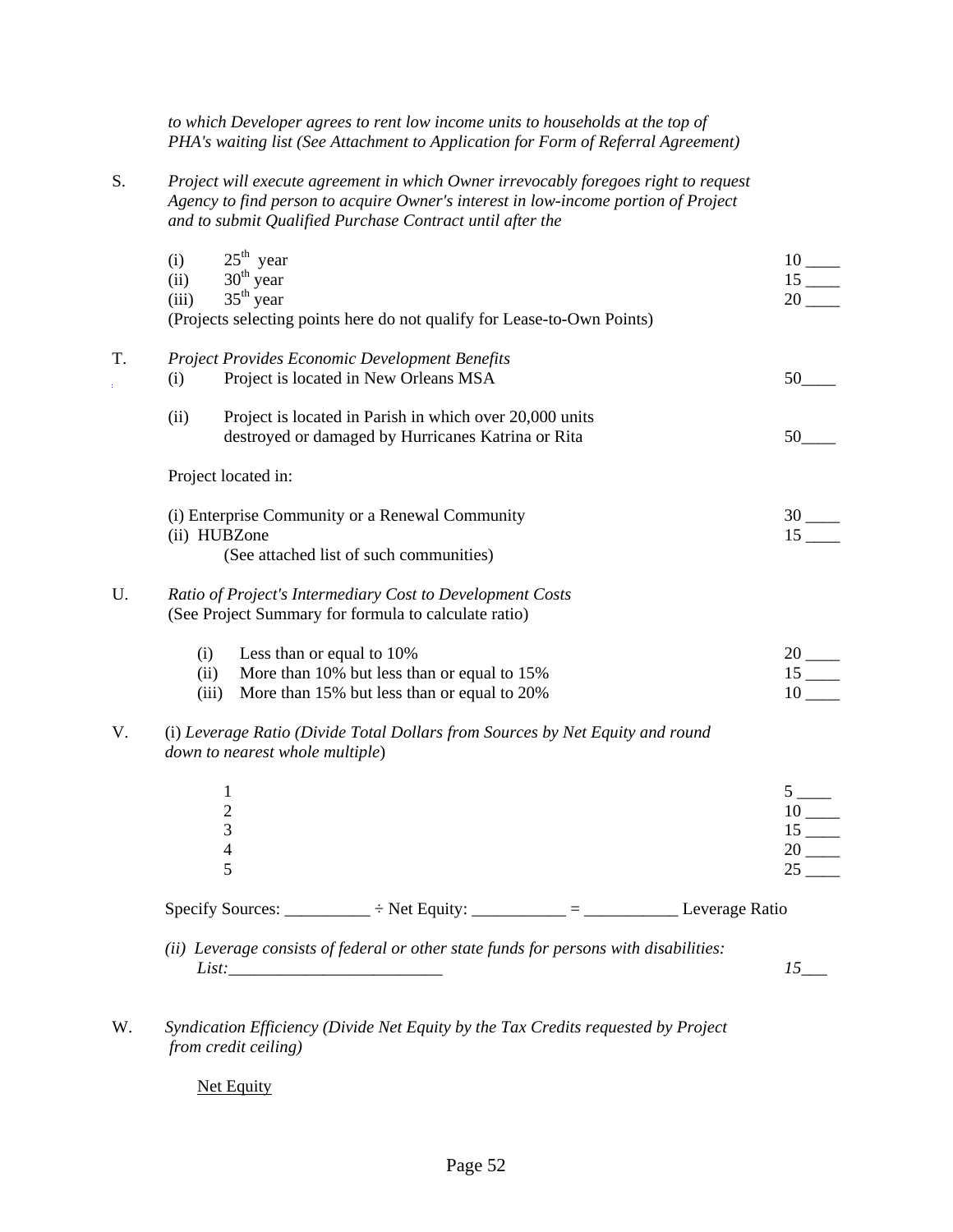|     | Less than \$7.00<br>\$7.00 to \$8.00<br>\$8.01 to \$9.00<br>\$9.01 to \$10.00<br>\$10.01or more                                                                                             | $0 \underline{\hspace{1cm}}$<br>$10$ <sub>---</sub><br>$20$ —<br>$40$ <sub>____</sub><br>$50$ <sub>----</sub> |
|-----|---------------------------------------------------------------------------------------------------------------------------------------------------------------------------------------------|---------------------------------------------------------------------------------------------------------------|
|     | Specify Net Equity: __________ ÷ Requested Credits: _________ = __________                                                                                                                  | (Syndicate<br>Efficiency)                                                                                     |
| X.  | Project received carry-forward allocation of credits in a prior funding round<br>and taxpayer returned all allocated credits (Select One)                                                   |                                                                                                               |
|     | Within six (6) months of carryover allocation<br>Within twelve (12) months of carryover allocation<br>Within eighteen (18) months of carryover allocation                                   | $30$ —<br>$10$ <sub>—</sub>                                                                                   |
|     | Specify Project Number from Prior Funding Round: _______________________________                                                                                                            |                                                                                                               |
| Y.  | Contact Person listed in Application attended Agency sponsored Workshop in<br>Calendar Year 2005 or 2006 for 2006 Credit Ceiling                                                            |                                                                                                               |
|     |                                                                                                                                                                                             | $10$ <sub>---</sub>                                                                                           |
| Z.  | Louisiana Developer                                                                                                                                                                         | 10                                                                                                            |
|     | $\ast$<br>See definition of Louisiana Developer and Sponsor in Glossary                                                                                                                     |                                                                                                               |
| AA. | Project requires additional credits due to increased costs from delays caused<br>in part by Fair Housing Act issues which have been resolved through<br><b>HUD Reconciliation Agreement</b> | 25                                                                                                            |
|     | $\ast$<br>Submit executed copy of HUD Reconciliation Agreement                                                                                                                              |                                                                                                               |
| BB. | <b>Penalty Points</b>                                                                                                                                                                       |                                                                                                               |
|     | (i) Net Equity is less than or equal to 110% Developer Fee                                                                                                                                  | $-15$                                                                                                         |
|     | Specify Net Equity from Syndication Information: $\frac{1}{1}$<br>Developer Fee: ____________ = __________ %                                                                                |                                                                                                               |
|     | (ii) Rehabilitation Hard Costs are less than \$3,000 per unit                                                                                                                               | $-25$ —                                                                                                       |
|     | Specify Total Rehab Hard Costs: \$<br>Number of Units: $\_\_\_\_\_\_\_\_\_\_\_\_\_\_$ = \$ $\_\_\_\_\_\_\_\_\_\_\_\_\_\_$                                                                   |                                                                                                               |
|     | (iii) Incomplete or Missing Exhibits, Appendices or Documents                                                                                                                               | $-20$ —                                                                                                       |
|     | ∗<br>Does not include Required Exhibits which must be submitted<br>by Application Deadline. Missing Required Exhibits will result<br>in Application being rejected.                         |                                                                                                               |

CC*. Project incorporates Energy Efficient products that meet the following*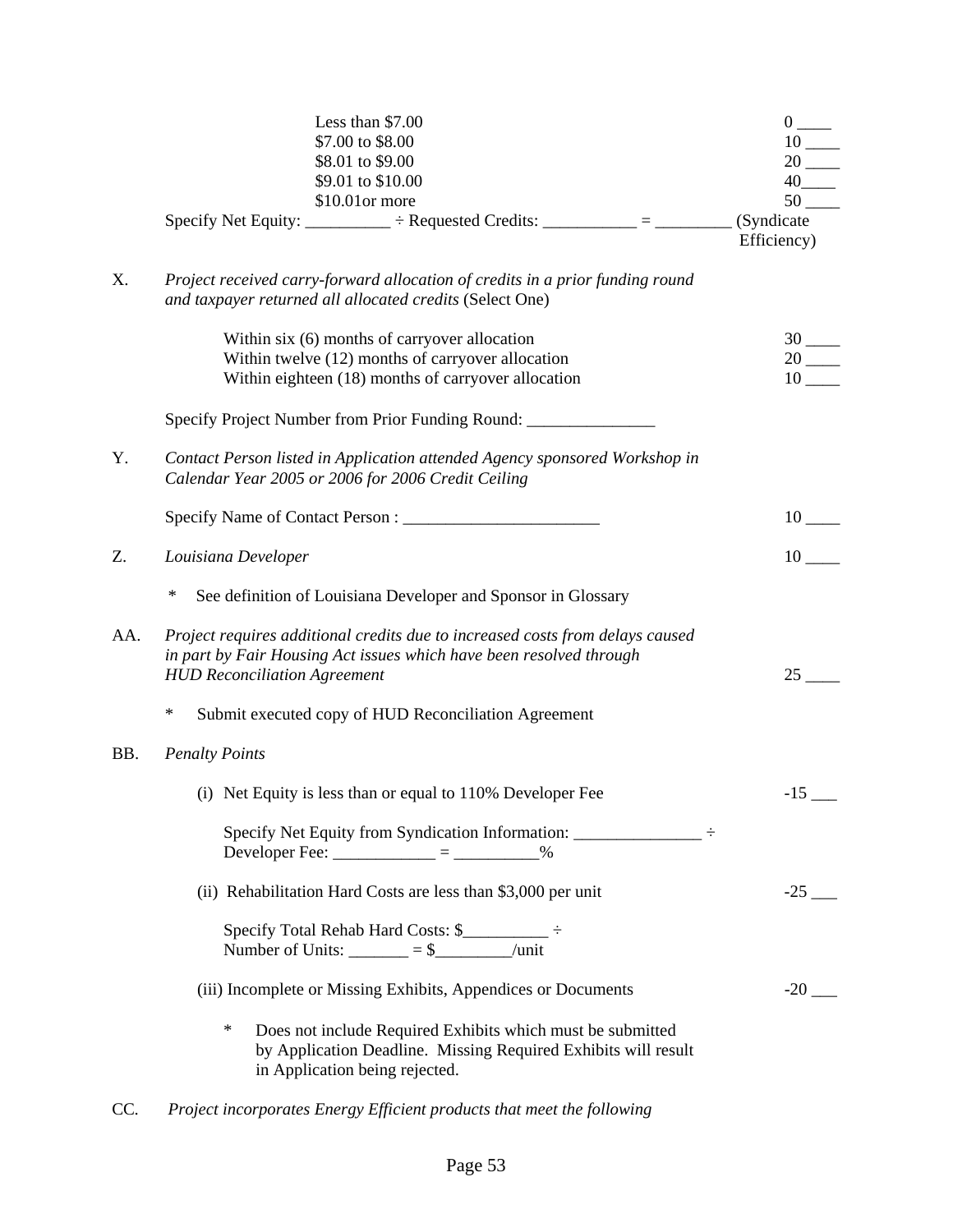*performance criteria. (Maximum of 35 points)* 

|                     | (i)  | All windows and sliding glass doors     |                                                                                                                                                                                                                                                                                                                                                                   | 10                           |
|---------------------|------|-----------------------------------------|-------------------------------------------------------------------------------------------------------------------------------------------------------------------------------------------------------------------------------------------------------------------------------------------------------------------------------------------------------------------|------------------------------|
|                     |      |                                         | U-value of 0.4 or less (R-value 2.5 min.)                                                                                                                                                                                                                                                                                                                         |                              |
|                     |      | $\bullet$                               | Solar Heat Gain Coefficient of 0.4 or less                                                                                                                                                                                                                                                                                                                        |                              |
|                     |      | $\bullet$                               | Ten-year warranty from date of delivery against breakage of the                                                                                                                                                                                                                                                                                                   |                              |
|                     |      | glazing panel's seal.                   |                                                                                                                                                                                                                                                                                                                                                                   |                              |
|                     | (ii) | <b>HVAC</b>                             |                                                                                                                                                                                                                                                                                                                                                                   |                              |
|                     |      |                                         | Energy Star furnace (90% AFUE) or heat pump (HSPF 7.8)                                                                                                                                                                                                                                                                                                            |                              |
|                     |      |                                         | Energy Star air-conditioner (SEER 12)                                                                                                                                                                                                                                                                                                                             |                              |
| (iii)<br>Appliances |      |                                         |                                                                                                                                                                                                                                                                                                                                                                   |                              |
|                     |      | Energy Star refrigerator                |                                                                                                                                                                                                                                                                                                                                                                   |                              |
|                     |      | Energy Star dishwasher                  |                                                                                                                                                                                                                                                                                                                                                                   | $5 \underline{\hspace{1cm}}$ |
|                     |      | $\bullet$                               | Water heater: Gas (Energy Factor of 0.62 or higher) or Electric<br>(Energy Factor of 0.92 or higher)                                                                                                                                                                                                                                                              |                              |
|                     |      | component for which points are claimed. | All of the above components must be clearly and individually listed in an original<br>stamped letter from either the architect or engineer of record. The letter must state that<br>the entire construction envelope exceeds the International Energy Conservation Code.<br>Manufacturer's cut sheets must be submitted to document the energy efficiency of each |                              |

DD. The Local Government has adopted a resolution that the governing authority 20 *(not an elected official acting alone), clearly supports the proposed project* 

 Resolution, dated no earlier than 180 days of the Application due date, must clearly identify:

- (i) the type of project,
- (ii) the number of anticipated units,
- (iii) special needs populations to be served, if any
- (iv) the specific project location

Applications for a project that will have units in more than one local government jurisdiction must provide resolutions from all jurisdictions in which there are project units.

- EE. *Government reduces project development costs by providing CDBG, local HOME or other local governmental assistance/ funding in the form of loans, grants, rental assistance, or a combination of these forms or by:* 
	- *Waiving water and sewer tap fees;*
	- *Waiving building permit fees;*
	- *Foregoing real property taxes during construction;*
	- *Contributing land for project development;*
	- *Providing below market rate construction and/or permanent financing;*
	- *Providing an abatement of real estate taxes;*
	- *Providing other project operational cost subsidies, and/or; making other financial contributions.*
		- 7% or more of total project development cost reduction 20  $\qquad$
		- Greater than or equal to 4% but less than 7% of total project development 15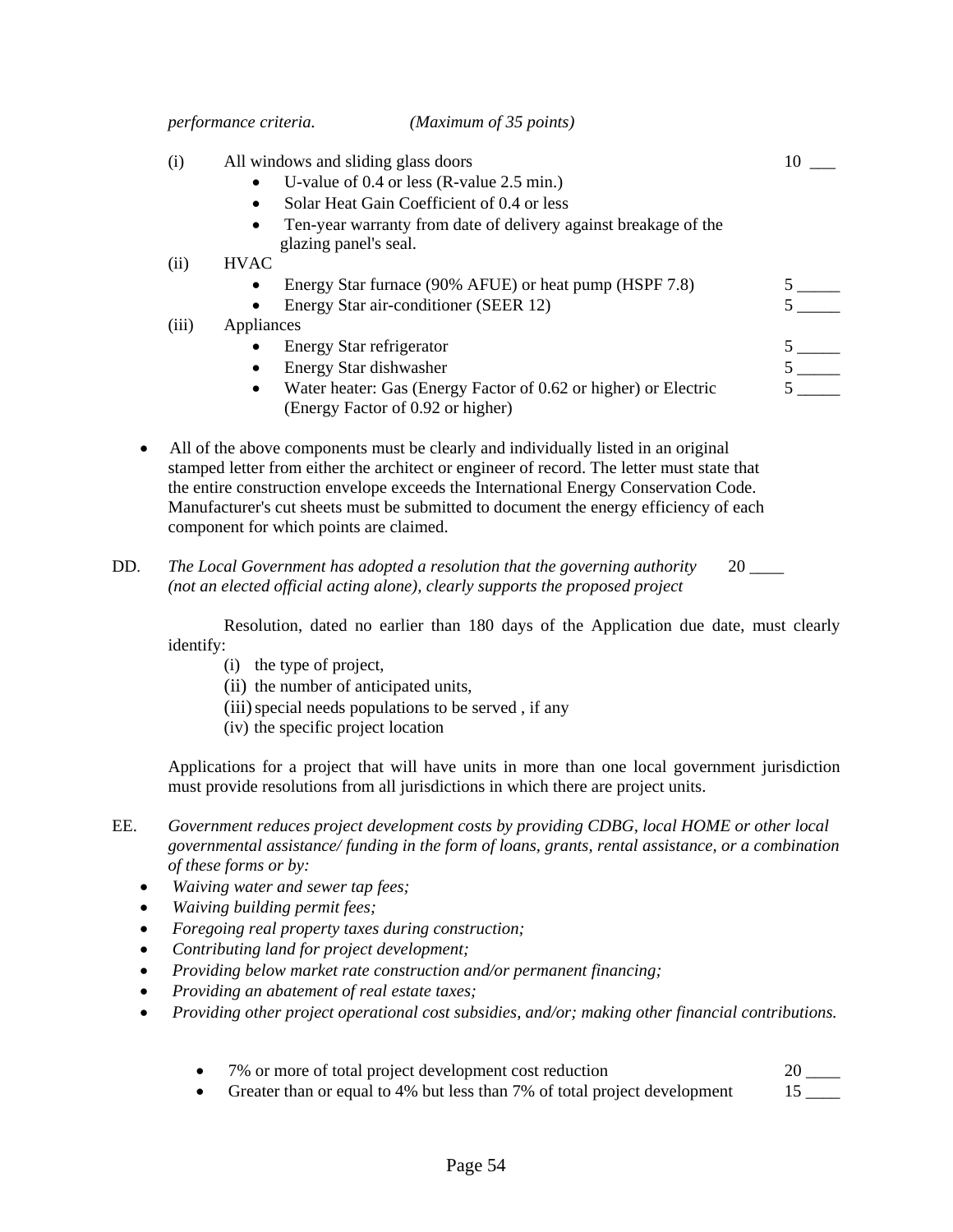|     | cost reduction<br>2% but less than 4% of total project development cost reduction                                                                                                                                                                                                                                                                                            | 10                 |
|-----|------------------------------------------------------------------------------------------------------------------------------------------------------------------------------------------------------------------------------------------------------------------------------------------------------------------------------------------------------------------------------|--------------------|
| FF. | <b>Design Features</b>                                                                                                                                                                                                                                                                                                                                                       |                    |
|     | Project exceeds 15-year maintenance-free exterior standard<br>as certified by the project architect.                                                                                                                                                                                                                                                                         | 10                 |
|     | Project has all brick/stucco exterior                                                                                                                                                                                                                                                                                                                                        | 10                 |
|     | Project has 30-50 year roofs                                                                                                                                                                                                                                                                                                                                                 | $10$ <sub>—</sub>  |
|     | Project has storm windows and insulated exterior doors                                                                                                                                                                                                                                                                                                                       | $10$ <sub>——</sub> |
|     | Living area of Project below sea level (point loss)                                                                                                                                                                                                                                                                                                                          | 75                 |
| GG. | Development will be managed by a Property Management Company or On-Site Manage 10<br>that has received LIHTC Compliance Certification dated no more than 12 months prior to<br>the Application deadline from a program deemed acceptable to the Agency in accordance<br>with industry recognized training standards.<br>Submit certification from national trainer<br>$\ast$ |                    |
| HH. | High-speed Internet Access/Computer Training (25 points maximum)                                                                                                                                                                                                                                                                                                             |                    |
|     | (i) Computer training center, complete with computers and high-speed internet access<br>and structured training courses.                                                                                                                                                                                                                                                     | 15                 |
|     | (ii) Each unit provided with the necessary hardware for cable, DSL, or wireless<br>internet access, with such access provided to the tenant free of charge.                                                                                                                                                                                                                  | 10                 |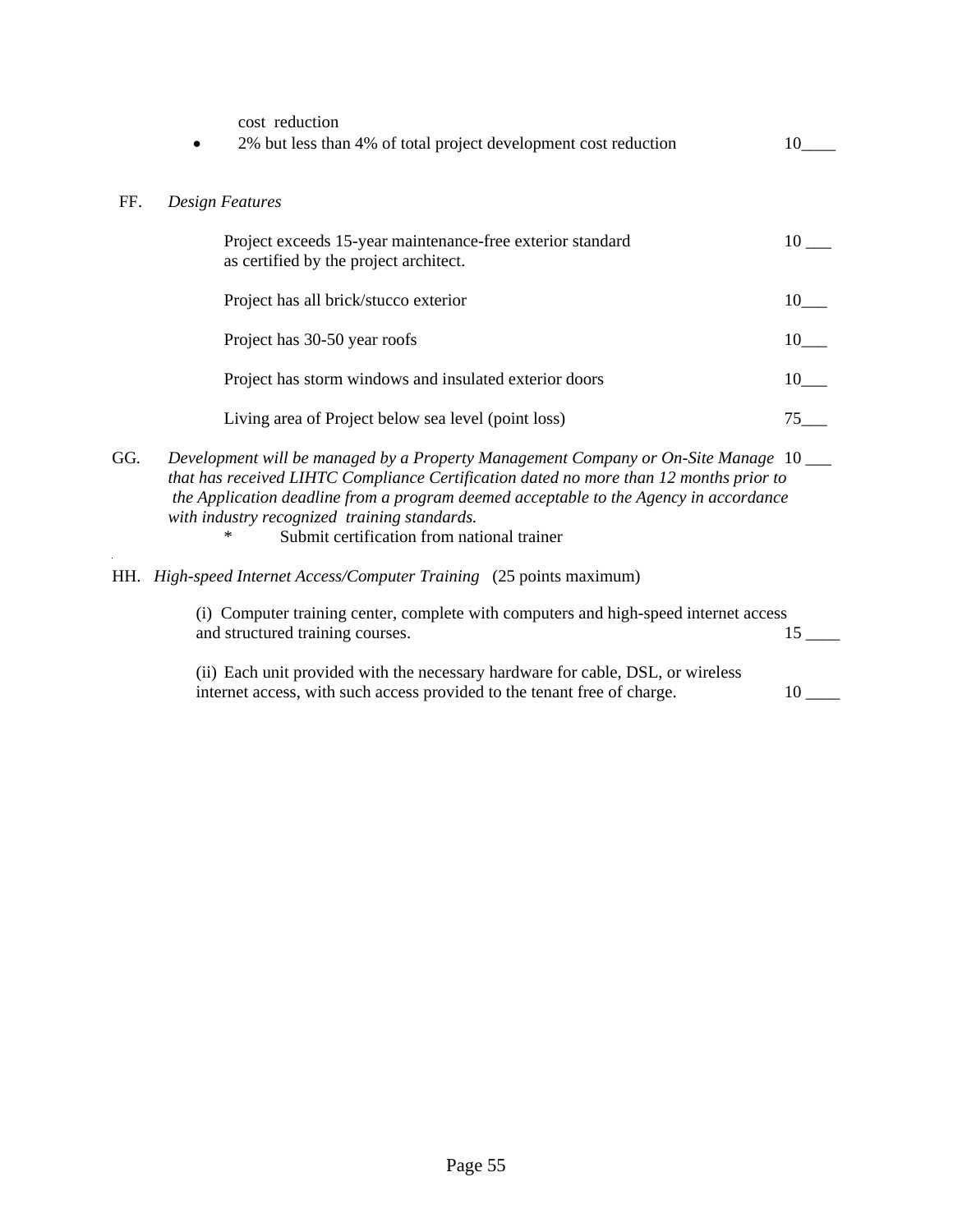#### **COMPLIANCE MONITORING AGREEMENT**

I

 WHEREAS, the undersigned taxpayer-owner (the "Owner") of the qualified lowincome buildings and/or project described in **Exhibit A** hereto acknowledges and agrees that, pursuant to §42(l) of the Internal Revenue Code of 1986, as amended (the "Code"), the Secretary of Treasury (the "Secretary") may require certifications concerning information in such form and such manner as the Secretary prescribes with respect to any qualified low-income building under §42 of the Code; and

#### **II**

 WHEREAS, §42 of the Code provides for a low-income housing credit (the "Housing Credit") that may be claimed as part of the general business credit under §38 of the Code; and

#### **III**

 WHEREAS, the Housing Credit determined under §42 of the Code is allowable only to the extent that the Owner receives a housing credit allocation from a housing credit agency such as the Louisiana Housing Finance Agency (the "Agency"), unless the building is exempt from the allocation requirements by reason of  $\frac{242(h)(4)(B)}{B}$  of the Code; and

#### **IV**

 WHEREAS, under §42(m)(1)(A) of the Code, the Housing Credit for any building is zero unless the amount was allocated pursuant to a qualified allocation plan (the "Allocation Plan") of the Agency; and

#### **V**

WHEREAS, under  $\frac{242(m)(1)(D)}{D}$  of the Code, the Housing Credit for any project qualifying under §42(h)(4) of the Code is zero unless the project satisfies the requirements for allocation of a Housing Credit under the Allocation Plan of the Agency; and

### **VI**

WHEREAS, under  $\frac{2(2(m)(1)(B)(iii)}{2}$  of the Code, an allocation plan is not qualified unless it contains a procedure that the Agency (or an agent of, or private contractor hired by, the Agency) will follow in monitoring compliance with the provisions of §42 of the Code and notifying the Internal Revenue Service (the "IRS") of any non-compliance of which the Agency becomes aware; and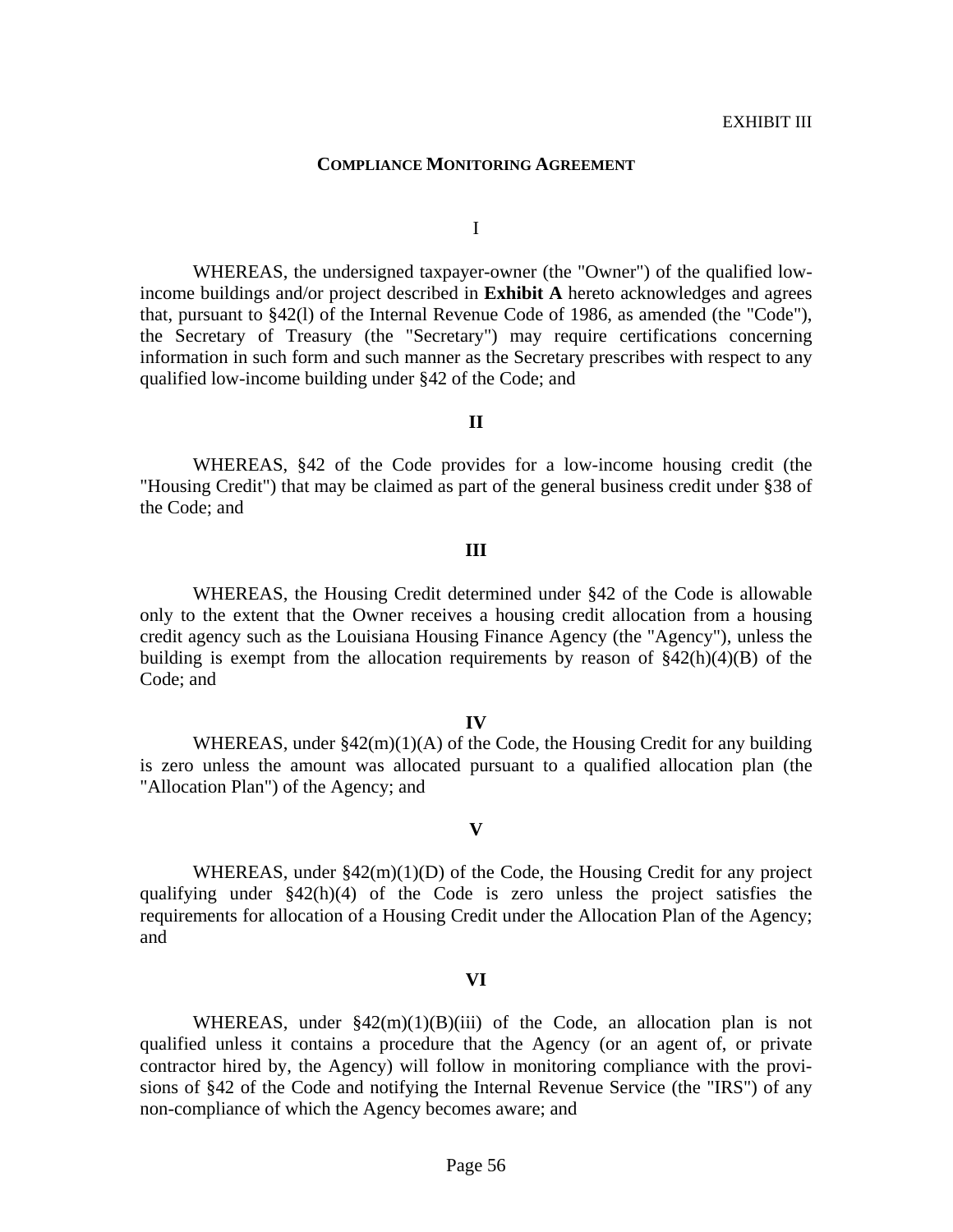WHEREAS,  $$42(m)(1)(B)(iii)$  of the Code is effective on January 1, 1992, and applies to all buildings placed in service for which a Housing Credit is, or has been, allowable at any time; and

#### **VIII**

 WHEREAS, final regulations relating to (i) the requirement that State allocation plans provide a procedure for the Agency to monitor for compliance with the requirements of §42 of the Code, (ii) how the Agency is to report any non-compliance to the IRS, and (iii) the affect of such regulations on the Agency, owners of buildings or projects for which a Housing Credit is claimed, and taxpayers claiming the Housing Credits are contained in Section 1.42-5 of the Treasury Regulations (the "Compliance Regulations"); and

### **IX**

 WHEREAS, the Compliance Regulations provide that a procedure for monitoring for non-compliance under  $\frac{242(m)(1)(B)(iii)}{3}$  must include the following:

- A. Record-keeping and Record Retention Provisions;
- B. Certification and Review Provisions;
- C. Inspection Provisions; and
- D. Notification of Non-Compliance Provisions.

### **X**

 WHEREAS, pursuant to the Record-keeping provisions of §1.42-5(b)(1), the Agency must require the Owner to keep records for each qualified low-income building that show for each year in the compliance period:

- (i) the total number of residential rental units in the building (including the number of bedrooms and the size in square feet of each residential rental unit);
- (ii) the percentage of residential units in the building that are low income units;
- (iii) the rent charged on each residential rental unit in the building (including any utility allowances);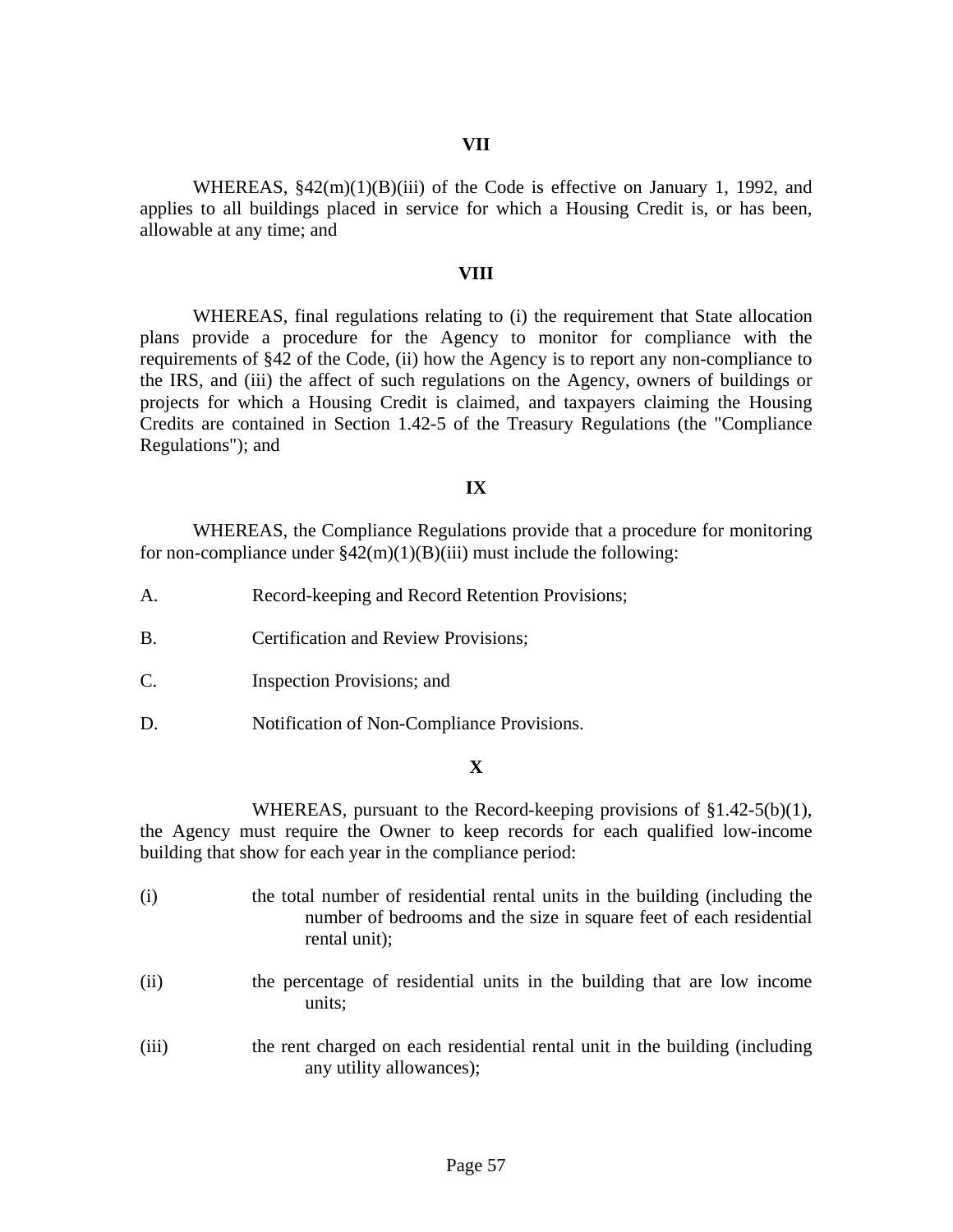- (iv) the number of occupants in each low-income unit, but only if rent is determined by the number of occupants in each unit under  $\S42(g)(2)$  (as in effect before the amendments made by the Revenue Reconciliation Act of 1989;
- (v) the low-income unit vacancies in the building and information that shows when, and to whom, the next available units were rented;
- (vi) the annual income certification of each low-income tenant per unit, unless an exception to the annual re-certification is available because an entire building is occupied by low-income tenants under Section  $42(g)(8)(B)$  of the Code;
- (vii) documentation to support each low-income tenant's income certification; for example, a copy of the tenant's federal income tax return, Forms W-2, or verifications of income from third parties such as employers or state agencies paying unemployment compensation, unless an exception to the annual re-certification is available because an entire building is occupied by low-income tenants under Section 42(g)(8)(B) of the Code. *[Tenant income is calculated in a manner consistent with the determination of annual income under §8 of the United States Housing Act of 1937 ("Section 8"), not in accordance with the determination of gross income for federal income tax liability.]* In the case of a tenant receiving housing assistance payments under Section 8, the documentation requirement of this subparagraph (vii) is satisfied if the public housing authority provides a statement to the building owner that the tenant's income does not exceed the applicable income limit under Section 42(g) of the Code.
- (viii) the eligible basis and qualified basis of the building at the end of the first year of the credit period; and
- (ix) the character and use of the nonresidential portion of the building included in the building's eligible basis under §42(d) (e.g., tenant facilities that are available on a comparable basis to all tenants and for which no separate fee is charged for use of the facilities, or facilities reasonably required by the project).

## **XI**

 WHEREAS, pursuant to the Record Retention provisions of §1.42(5)(b)(2), the Agency must require the Owner to retain records described in §1.42- 5(b)(1) for at least six years after the due date (with extensions) for filing the federal income tax returns for that year; provided, however, that the records for the first year of the credit period must be retained for at least six years beyond the due date (with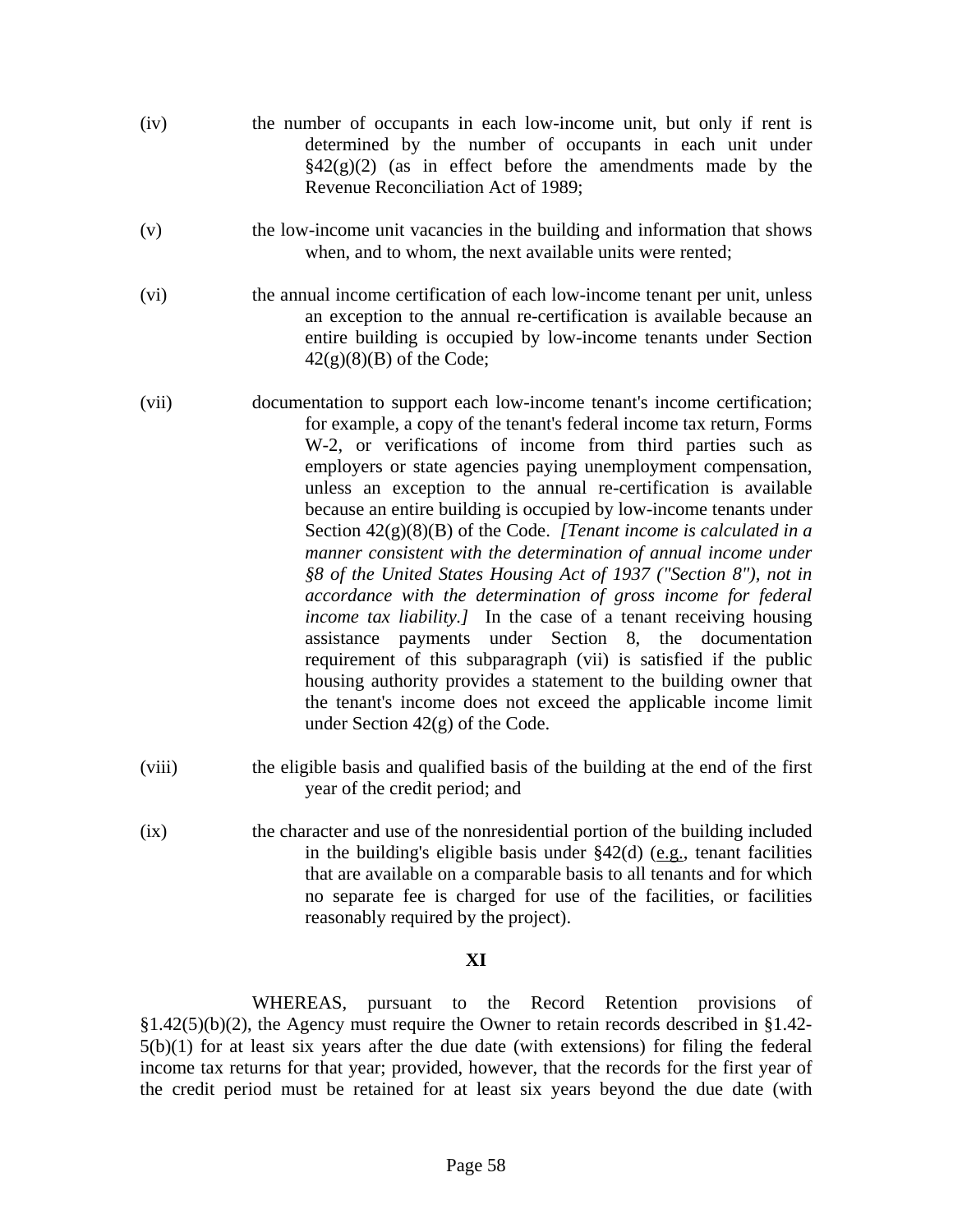extensions) for filing the federal income tax return for the last year of the compliance period of the building; and

### **XII**

WHEREAS, pursuant to the Certification provisions of  $\S1.42-5(c)(1)$  the Agency must require the Owner to certify at least annually to the Agency that, for the preceding 12-month period:

- (i) the project met the requirements of:
	- (a) the 20-50 test under  $\frac{242(g)(1)(A)}{A}$  or the 40-60 test under  $§42(g)(1)(B)$ , whichever minimum set-aside test was applicable to the project; and
	- (b) if applicable to the project, the 15-40 test under  $\S 42(g)(4)$  and 142  $(d)(4)(B)$  for "deep rent skewed" projects;
- (ii) there was no change in the applicable fraction (as defined in  $\S42(c)(1)(B)$ ) of any building in the project, or that there was a change, and a description of the change;
- (iii) the Owner has received an annual income certification from each lowincome tenant, and documentation to support that certification; or, in the case of a tenant receiving §8 housing assistance payments, the statement from a public housing authority described at 26 CFR  $1-42-5(b)(1)(vii)$ , unless an exception to the annual re-certification is available because an entire building is occupied by low-income tenants under Section  $42(g)(8)(B)$  of the Code;
- (iv) each low-income unit in the project was rent-restricted under  $\frac{842(g)(2)}{2}$ ;
- (v) all units in the project were for use by the general public (as defined in Section 1.42-9 of the Treasury Regulations), including the requirement that no finding of discrimination under the Fair Housing Act, 42 U.S.C. 3601-3619, occurred for the Project. A finding of discrimination includes an adverse final decision by the Secretary of the Department of Housing and Urban Development (HUD), 24 CFR 180.680, an adverse final decision by a substantially equivalent sate or local fair housing agency, 42 USC  $361a(a)(1)$ , or an adverse judgment from a federal court;
- (vi) the buildings and low-income units in the project were suitable for occupancy, taking into account local health, safety, and building codes (or other habitability standards), and the State or local government unit responsible for making local health, safety or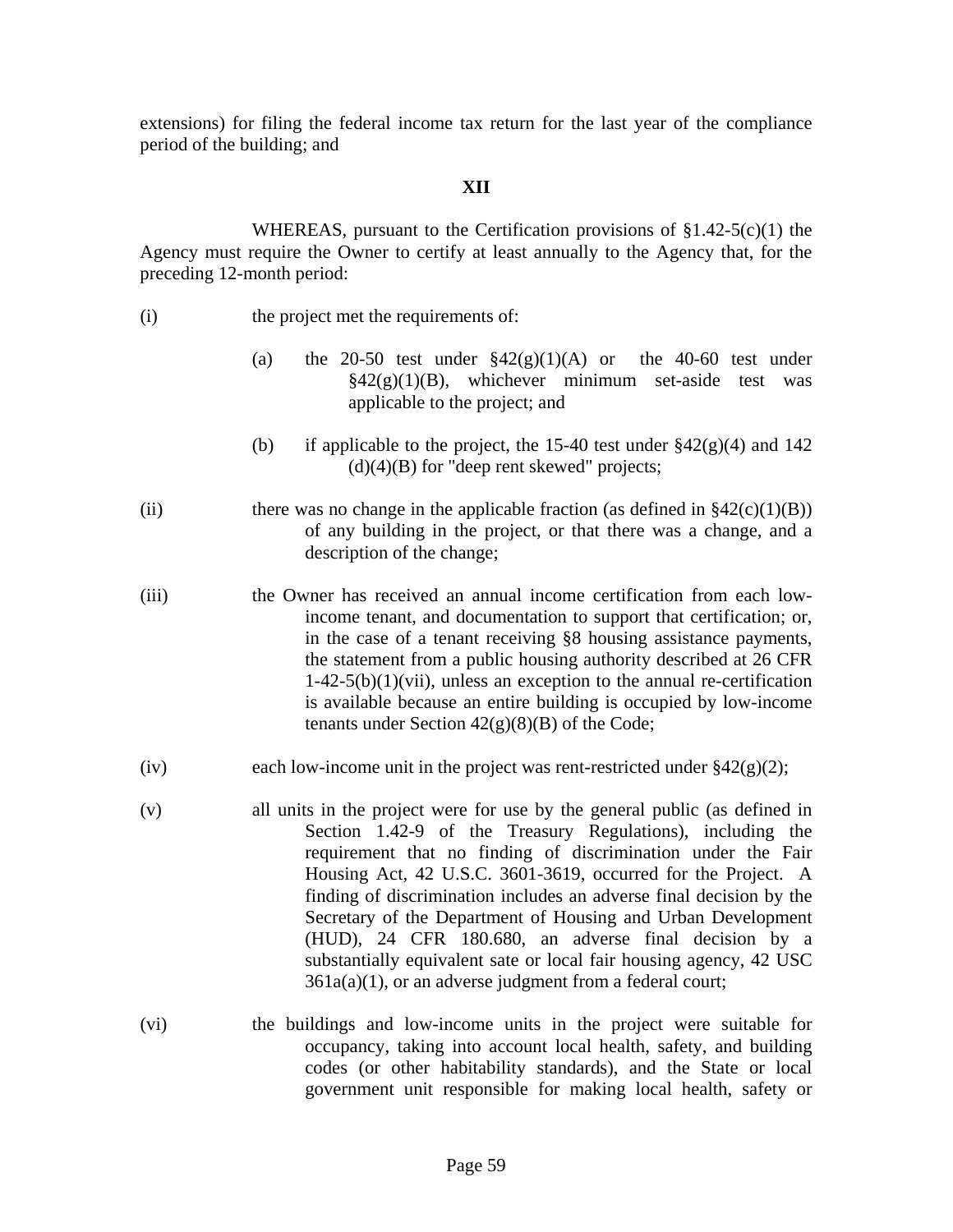building code inspections did not issue a violation report for any building or low-income unit in the project. If a violation report or notice was issued by the governmental unit, the owner must attach a statement summarizing the violation report or notice or a copy of the violation report or notice to the annual certification submitted to the Agency under paragraph (c)(1) of the Compliance Regulations. In addition, the owner must state whether the violation was corrected;

- (vii) there was no change in the eligible basis (as defined in  $\S 42(d)$ ) of any building in the project, or if there was a change, the nature of the change (e.g., a common area has become commercial space or a fee is now charged for a tenant facility formerly provided without charge);
- (viii) all tenant facilities included in the eligible basis under §42(d) of any building in the project, such as swimming pools, other recreational facilities, and parking areas, were provided on a comparable basis without charge to all tenants in the building;
- (ix) if a low-income unit in the project became vacant during the year, that reasonable attempts were or are being made to rent that unit or the next available unit of comparable or smaller size to tenants having a qualifying income before any units in the project were or will be rented to tenants not having a qualifying income;
- (x) if the income of tenants of a low-income unit in the project increased above the limit allowed in  $\frac{242(g)(2)(D)(ii)}{2h}$ , the next available unit of comparable or smaller size in the project was or will be rented to tenants having a qualifying income; and
- (xi) an extended low-income housing commitment as described in section 42(h)(6) of the Code was in effect (for buildings subject to section 7108(c)(1) of the Omnibus Budget Reconciliation Act of 1989, 103 Stat. 2106, 2308 - 2311 (1989)), including the requirement under section  $42(h)(6)(B)(iv)$  that an owner cannot refuse to lease a unit in the project to an applicant because the applicant holds a voucher or certificate of eligibility under section 8 of the United States Housing Act of 1937, 42 U.S.C. 1437f (for buildings subject to section 13142(b)(4) of the Omnibus Budget Reconciliation Act of 1993, 107 Stat 312, 438 - 439 (1993)); and
- (xii) all low-income units in the project were used on a non-transient basis (except for transitional housing for the homeless provided under section  $42(i)(3)(B(iii)$  or single-room-occupancy units rented on a month-by-month basis under section  $42(i)(3)(B)(iv)$ .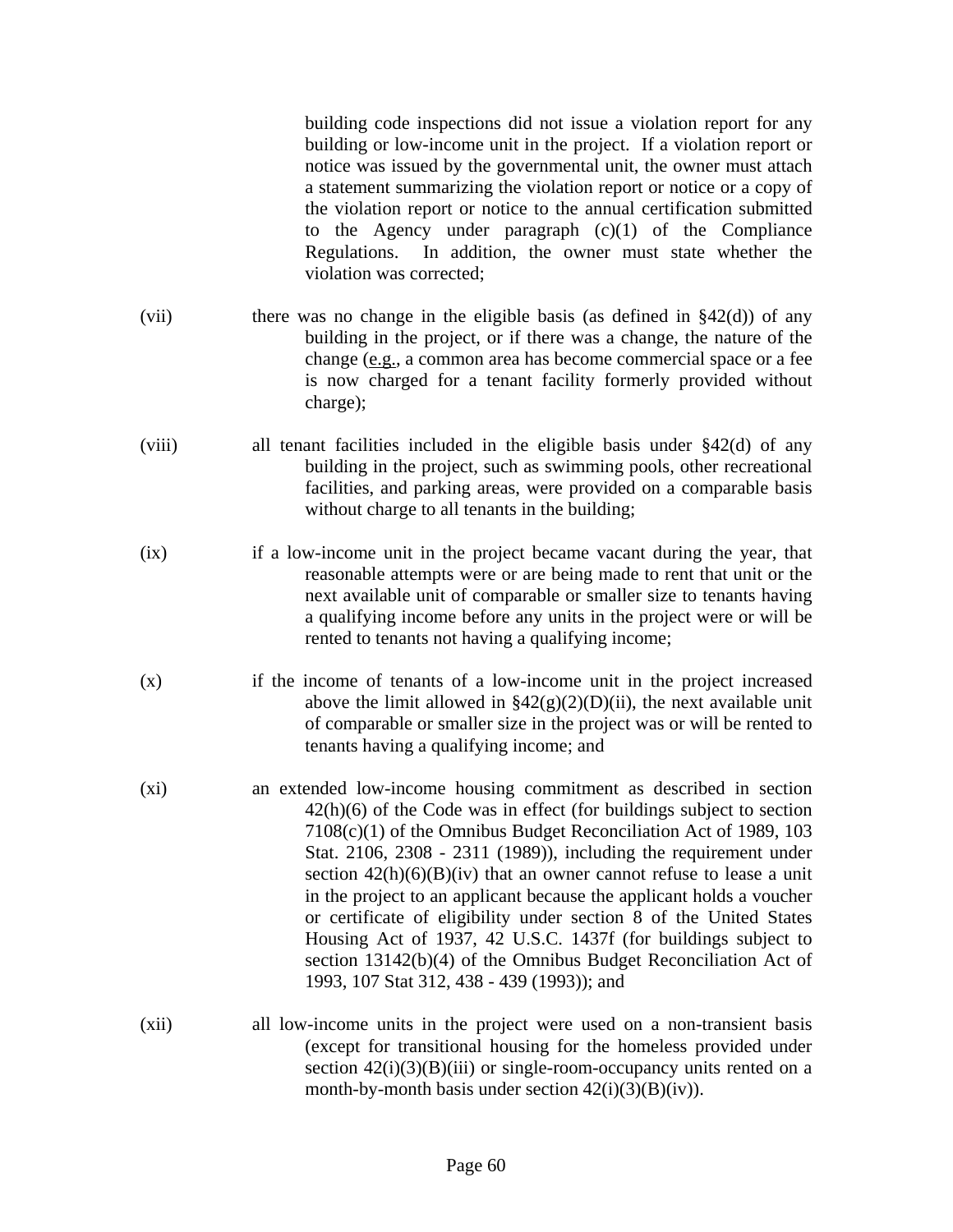### **XIII**

 WHEREAS, pursuant to the Review provisions of §1.42-5(c)(2), the Agency must:

- (i) review owner certifications under Section 1.45-5(c)(1) for compliance with the requirements of Section 42,
- (ii) conduct on-site inspections of all buildings in the project by the end of the second calendar year following the year the last building in the project is placed in service and, for a least 20 percent of the project's low-income units, inspect the units and review the low-income certifications, the documentation supporting the certifications, and the rent records for the tenants in those units; and
- (iii) at least once every 3 years, conduct on-site inspections of all buildings in the project and, for at least 20 percent of the project's low-income units, inspect the units and review the low-income certifications, the documentation supporting the certifications, and the rent records for the tenants in those units; and
- (iv) require that the Agency randomly select which low-income units and tenant records are to be inspected and reviewed by the Agency. *[The review of tenant records may be undertaken wherever the owner maintains or stores the records (either on-site or off-site). The units and tenant records to be inspected and reviewed must be chosen in a manner that will not give owners of low-income housing projects advance notice that a unit and tenant records for a particular year will or will not be inspected and reviewed. However, the Agency may give an owner reasonable notice that an inspection of the building and low-income units or tenant record review will occur so that the owner may notify tenants of the inspection or assemble tenant records for review (for example, 30 days' notice of inspection or review).]*

#### **XIV**

 WHEREAS, pursuant to the Frequency and Form of Certification provisions of  $$1.42-5(c)(3)$ , the Agency must require that Owners submit certifications under penalty of perjury at least annually covering each year of the 15-year compliance period under  $\S 42(i)(1)$ ; and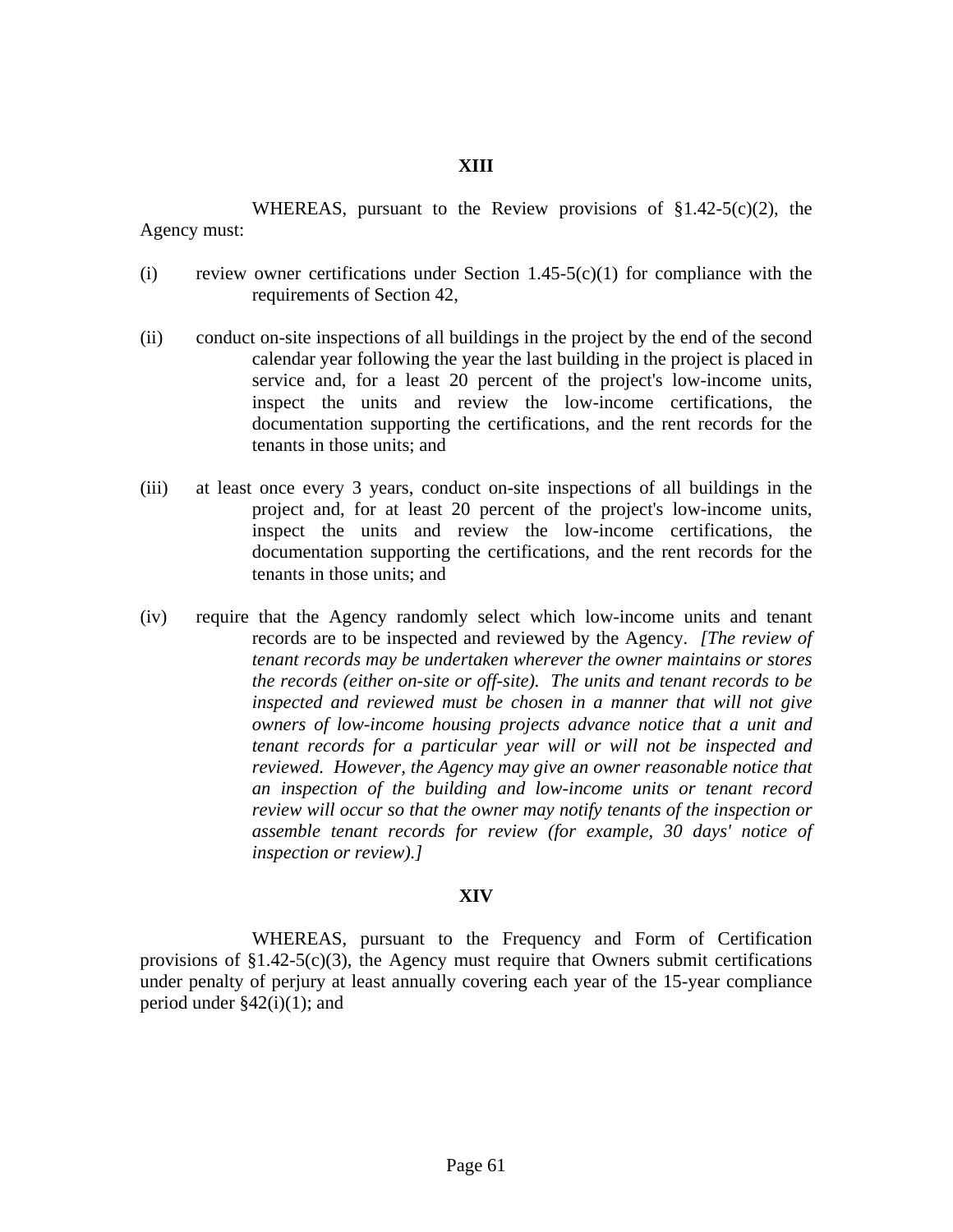WHEREAS, pursuant to the Inspection provisions of §1.45-5(d), the Agency must have the right to perform an on-site inspection of any low-income housing project at least through the end of the compliance period of the buildings in the project, which inspection is a separate requirement from any tenant file review under paragraph  $(c)(2)(ii)$  of the Compliance Regulations; and

#### **XVI**

 WHEREAS, pursuant to the Notification of Non-Compliance provisions of 1.42-5(e)(2) and (3), the Agency agrees to give notice to the Owner and to the IRS, respectively, if the Agency (i) does not receive required certifications of the Owner, (ii) does not receive or is not permitted to inspect the tenant income certifications, supporting documentation, and rent records or (iii) discovers by inspection, review, or in some other manner, that the project is not in compliance with the provisions of §42; and

#### **XVII**

 WHEREAS, pursuant to the provisions of §1.45-5(e)(4), relating to the correction period, the Owner will be permitted by the Agency to supply any missing certifications and bring the project into compliance with the provisions of §42 within a period which ends not later than 90 days from the date the Agency mails a Notice of Non-Compliance to the Owner; and

#### **XVIII**

 WHEREAS, pursuant to the provisions of §1.45-5(g), the Owner acknowledges that compliance with the requirements of §42 is the responsibility of the Owner and that the Agency's obligation to monitor for non-compliance pursuant to §42 and the Compliance Regulations does not make the Agency liable for the Owner's noncompliance.

#### **XIX**

 WHEREAS, this Compliance Monitoring Agreement is intended to comply with the requirements of  $\frac{242(m)(1)(B)(iii)}{3}$  and the Compliance Regulations with respect to the procedures which the Agency (or an agent or other private contractor of the Agency) will follow in monitoring for non-compliance and in notifying the IRS of such non-compliance of which the Agency becomes aware;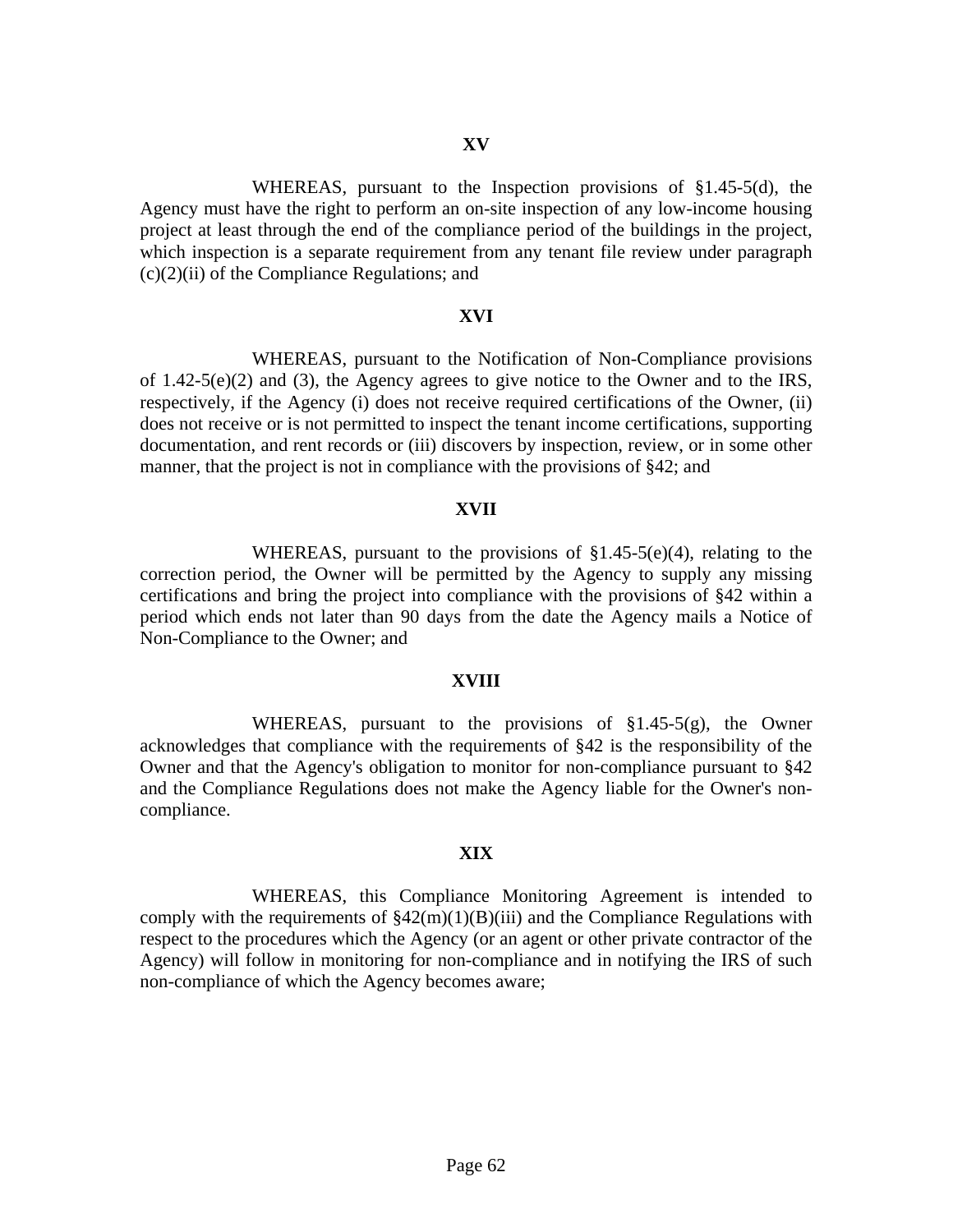NOW, THEREFORE, the Louisiana Housing Finance Agency, acting through its duly authorized officers, and the undersigned Owner hereby agree, covenant and represent as follows:

 SECTION 1. Record-keeping by the Owner. The Owner agrees to develop and maintain, for each qualified low-income building for each year of the compliance period for such buildings or project described in **Exhibit A** the records and information which the Agency must require the Owner to keep as described in paragraph X of the preamble hereof and as required pursuant to  $\S 1.42-5(b)(1)$  of the Compliance Regulations.

 SECTION 2. Record Retention by the Owner. The Owner agrees to maintain and retain the records and information described in paragraph  $X$  of the preamble hereof for the time described in paragraph XI of the preamble hereof and for the time which the Agency must require the Owner to maintain and retain such records and information pursuant to §1.42-5(b)(2) of the Compliance Regulations.

SECTION 3. Certifications by the Owner. The Owner agrees to submit by February 15th of each calendar year the certifications of the form attached hereto as **Exhibit B** with respect to the immediately preceding calendar year which the Agency must require from the Owner as described in paragraph XII of the preamble hereof and as required pursuant to  $$1.42-5(c)(1)$  of the Compliance Regulations.

 SECTION 4. Submission of Low-Income Tenant Annual Income Certification Documentation and Rent Records. The Owner agrees to submit (i) by February 15th of each calendar year on the form attached hereto as **Exhibit C** information on tenant income and rent for each low income unit and (ii) within fifteen (15) calendar days of a written request of the Agency (a) a copy of the annual income certifications, and the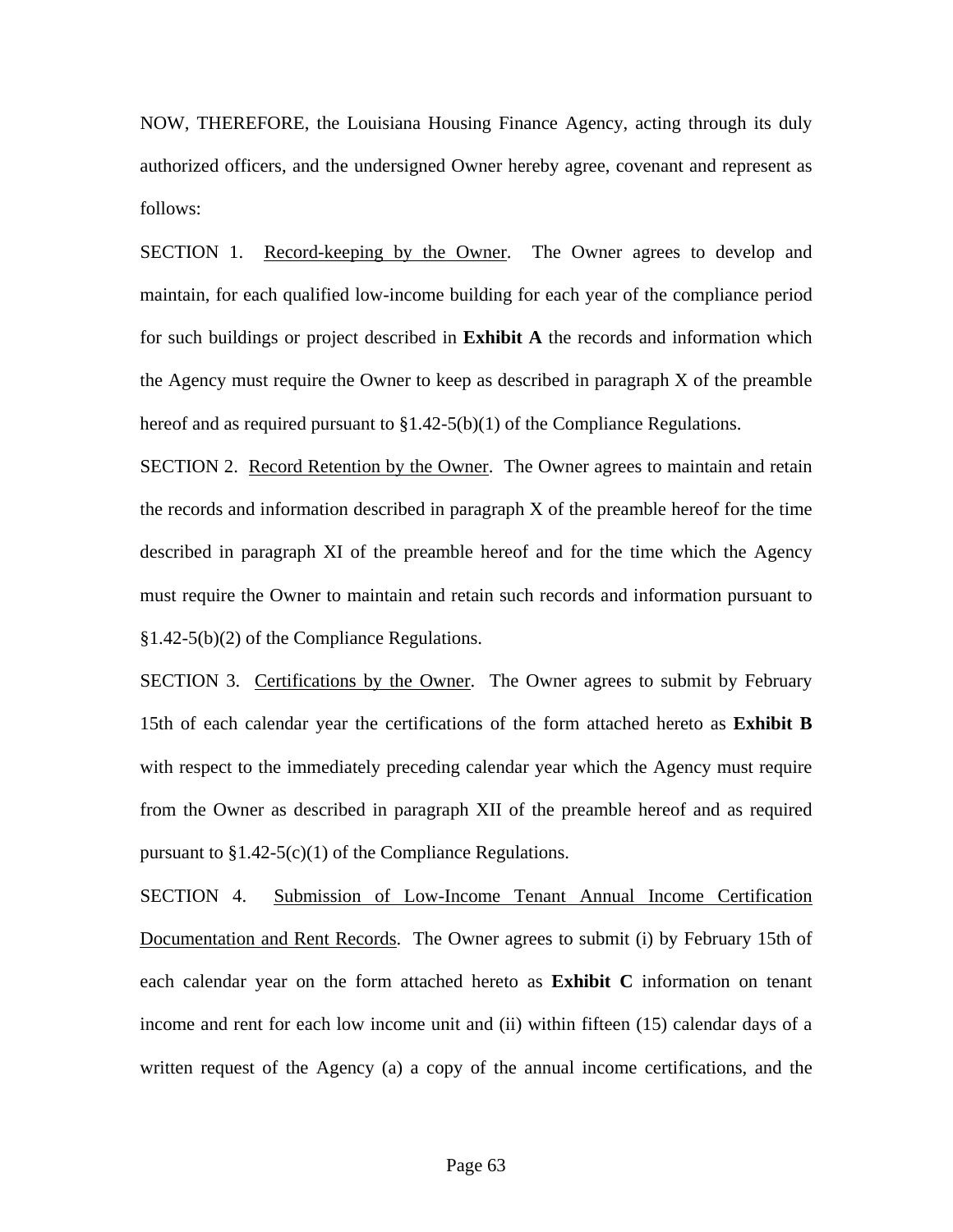documentation the owner has received to support that certification, with respect to the number and/or percentage of low-income tenants and (b) the rent record for each lowincome tenant in the percentage (not less than 20%) of low-income units in the project described in **Exhibit A** as specified by the Agency.

SECTION 5. Project Inspection. The Owner agrees, acknowledges and specifically provides that the Agency has the right to perform an on-site inspection of the project described in **Exhibit A** at least through the end of the latter of the compliance period or extended use period.

 SECTION 6. Delivery of IRS Forms. The Owner agrees to provide to the Agency the following:

(a) Copy of IRS Form 8609 for each qualified low-income building;

 (b) Copy of Schedule A to Form 8609 for each qualified low-income building;

(c) Copy of IRS Form 8586.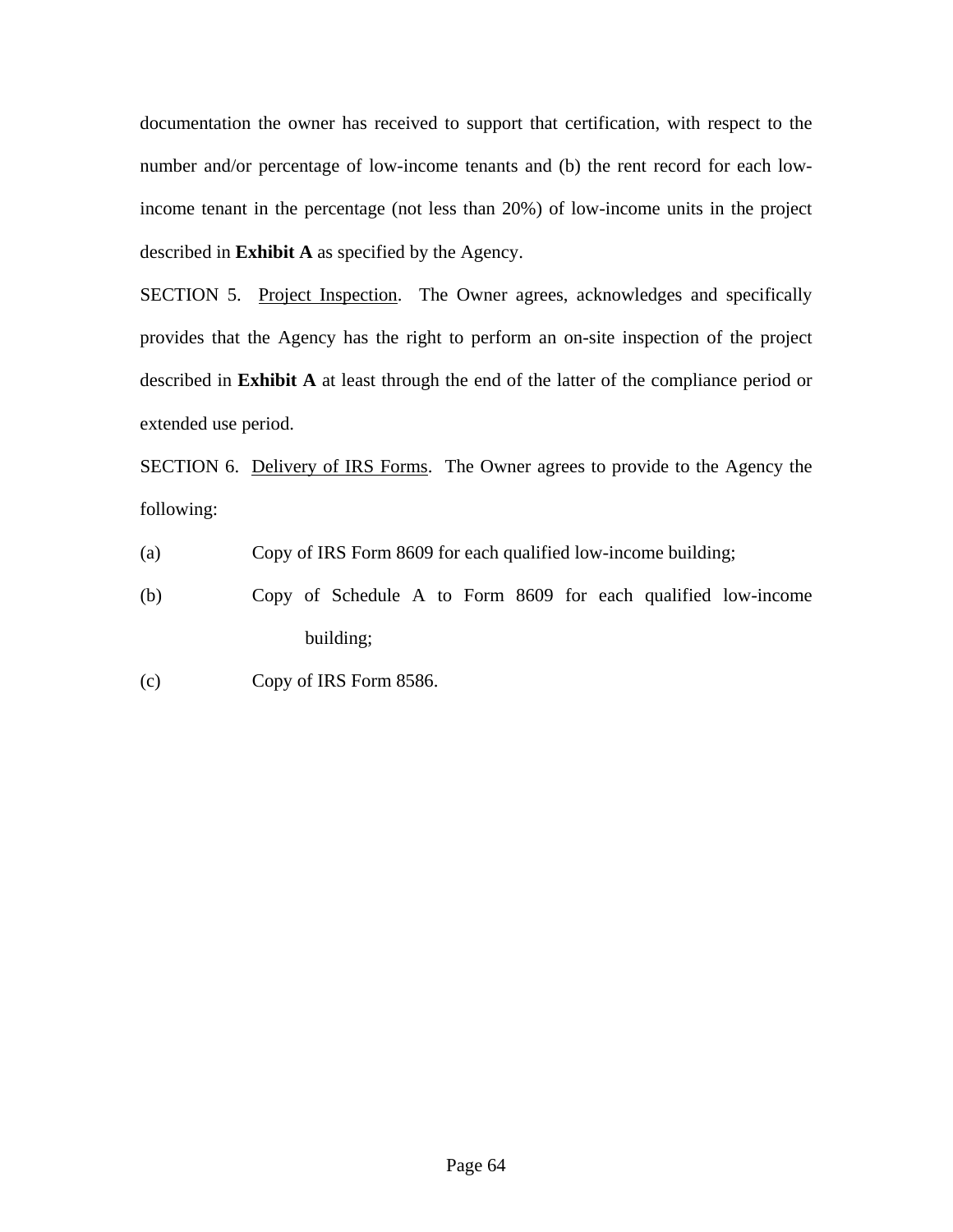SECTION 7. Annual Compliance/Monitoring Fee. The Owner agrees to submit on or before December 31 of each year, beginning with the year any building in the Project is placed in service, the Annual Compliance Monitoring Fee constituting a minimum fee to be computed as follows:

| Project Size   | Minimum Fee |
|----------------|-------------|
| 1-4 units      | \$20.00     |
| $5-16$ units   | 80.00       |
| 17-32 units    | 160.00      |
| 33-60 units    | $\ast$      |
| 61-100 units   | $\ast$      |
| Over 100 units | $\ast$      |

\*Minimum fee is amount equal to 50% of units in Project times \$10.00.

The Agency reserves the right to charge such additional amounts at any time as may be required to monitor compliance in accordance with the Internal Revenue Code of l986, as amended, and regulations promulgated pursuant thereto.

 The Owner further acknowledges and agrees that failure to submit the Annual Compliance/Monitoring Fee will result in the Agency reporting that the Owner has failed to deliver the appropriate certifications and/or other documentation necessary to satisfy the Compliance Regulations.